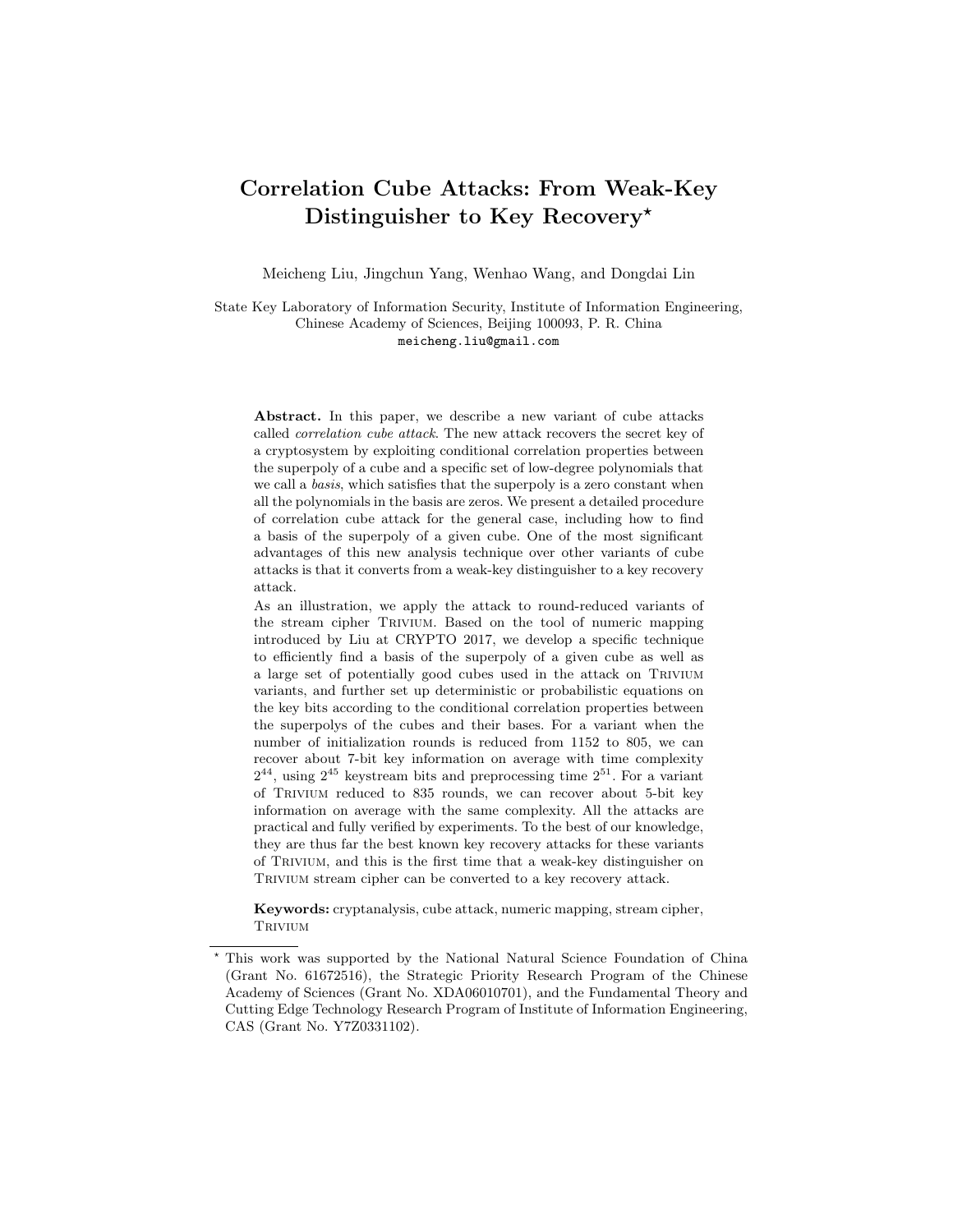### 1 Introduction

In recent years, cube attacks [\[11\]](#page-29-0) and their variants [\[2,](#page-29-1) [12,](#page-30-0) [18\]](#page-30-1) have been proven powerful in the security analysis of symmetric cryptosystems, such as Trivium [\[8,](#page-29-2) [11,](#page-29-0) [2,](#page-29-1) [15\]](#page-30-2), Grain-128 [\[16,](#page-30-3) [12,](#page-30-0) [9\]](#page-29-3) and Keccak sponge function [\[3,](#page-29-4) [10,](#page-29-5) [18\]](#page-30-1), producing the best cryptanalytic results for these primitives up to the present. Cube attacks were introduced by Dinur and Shamir at EUROCRYPT 2009 [\[11\]](#page-29-0). They are a generalization of chosen IV statistical attacks on stream ciphers [\[27,](#page-31-0) [13,](#page-30-4) [14\]](#page-30-5), as well as an extension of higher order differential cryptanalysis [\[21\]](#page-31-1) and AIDA [\[32\]](#page-31-2). The attacks treat a cryptosystem as a blackbox polynomial. An attacker evaluates the sum of the output of polynomials system with a fixed private key over a subset of public variables, called a cube, in the hope of finding a linear coefficient of the term with maximum degree over the cube, referred to as a superpoly. The basic idea of cube attacks is that the symbolic sum of all the derived polynomials obtained from the black-box polynomial by assigning all the possible values to the cube variables is exactly the superpoly of the cube. The target of cube attacks is to find a number of linear superpolys on the secret variables and recover the secret information by solving a system of linear equations. In [\[11\]](#page-29-0), the techniques was applied to a practical full key recovery on a variant of Trivium reduced to 767 rounds.

Since the seminal work of Dinur and Shamir, several variants of cube attacks have been proposed, including cube testers [\[2\]](#page-29-1), dynamic cube attacks [\[12\]](#page-30-0) and conditional cube attacks [\[18\]](#page-30-1). A cube tester [\[2\]](#page-29-1) can detect the nonrandomness in cryptographic primitives by extracting the testable properties of the superpoly, such as unbalance, constantness and low degree, with the help of property testers. However a cube tester does not directly lead to key recovery attacks. Dynamic cube attacks [\[12\]](#page-30-0) improve upon cube testers by introducing dynamic variables. When a set of conditions involving both the key bits and the dynamic variables are satisfied, the intermediate polynomials can be simplified, and cube testers (with assigned values to satisfy the conditions) are used to extract the nonrandomness of the cipher output. In this respect, a system of equations in the key bits and the dynamic variables are established. The discovery of the conditions mostly attributes to the manual work of analyzing the targeted cipher structure. Conditional cube attacks [\[18\]](#page-30-1) work by introducing conditional cube variables and imposing conditions to restrain the propagation of conditional cube variables. Similar to dynamic cube attacks, the conditions used in conditional cube attacks are required to be dependent on both public bits and secret bits.

A key step to a successful cube-like attack is the search of good cubes and the corresponding superpolys during a precomputation phase. When such cubes are found, the attacker simply establishes and solves a polynomial system regarding the private key during the online phase. When cube attacks were first introduced in [\[11\]](#page-29-0), the cryptosystems were regarded as black-box, and the authors used random walk to search for cubes experimentally. As the sum over a cube of size d involves  $2^d$  evaluations under the fixed key, the search of cubes is timeconsuming and the size of the cube is typically around 30, which restricts the capability of the attacker for better cubes. In [\[1\]](#page-29-6) Aumasson et al. proposed an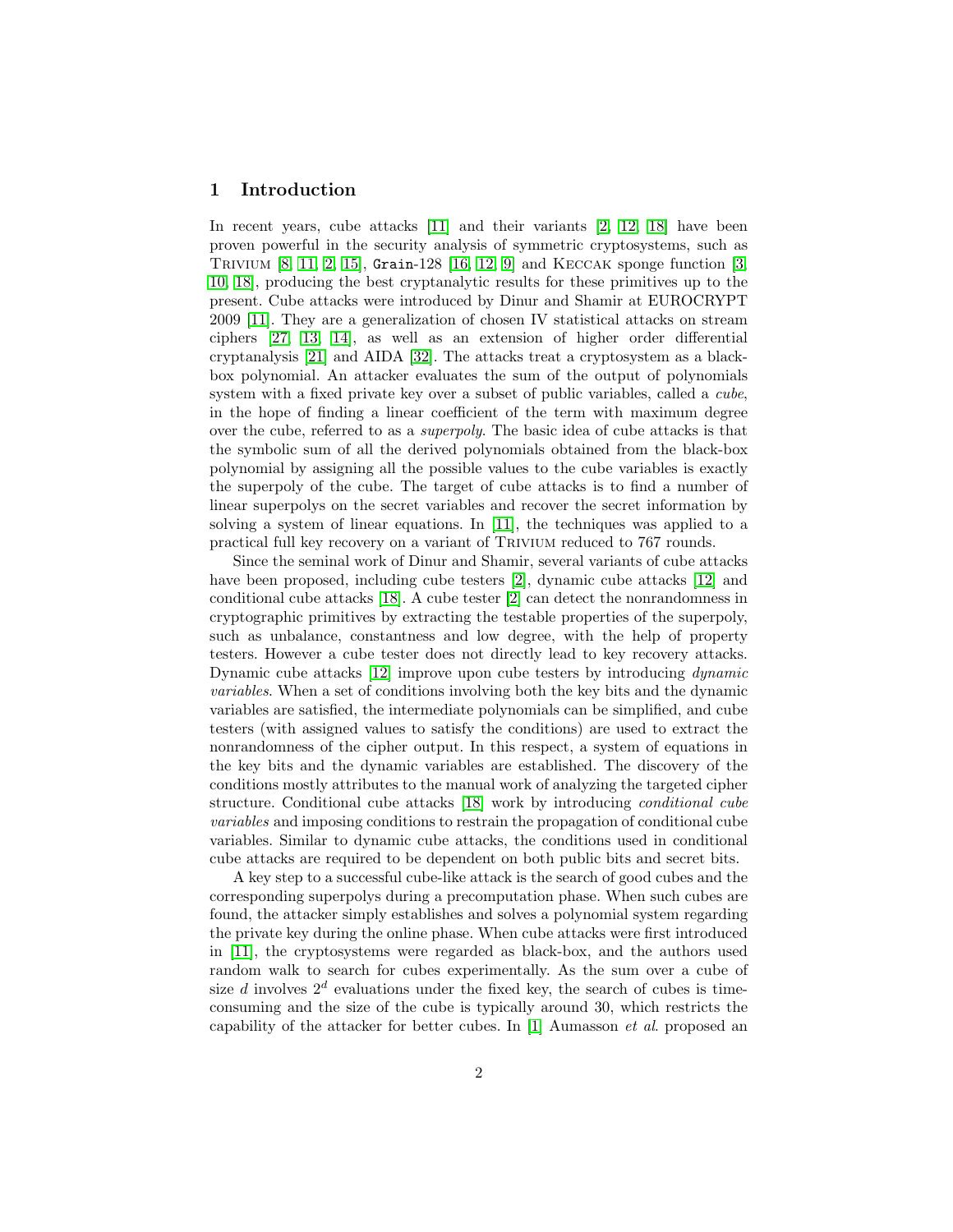evolutionary algorithm to search for good cubes. Greedy bit set algorithm was applied by Stankovski in [\[28\]](#page-31-3) to finding cubes in distinguishers of stream ciphers. The authors of [\[15\]](#page-30-2) and [\[23\]](#page-31-4) both used the union of two subcubes to generate larger cube candidates. With the improved cubes of size between 34 and 37, a key recovery attack on Trivium reduced to 799 rounds [\[15\]](#page-30-2) and a distinguisher on TRIVIUM reduced to 839 rounds [\[23\]](#page-31-4) are proposed.

Recently two works on cube attacks using large cubes of size greater than 50 were presented at CRYPTO 2017. Both of them treat the cryptosystems as non-blackbox polynomials. The one by Todo et al. [\[30\]](#page-31-5) uses the propagation of the bit-based division property (see also [\[29,](#page-31-6) [31\]](#page-31-7)) of stream ciphers, and presents possible key recovery attacks on 832-round Trivium, 183-round Grain-128a and 704-round ACORN with the cubes of sizes 72, 92 and 64 resepectively. The other one by Liu [\[22\]](#page-31-8) uses numeric mapping to iteratively obtain the upper bound on the algebraic degree of an NFSR-based cryptosystem. Based on the tool of numeric mapping, cube testers are found for 842-round Trivium, 872-round Kreyvium, 1035-round TriviA-SC (v1) and 1047-round TriviA-SC (v2) with the cubes of sizes 37, 61, 63 and 61 resepectively [\[22\]](#page-31-8).

Our Contributions. In this paper, we propose a new variant of cube attacks, named *correlation cube attack*. The general idea of this new attack is to exploit conditional correlation properties between the superpoly of a cube and a specific set of low-degree polynomials that we call a basis. The basis satisfies that the superpoly is a zero constant when all the polynomials in the basis are zeros. If the basis involves secret bits and has non-zero correlation with the superpoly, we can recover the secret information by solving probabilistic equations.

The attack consists of two phases: the preprocessing phase and online phase. The preprocessing phase tries to find a basis of a superpoly and its conditional correlation properties with the superpoly. The online phase targets at recovering the key by setting up and solving systems of probabilistic equations. We give a detailed procedure of both phases for the general case, including how to find a basis of the superpoly of a given cube.

As an illustration, we apply the attack to two reduced variants of the wellknown stream cipher Trivium [\[8\]](#page-29-2), and obtain the best known key recovery results for these variants. TRIVIUM uses an 80-bit key and an 80-bit initial value (IV). We present two attacks for a variant of Trivium when the number of initialization rounds is reduced from 1152 to 805. The first attack recovers about 7 equations on the key bits by  $2^4$  trials on average, *i.e.*, 3-bit key information, using  $2^{37}$ -bit operations and  $2^{37}$ -bit data, at the expense of preprocessing time  $2^{47}$ . In the second attack, we can recover about 14 equations on the key bits by  $2<sup>7</sup>$  trials on average, *i.e.*, 7-bit key information, with time complexity  $2<sup>44</sup>$  and  $2^{45}$  keystream bits, at the expense of preprocessing time  $2^{51}$ . For a variant of TRIVIUM reduced to 835 rounds, we can recover about 11 equations by  $2^6$  trials on average with the same complexity, that is, we can recover about 5-bit key information on average. The equations we recovered are linear or quadratic, and the quadratic ones can be easily linearized after guessing a few bits of the key. All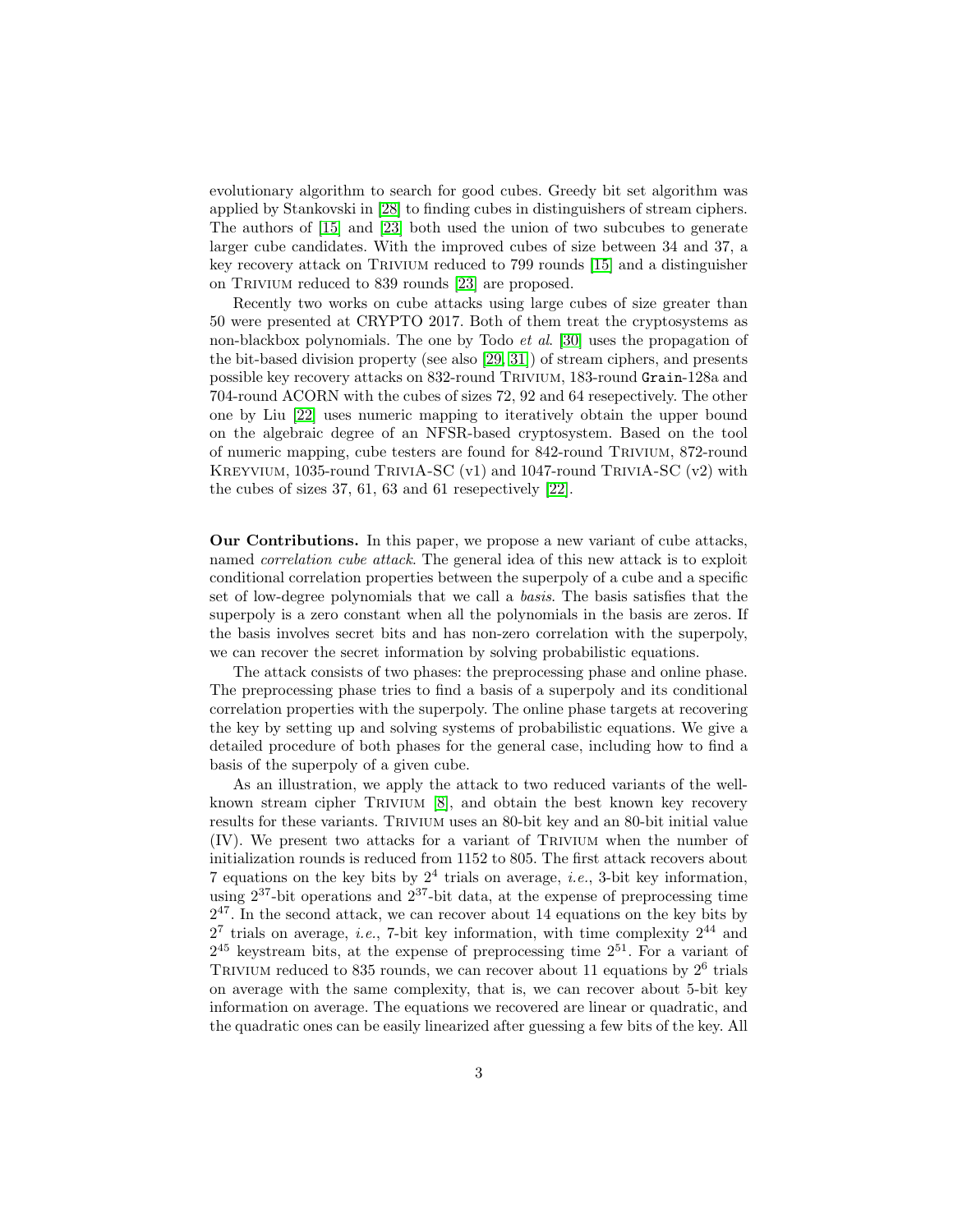the attacks are directly valid for more than 30% of the keys in our experiments, and it also works for most of the other keys at the cost of recovering less key information.

Our results are summarized in Table [1](#page-3-0) with the comparisons of the previous key recovery attacks on TRIVIUM. In this table, by "Time" we mean the time complexity of a full key recovery. The attack time 299.<sup>5</sup> [\[24\]](#page-31-9) of the full cipher is measured by bit operations, while the others are measured by cipher operations. The previous best known practical partial key recovery is applicable to a variant of Trivium reduced to 799 rounds, proposed by Fouque and Vannet [\[15\]](#page-30-2). The previous best known impractical (and possible) partial key recovery that is faster than an exhaustive search is applicable to a variant of Trivium reduced to 832 rounds, presented by Todo et al. [\[30\]](#page-31-5). This was shown by recovering the superpoly of a cube of size 72 with preprocessing time 277. It is possible to extract at most one key bit expression (if the superpoly depends on the key). At the same time, it is also possible that it is a distinguisher rather than a key recovery (when the superpoly does not depend on the key). In this paper, we convert from a practical weak-key distinguisher to a practical partial key recovery attack, which is applicable to a variant of Trivium reduced to 835 rounds.

<span id="page-3-0"></span>

| $\#$ Rounds Preproc. Data |          |          | Time       | Ref.               |
|---------------------------|----------|----------|------------|--------------------|
| 576                       |          | $2^{12}$ | $2^{33}$   | $\left[ 32\right]$ |
| 672                       |          | $2^{15}$ | $2^{55}$   | 14                 |
| 735                       |          | $2^{29}$ | $2^{30}$   | $\vert 11 \vert$   |
| 767                       |          | $2^{34}$ | $2^{36}$   | $\vert 11 \vert$   |
| 784                       |          | $2^{39}$ | $2^{38}$   | $\vert 15 \vert$   |
| 799                       |          | $2^{40}$ | $2^{62}$   | $\left[15\right]$  |
| 805                       | $2^{47}$ | $2^{37}$ | $2^{77}$   | Section 4.3        |
| 805                       | $2^{51}$ | $2^{44}$ | $2^{73}$   | Section 4.5        |
| 832                       | $2^{77}$ | $2^{72}$ | N.A.       | [30]               |
| 835                       | $2^{51}$ | $2^{44}$ | $2^{75}$   | Section 4.4        |
| full                      |          | 261.5    | $2^{99.5}$ | [24]               |
| full                      |          |          | $2^{80}$   | Brute Force        |

Table 1. Key Recovery Attacks on Round-Reduced TRIVIUM

The first and most critical steps in our attack are how to find good cubes and their bases. Benefited from the tool of numeric mapping [\[22\]](#page-31-8), one can evaluate an upper bound on the algebraic degree of internal state of TRIVIUM in linear running time. Based on this tool, we specialize the techniques to efficiently find a basis of the superpoly of a given cube as well as a large set of potentially good cubes. After this, we evaluate the conditional probability  $Pr(q = 0|f_c(key, \cdot) \equiv 0)$ and  $Pr(g = 1|f_c(key, \cdot) \neq 0)$  for a random fixed key, where g is a function depending on key bits in the basis of the superpoly  $f_c$  of a cube c and  $f_c(key, \cdot)$ denotes the function  $f_c$  restricted at a fixed key. Finally, we record all the equations with high probability, and use them to recover the key. In the attacks,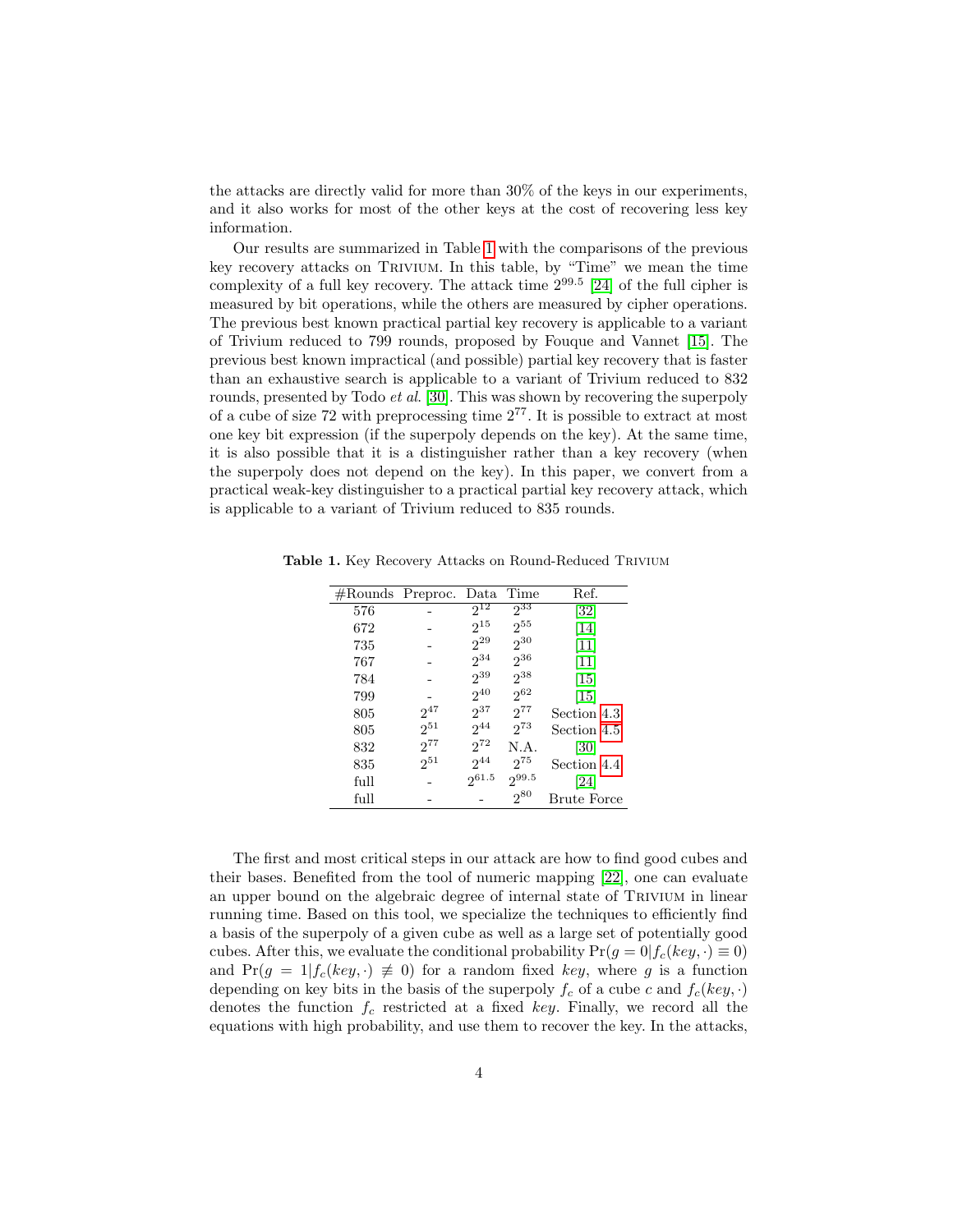we use up to 54 cubes of sizes 28, 36 or 37. While we have found a thousand potentially favorite cubes with sizes 36 and 37 for Trivium reduced to from 833 to 841 rounds, we can only make use of a small number of them in our attacks due to a limited computation resource.

Besides, we also partially apply our techniques to the stream ciphers TriviA-SC [\[5,](#page-29-7) [6\]](#page-29-8) and KREYVIUM [\[4\]](#page-29-9). We have found some cubes whose superpolys after 1047 and 852 rounds have a low-degree basis with a few elements for TriviA-SC and Kreyvium respectively. The cubes for TriviA-SC have size larger than 60, and for Kreyvium the size is at least 54. Though we are unable to fully verify the validity of the attack on TRIVIA-SC and KREYVIUM, we believe that there is a high chance of validness due to their similar structures with Trivium.

Related Work. Similar to dynamic cube attacks and conditional cube attacks, correlation cube attacks recover the key by exploiting cube testers with constraints. Dynamic cube attacks  $[12, 9]$  $[12, 9]$  was applied to the full Grain-128  $[16]$ , while conditional cube attacks [\[18\]](#page-30-1) was applied to round-reduced variants of Keccak sponge function [\[3\]](#page-29-4). Unlike these attacks, however, the new attacks do not require the conditions to be dependent on public bits. The conditions imposed on conditional cube variables in conditional cube attacks also form a basis of the superpoly of a cube. Therefore, correlation cube attacks can be considered as a generalization of conditional cube attacks.

Actually, the idea of assigning (dynamic) constraints to public variables and using them to recover key bits was earlier appeared in conditional differential attacks, which was introduced by Knellwolf, Meier and Naya-Plasencia at ASIACRYPT 2010 [\[19\]](#page-30-6). The authors classified the conditions into three types:

- Type 0 conditions only involve public bits;
- Type 1 conditions involve both public bits and secret bits;
- Type 2 conditions only involve secret bits.

They exploited type 2 conditions to derive key recovery attacks based on hypothesis tests, as well as type 1 conditions to recover the key in another different way. This technique was applied to reduced variants of a few ciphers, including Grain-v1 [\[17\]](#page-30-7), Grain-128 [\[16\]](#page-30-3) and the block cipher family KATAN/KTANTAN [\[7\]](#page-29-10). Correlation cube attacks also exploit type 1 and type 2 conditions to derive key recovery attacks, while the underlying idea is very different from the work of [\[19\]](#page-30-6). Our techniques for finding a basis of the superpoly of a cube are more related to the automatic strategies for analyzing the conditions of higher order derivatives [\[20\]](#page-30-8), which were exploited to derive weak-key distinguishing attacks on reduced variants of Trivium. Nevertheless, the ideas are still different, and our strategies are more customized and suitable for key recovery attacks.

Organization. The rest of this paper is structured as follows. In Section [2,](#page-5-0) the basic definitions, notations, and background are provided. Section [3](#page-6-0) shows the general framework of correlation cube attack, while its applications to Trivium are given in Section [4.](#page-11-0) Section [5](#page-21-0) concludes the paper.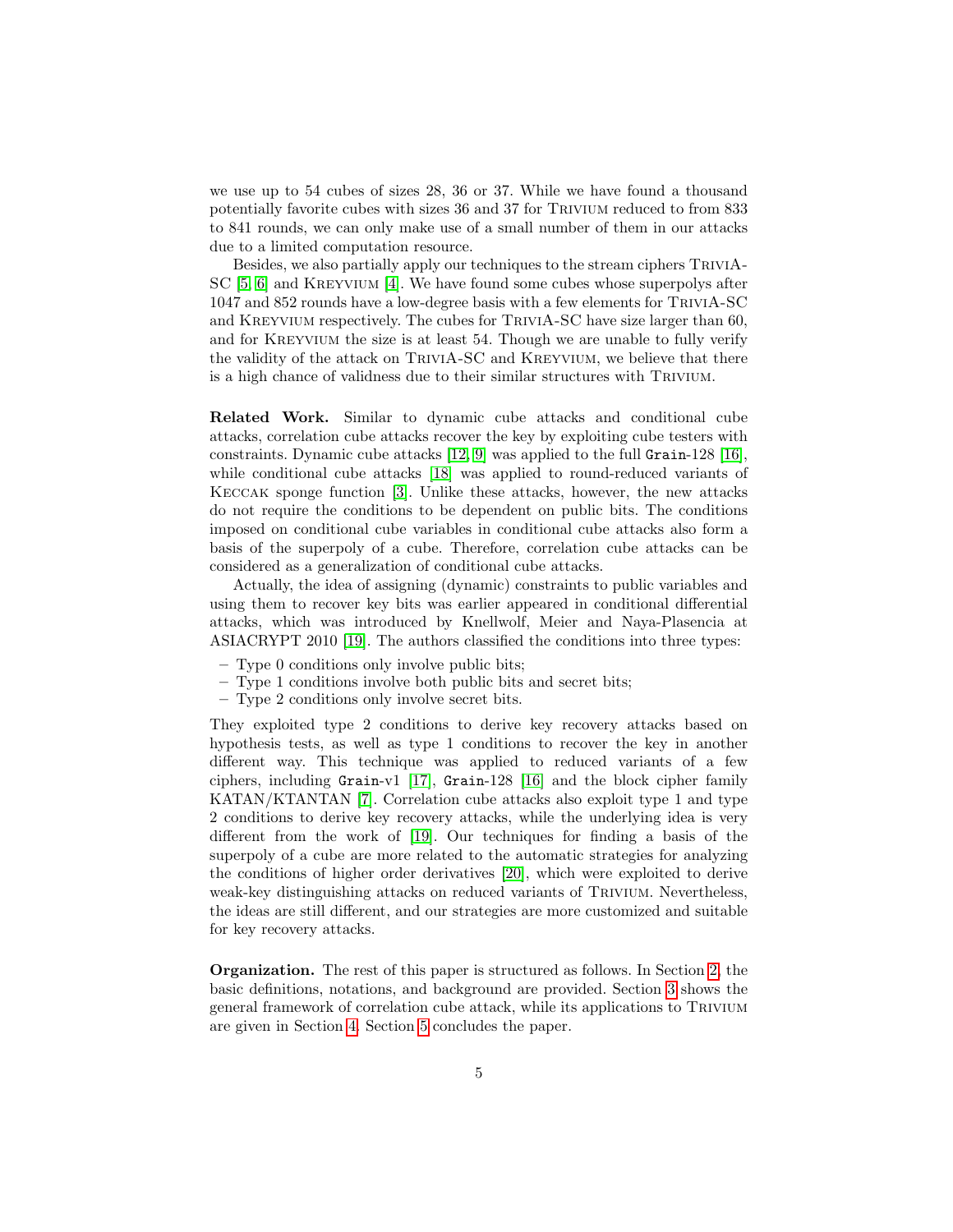## <span id="page-5-0"></span>2 Preliminaries

Boolean Functions and Algebraic Degree. Let  $\mathbb{F}_2$  denote the binary field and  $\mathbb{F}_2^n$  the *n*-dimensional vector space over  $\mathbb{F}_2$ . An *n*-variable Boolean function is a mapping from  $\mathbb{F}_2^n$  into  $\mathbb{F}_2$ . Denote by  $\mathbb{B}_n$  the set of all *n*-variable Boolean functions. An *n*-variable Boolean function  $f$  can be uniquely represented as a multivariate polynomial over  $\mathbb{F}_2$ ,

$$
f(x_1, x_2, \cdots, x_n) = \bigoplus_{c = (c_1, \cdots, c_n) \in \mathbb{F}_2^n} a_c \prod_{i=1}^n x_i^{c_i}, \ a_c \in \mathbb{F}_2,
$$

called the algebraic normal form  $(ANF)$ . The algebraic degree of f, denoted by  $deg(f)$ , is defined as  $max\{wt(c) | a_c \neq 0\}$ , where  $wt(c)$  is the Hamming weight of c.

Decomposition and Basis of Boolean Functions. Given a Boolean function f, we call  $f = \bigoplus_{i=1}^{u} g_i \cdot f_i$  a decomposition of f, and  $G = \{g_1, g_2, \dots, g_u\}$  a basis of f. It is clear that  $g = \prod_{i=1}^{u} (g_i + 1)$  is an annihilator of f, that is,  $g \cdot f = 0$ .

Cube Attacks and Cube Testers. Given a Boolean function f and a term  $t_I$  containing variables from an index subset I that are multiplied together, the function can be written as the sum of terms which are supersets of I and terms that miss at least one variable from I,

$$
f(x_1, x_2, \cdots, x_n) = f_S(I) \cdot t_I \oplus q(x_1, x_2, \cdots, x_n),
$$

where  $f<sub>S</sub>(I)$  is called the superpoly of I in f. The basic idea of cube attacks [\[11\]](#page-29-0) and cube testers [\[2\]](#page-29-1) is that the symbolic sum of all the derived polynomials obtained from the function  $f$  by assigning all the possible values to the subset of variables in the term  $t_I$  is exactly  $f_S(I)$ . The target of cube attacks is finding a set of linear (or low-degree) functions  $f_S$ 's on the secret key and recovering the key by solving this linear (or low-degree) system. Cube testers work by evaluating superpolys of carefully selected terms  $t_I$ 's which are products of public variables (e.g., IV bits), and trying to distinguish them from a random function. Especially, the superpoly  $f_S(I)$  is equal to a zero constant, if the algebraic degree of f in the variables from  $I$  is smaller than the size of  $I$ .

**Numeric Mapping.** Let  $f(x) = \bigoplus_{c=(c_1,\dots,c_n)\in\mathbb{F}_2^n} a_c \prod_{i=1}^n x_i^{c_i}$  be a Boolean function on *n* variables. The *numeric mapping*  $[22]$ , denoted by DEG, is defined as

$$
\begin{aligned} \texttt{DEG}: \ \mathbb{B}_n \times \mathbb{Z}^n \to \mathbb{Z}, \\ (f, D) \mapsto \max_{a_c \neq 0} \{ \sum_{i=1}^n c_i d_i \}, \end{aligned}
$$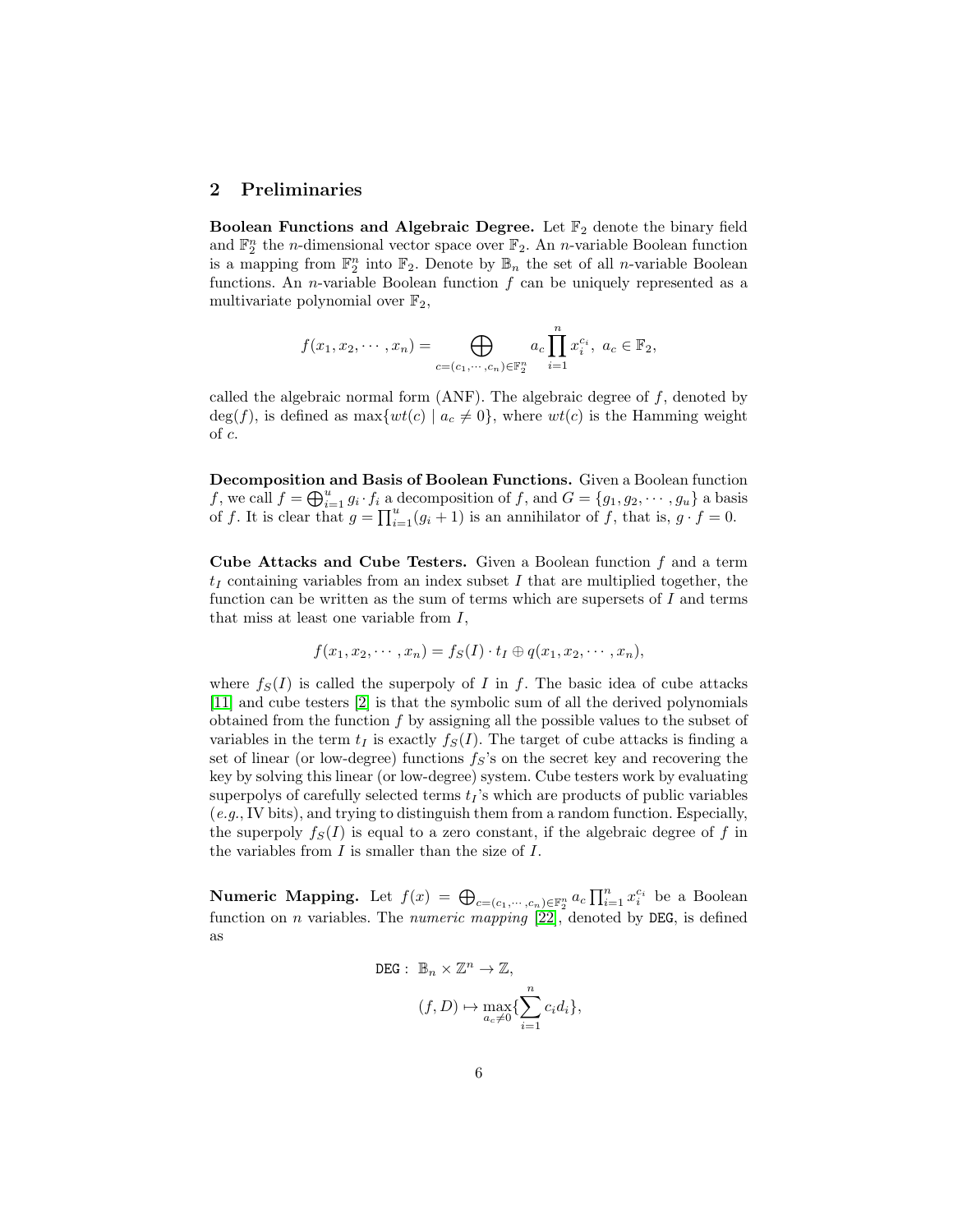where  $D = (d_1, d_2, \dots, d_n)$  and  $a_c$ 's are coefficients of the ANF of f. Let  $g_i$  $(1 \leq i \leq m)$  be Boolean functions on m variables, and denote  $deg(G)$  $(\deg(g_1), \deg(g_2), \cdots, \deg(g_n))$  for  $G = (g_1, g_2, \cdots, g_n)$ . The numeric degree of the composite function  $h = f \circ G$  is defined as  $DEG(f, deg(G))$ , denoted by  $DEG(h)$ for short. The algebraic degree of  $h$  is always less than or equal to the numeric degree of  $h$ . The algebraic degrees of the output bits and the internal states can be estimated iteratively for NFSR-based cryptosystems by using numeric mapping [\[22\]](#page-31-8).

### <span id="page-6-0"></span>3 Correlation Cube Attacks

In this section, we propose a new model for cube attacks, called correlation cube attack. It is a hybrid of correlation attacks [\[25\]](#page-31-10) and cube attacks [\[11\]](#page-29-0). The attacked cryptosystem is supposed to be a modern symmetric-key cryptosystem. The general idea is to find a low-degree decomposition of the superpoly over a given cube, evaluate the correlation relations between the low-degree basis and the superpoly, and recover the key by solving systems of probabilistic equations. The low-degree decomposition is based on an upper bound on the algebraic degree and determines whether the superpoly is a zero constant when imposing some conditions.

The attack consists of two phases, the preprocessing phase and online phase. The preprocessing phase tries to find a basis of a superpoly and its correlation properties with the superpoly. The online phase targets at recovering the key by setting up and solving systems of probabilistic equations. In the following, we will give the details of the attack.

#### 3.1 Preprocessing Phase

The procedure of preprocessing phase of the attack is depicted as Alg. [1.](#page-7-0) In this phase, we can choose the input to the cipher, including the secret and public bits. First we generate a set of cubes which are potentially good in the attacks. Then for each cube c, we use a procedure Decomposition to find a low-degree basis of the superpoly  $f_c$  of c in the output bits of the cipher. The details of this procedure will be discussed later. If a basis of  $f_c$  is found, we calculate the conditional probability  $Pr(g = b|f_c)$  for each function g in the basis. More exactly, we compute the values of the superpoly  $f_c$  by choosing random keys and random values of free non-cube public bits, and evaluate the conditional probability  $Pr(g = 0|f_c(key, \cdot) \equiv 0)$  and  $Pr(g = 1|f_c(key, \cdot) \not\equiv 0)$  for a random key, where  $f_c(key, \cdot)$  denotes the function  $f_c$  restricted at a fixed key. Finally, we record the set of  $(c, g, b)$  that satisfies  $Pr(g = b | f_c) > p$ , *i.e.*,

$$
\Omega = \{(c, g, b) | \Pr(g = b | f_c) > p\}.
$$

Note that if  $g$  depends on both key bits and public bits, the attack will become more efficient, at least not worse, than the case that  $q$  depends only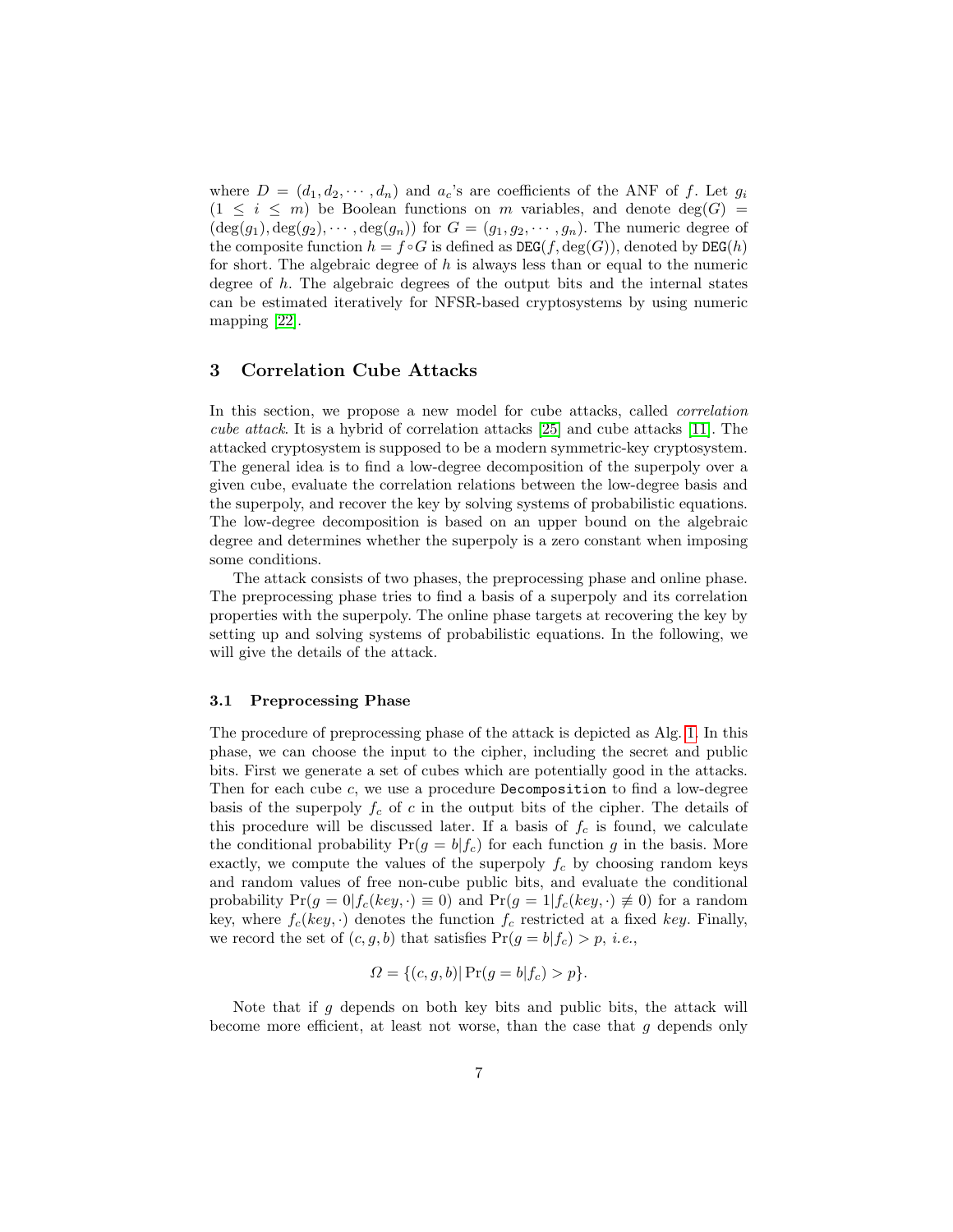on key bits (which can naturally be used to mount weak-key distinguishing attacks). A distinguishing attack is a much weaker attack compared to a key recovery attack, while a weak-key distinguishing attack is even weaker than a normal distinguishing attack. To illustrate how to convert from a weak-key distinguishing attack to a key recovery attack, we assume the weak case: g only depends on key bits (if not, we can set the public bits in  $g$  to constants).

| <b>Algorithm 1:</b> Correlation Cube Attacks (Preprocessing Phase) |  |  |
|--------------------------------------------------------------------|--|--|
|--------------------------------------------------------------------|--|--|

- <span id="page-7-0"></span>1: Generate a cube set  $C$ ;
- 2: For each cube  $c$  in  $C$  do:
- 3:  $Q_c \leftarrow \text{Decomposition}(c)$ , and goto next c if  $Q_c$  is empty; /\* try to find a basis of the superpoly  $f_c$  of  $c$  in the output bits of the cipher  $*/$
- <span id="page-7-1"></span>4: Estimate the conditional probability  $Pr(g = b | f_c)$  for each function g in the basis  $Q_c$  of the superpoly  $f_c$ , and select  $(c, g, b)$  that satisfies  $Pr(g = b|f_c) > p$ .

*Example 1.* Given a Boolean polynomial f on five public variables  $v =$  $(v_1, v_2, v_3, v_4, v_5)$  and five secret variables  $x = (x_1, x_2, x_3, x_4, x_5)$ ,

$$
f(v,x) = f_7(v_5, x)v_1v_2v_3v_4 + f_6(v_5, x)v_1v_2v_4
$$
  
+  $f_5(v_5, x)v_2v_3v_4 + f_4(v_5, x)v_1v_4$   
+  $f_3(v_5, x)v_2v_4 + f_2(v_5, x)v_3$   
+  $f_1(v_5, x)v_4 + f_0(v_5, x)$ 

and

$$
f_7(v_5, x) = h_1(v_5, x_2, x_3, x_4, x_5)x_1 + h_2(v_5, x_1, x_2, x_3, x_4)x_5,
$$

where  $h_1$ ,  $h_2$  and  $f_i$  ( $0 \le i \le 6$ ) are arbitrary Boolean functions. We can build a weak-key cube tester for the polynomial f, by using the cube  $\{v_1, v_2, v_3, v_4\}$ under the conditions  $x_1 = x_5 = 0$ , while it seems to be immune to cube or dynamic cube attacks. To convert from a weak-key cube tester to a key recovery, we test the correlation properties between the superpoly  $f_7$  and its basis  $\{x_1, x_5\}$ . We observe the values of  $f_7(v_5, x)$  for  $v_5 = 0, 1$ , and estimate the conditional probability

$$
Pr(x_i = 0 | f_7(0, x) = f_7(1, x) = 0)
$$

and

$$
Pr(x_i = 1 | f_7(0, x) \neq 0 \text{ or } f_7(1, x) \neq 0)
$$

for  $i = 1, 5$ . Noting that  $(x_1 + 1)(x_5 + 1)f_7 = 0$ , we also have

$$
(x_1 + 1)(x_5 + 1) = 0
$$
 if  $f_7(0, x) \neq 0$  or  $f_7(1, x) \neq 0$ .

This allows us to derive information regarding the secret key.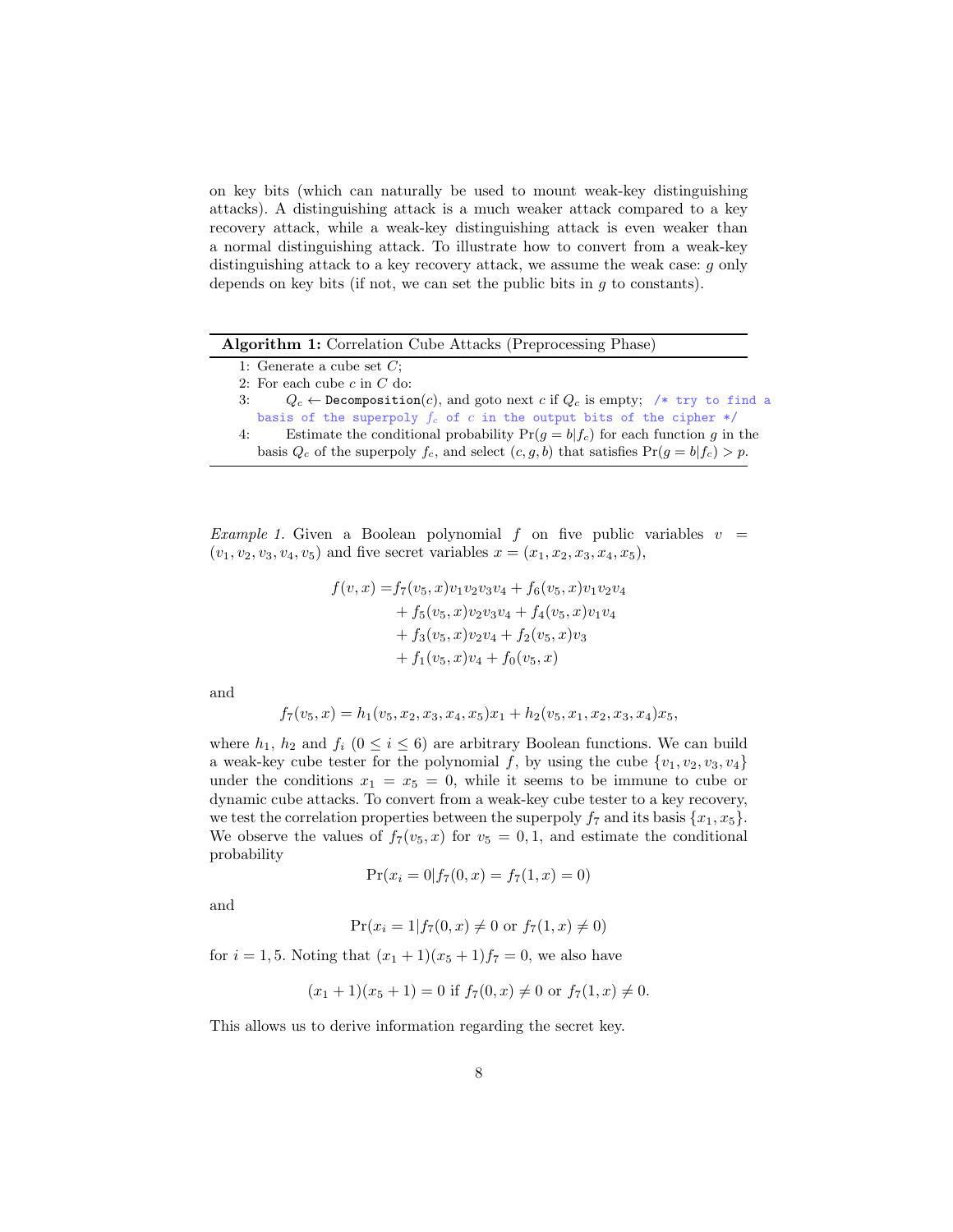Now we explain how to find a basis of the superpoly  $f_c$  for a given cube c. The procedure Decomposition is described in Alg. [2.](#page-8-0) The main idea is to make use of the coefficients  $Q_t$  of the terms with maximum degree on cube variables in the bits  $s_t$  of the internal state at the first rounds of the attacked cipher  $(t \leq N_0)$ . Note that it is highly possible that  $f_c$  depends on these coefficients. To find a set Q such that  $f_c = \bigoplus_{g \in Q} g \cdot f_g$ , we first annihilate all the coefficients in  $Q_t$  with  $1 \notin Q_t$  for all  $t \leq N_0$ , and then determine whether  $f_c$  is a zero constant. Once we detect that the algebraic degree of an output bit on cube variables is less than the size of c, which implies  $f_c = 0$ , we obtain a basis  $Q = \bigcup_{t \le N_0} \iota_{\mathcal{L}} Q_t Q_t$ for  $f_c$ . Then we minimize the number of elements in Q by removing redundant equations one by one. Finally, the procedure returns the minimum basis Q.

## Algorithm 2: Decomposition **Require:** a cube  $c$  of size  $n$

<span id="page-8-0"></span>

| 1: Set Q to the empty set and X to the variable set $\{x_i   i \in c\}$ ; |  |
|---------------------------------------------------------------------------|--|
|---------------------------------------------------------------------------|--|

<span id="page-8-1"></span>/ $∗$  find a basis  $Q$ 

2: For  $t$  from 0 to  $N_0$  do:

- 3: Compute the ANF of  $s_t$  and set  $d_t = \deg(s_t, X)$ ;
- 4: Set  $Q_t$  to the set of the coefficients of all the terms with degree  $d_t$  in the ANF of  $s_t$ ;
- <span id="page-8-2"></span>5: If  $d_t \geq 1$  and  $1 \notin Q_t$ , then set  $Q = Q \cup Q_t$  and  $d_t = \deg(s'_t, X)$ , where  $s'_t$  is the function formed by removing all the terms with degree  $d_t$  from  $s_t$ ;

6: Given  $\{d_t\}$  and under the conditions that  $q = 0$  for each  $q \in Q$ , find an upper bound  $d(Q)$  on the degree of the N-round output bit;

```
7: If d(Q) \geq n, then return \emptyset;
```
 $/*$  minimize the basis  $Q$  \*/

- 8: Minimize  $N_0$  such that  $d(Q) < n$ , and generate a new  $Q$ ;
- 9: For each  $g$  in  $Q$  do:
- 10: Set  $Q' = Q \setminus \{g\};$
- 11: For  $t \leq N_0$ , if  $\text{zero}(Q') \subseteq \text{zero}(Q_t)$  then set  $d_t = \deg(s'_t, X)$ , otherwise set  $d_t = \deg(s_t, X)$ , where  $\text{zero}(Q)$  is the solution set of  $\{q = 0 | q \in Q\}$ ;
- 12: If  $d(Q') < n$ , then set  $Q = Q'$ ;

13: return Q.

For explanation of Alg. [2,](#page-8-0) we give an example on a nonlinear feedback shift register (NFSR) in the following.

Example 2. Let  $s_t = s_{t-6}s_{t-7} + s_{t-8}$  be the update function of an NFSR with size 8. Let  $(s_0, s_1, \dots, s_7) = (x_1, x_2, x_3, x_4, v_1, v_2, v_3, 0)$ , and  $X = \{v_1, v_2, v_3\}$  be the cube variables. Taking  $t = 10$  for example, we compute  $s_{10} = s_4 s_3 + s_2 =$  $v_1x_4 + x_3$ , then have  $d_{10} = 1$ ,  $Q_{10} = \{x_4\}$  and  $s'_{10} = x_3$ . Since  $1 \notin Q_{10}$ , we set  $Q = Q \cup Q_{10}$  and  $d_{10} = 0$ . After computations for  $t \leq N_0 = 17$ , we obtain

$$
Q = Q_{10} \cup Q_{16} \cup Q_{17} = \{x_4, x_2x_4 + x_3x_4, x_3 + x_4\},\
$$

 $(d_0, d_1, \dots, d_{17}) = (0, 0, 0, 0, 1, 1, 1, -\infty, 0, 0, 0, 2, 2, 1, 1, 0, 0, 1).$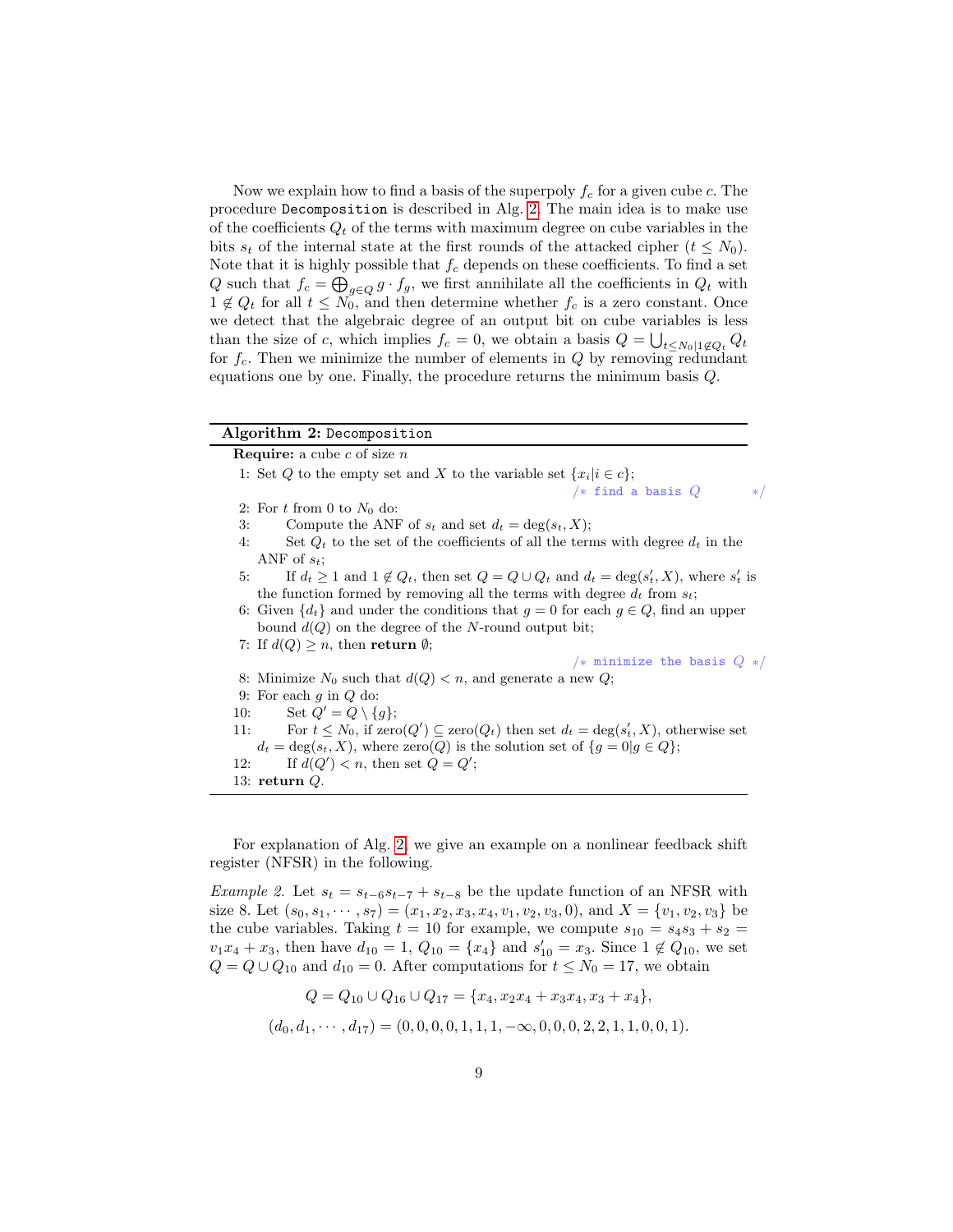For  $N = 29$ , we find an upper bound  $d(Q) = 2$  on the algebraic degree of  $s_N$  by applying the numeric mapping. We can check that 17 is the minimum  $N_0$  such that  $d(Q) < n = 3$ . After minimizing the basis Q, we obtain  $Q = \{x_4, x_3 + x_4\}.$ 

Actually, the ANF of  $s_{29}$  is  $v_1v_2v_3(x_2x_3x_4 + x_1x_3 + x_1x_4 + x_2x_4)$  +  $v_1v_3(x_2x_3x_4+x_1x_4)+v_3(x_2x_3x_4+x_1x_2)+v_2$ , and the coefficient of the maximum term  $v_1v_2v_3$  is  $f_c = x_2x_3x_4 + x_1x_3 + x_1x_4 + x_2x_4$ , which will be annihilated when  $x_4 = x_3 + x_4 = 0$ . We can see that Q is a basis of the superpoly  $f_c$ .

Complexity. It is hard to evaluate the complexity of the step for generating good cubes. How to find favorite cubes is still an intractable problem in cube attacks. The time complexity of Decomposition is  $T_{N_0} + n_Q \cdot T_N$ , where  $n_Q$  is the size of the primary basis  $\bigcup_{t \leq N_0} \bigcup_{q \in Q_t} Q_t$ ,  $T_{N_0}$  is the time for computing this basis (Line [2-](#page-8-1)[5](#page-8-2) in Alg. [2\)](#page-8-0), and  $T_N$  is the time complexity of finding an upper bound on the algebraic degree of the N-round output bits. The estimation of the conditional probability  $Pr(g = b | f_c)$  for a cube c of size n needs about  $\alpha \cdot 2^n$ cipher encryption operations, when using  $\alpha$  values of  $f_c$  in the estimation. The total time complexity of preprocessing phase is thus about

$$
n_C(T_{N_0} + n_Q \cdot T_N + \alpha \cdot 2^n),
$$

where  $n<sub>C</sub>$  is the number of cubes in C, not taking into account the time for generating the cube set  $C$ .

#### <span id="page-9-0"></span>3.2 Online Phase

The procedure of online phase of the attack is depicted in Alg. [3.](#page-10-0) In the online phase, the key is unknown, and we can only control the public bits. We first derive two sets of probabilistic equations according to the ciphertexts (or keystream bits), and then repeatedly solve a system consisting of a part of these equations until the correct key is found. In preprocessing phase, we have obtained a set  $\Omega$ of  $(c, g, b)$  that satisfies  $Pr(g = b | f_c) > p$ . In online phase, for each cube c, we test whether its superpoly  $f_c$  is a zero constant by computing  $\alpha$  values of  $f_c$  over the cube with different non-cube public bits. If  $f_c$  is not a zero constant, we derive new equations  $g = 1$  with  $(c, g, 1) \in \Omega$ ; otherwise, we record the equations  $g = 0$ with  $(c, g, 0) \in \Omega$ . After all the cubes are handled, we derive two sets of equations,  $G_0 = \{g = 0 | (c, g, 0) \in \Omega, f_c = 0\}$  and  $G_1 = \{g = 1 | (c, g, 1) \in \Omega, f_c \neq 0\}$ . For the case that  ${g|g = 0 \in G_0 \text{ and } g = 1 \in G_1}$  is not empty, we can use the one with higher probability between  $g = 0$  and  $g = 1$  or neither of them. We then randomly choose  $r_0$  equations from  $G_0$  and  $r_1$  equations from  $G_1$ , solve these  $r_0 + r_1$  equations and check whether the solutions are correct. Repeat this step until the correct key is found.

**Complexity.** The loop for deriving the equation sets  $G_0$  and  $G_1$  requires at most  $n_C \alpha 2^n$  bit operations, where  $n_C$  is the number of cubes in C. Step [7](#page-10-1) runs in time  $2^{\ell_{key}-(r_0+r_1)}$ , where  $\ell_{key}$  is the size of the key, when the equations are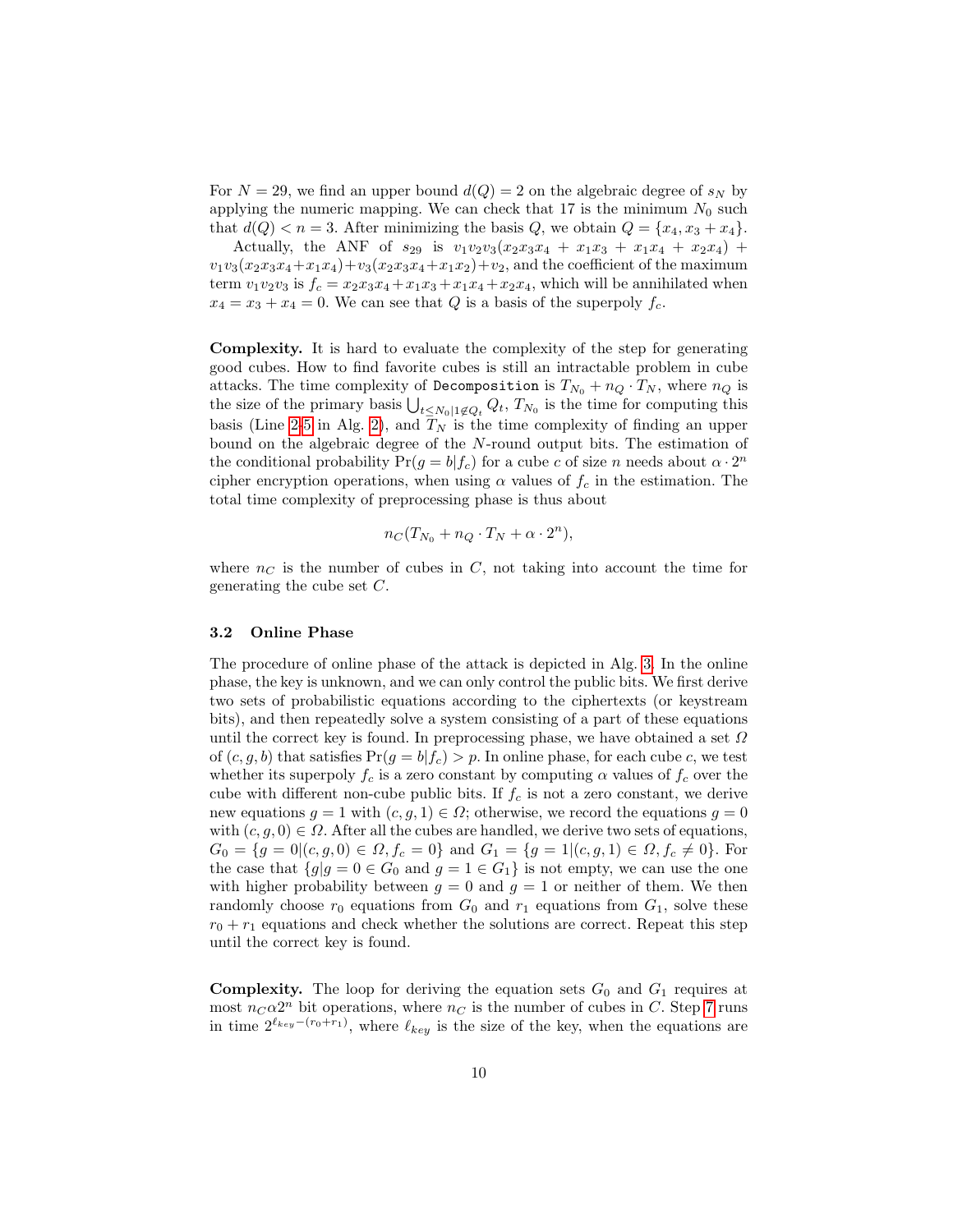#### Algorithm 3: Correlation Cube Attacks (Online Phase)

<span id="page-10-0"></span>**Require:** a cube set C and  $\Omega = \{(c, g, b) | Pr(g = b | f_c) > p\}$ 

- 1: Set  $G_0$  and  $G_1$  to empty sets;
- <span id="page-10-3"></span>2: For each cube  $c$  in  $C$  do:
- 3: Randomly generate  $\alpha$  values from free non-cube public bits, and request  $\alpha 2^n$ keystream bits (or ciphertexts) corresponding to the cube  $c$  of size  $n$  and these non-cube public values;
- 4: Compute the  $\alpha$  values of the superpoly  $f_c$  over the cube c;
- <span id="page-10-4"></span>5: If all the values of  $f_c$  equal 0, then set  $G_0 = G_0 \cup \{g = 0 | (c, g, 0) \in \Omega\},\$ otherwise set *G*<sub>1</sub> = *G*<sub>1</sub> ∪ {*g* = 1|(*c*, *g*, 1) ∈ *Ω*};
- <span id="page-10-5"></span>6: Deal with the case that  ${g|g = 0 \in G_0 \text{ and } g = 1 \in G_1}$  is not empty;
- <span id="page-10-1"></span>7: Randomly choose  $r_0$  equations from  $G_0$  and  $r_1$  equations from  $G_1$ , solve these  $r_0 + r_1$  equations and check whether the solutions are correct;
- 8: Repeat Step [7](#page-10-1) if none of the solutions is correct.

balanced and easy to be solved. We can estimate the probability  $q > p^{(r_0+r_1)}$ that a trial successes, so the expected number of trials is  $q^{-1} < p^{-(r_0+r_1)}$ . Here we require that the total number of equations in  $G_0$  and  $G_1$  is greater than  $p^{-(r_0+r_1)}$ . The expected time of online phase is thus less than

$$
n_C\alpha 2^{n} + p^{-(r_0+r_1)} 2^{\ell_{key}-(r_0+r_1)}.
$$

#### <span id="page-10-2"></span>3.3 Discussion

The crux point of the attack is finding a low-degree basis of the superpoly over a given cube, that is, finding Q with low degree such that

$$
f_c = \bigoplus_{g \in Q} g \cdot f_g.
$$

Theoretical Bound on the Probability. We first discuss the conditional probability  $Pr(g = 1|f_c \neq 0)$ , *i.e.*, for the case that  $f_c$  is not a zero constant for a fixed key. For any x such that  $f_c(x) \neq 0$ , there is at least one g such that  $g(x) = 1$ , that is,  $\prod_{g \in Q} (g(x) + 1) = 0$ . Specially, if Q contains only one function g, then  $g(x) = 1$  holds with probability 1. If Q contains two functions  $g_1$  and  $g_2$ , then we have  $g_1(x) = 1$  or  $g_2(x) = 1$ , and thus at least one of them holds with probability  $\geq \frac{2}{3}$ . Generally, if Q contains  $n_Q$  functions, then there is at least one  $g(x) = 1$  that holds with probability  $\geq \frac{2^{nQ-1}}{2^nQ-1}$  $\frac{2^{n}Q}{2^{n}Q-1}$ , under the condition  $f_c \neq 0$ .

The conditional probability  $p_0 = \Pr(g = 0 | f_c = 0)$  can be computed according to  $p_1 = \Pr(g = 1 | f_c \neq 0)$  and the probability  $\gamma$  that  $f_c \neq 0$ , *i.e.*,  $p_0 = \frac{\frac{1}{2} - (1 - p_1)\gamma}{1 - \gamma}.$ 

When the upper bound  $d(Q)$  on algebraic degree of  $f_c$  restricted to  $\{g =$  $0|g \in Q$  is tight in Alg. [2,](#page-8-0) we expect that  $f_g$  is not a zero constant for  $g \in Q$ . If all the functions  $f_q$ 's depend on the free non-cube bits, then  $f_c$  is a zero constant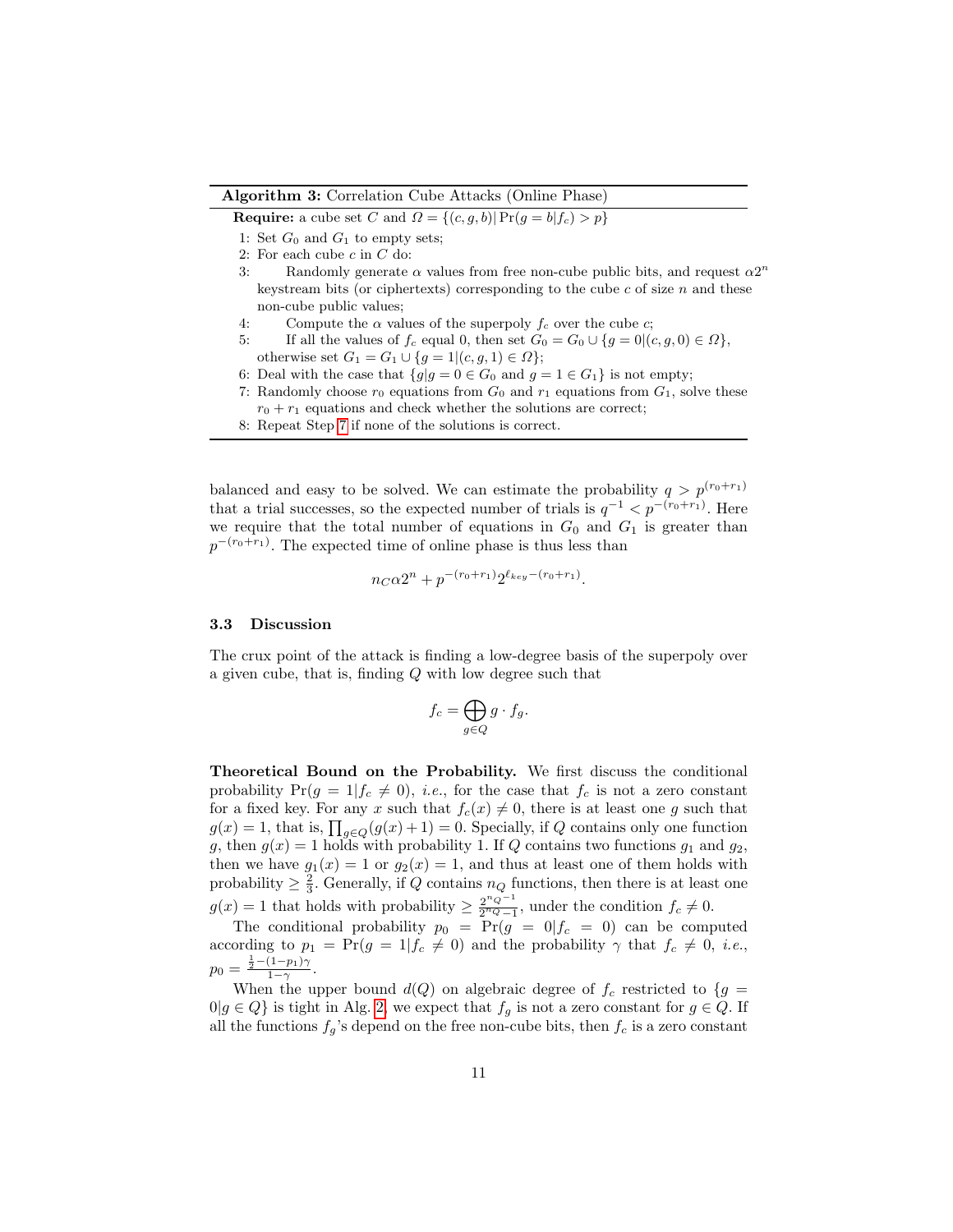for a fixed key if and only if  $g = 0$  holds with probability 1 (or close to 1) for all  $g \in Q$ .

Assuming that the event of  $(g, f_1)$  and the event of  $(g, f_2)$  are statistically independent, we have

$$
\Pr(g = b | f_1, f_2) = \frac{\Pr(g = b, f_1, f_2)}{\Pr(g = b, f_1, f_2) + \Pr(g = b + 1, f_1, f_2)} \\
= \frac{\Pr(g = b, f_1) \Pr(g = b, f_2)}{\Pr(g = b, f_1) \Pr(g = b, f_2) + \Pr(g = b + 1, f_1) \Pr(g = b + 1, f_2)} \\
= \frac{\Pr(g = b | f_1) \Pr(g = b | f_2)}{\Pr(g = b | f_1) \Pr(g = b | f_2) + \Pr(g = b + 1 | f_1) \Pr(g = b + 1 | f_2)}.
$$

Denote by  $\varepsilon_1$  and  $\varepsilon_2$  the correlation coefficients of  $g = b$  given  $f_1$  and  $f_2$ respectively, *i.e.*,  $Pr(g = b | f_i) = \frac{1}{2}(1 + \varepsilon_i)$  for  $i = 1, 2$ . Then

$$
\varepsilon=\frac{\varepsilon_1+\varepsilon_2}{1+\varepsilon_1\varepsilon_2}
$$

is the correlation coefficient of the event that  $g = b$  given both  $f_1$  and  $f_2$ . Specially, if  $\varepsilon_1$  and  $\varepsilon_2$  have the same sign, then

$$
|\varepsilon| = |\frac{\varepsilon_1 + \varepsilon_2}{1 + \varepsilon_1 \varepsilon_2}| \ge \max\{|\varepsilon_1|, |\varepsilon_2|\}.
$$

Our experiments on Trivium show that the assumption is reasonable. In fact, we do not expect that the assumption is perfectly true. The independence assumption is used to guarantee a bound on correlation coefficient. We believe the bound is sound, at least for the case that the correlations have the same sign, even if the assumption is not true in general.

Modifications of the Attack. We may slightly modify the online phase of the attack if necessary. As mentioned above, for the case that  $f_c$  is not a zero constant for a fixed key, we have  $\prod_{g \in Q}(g(x) + 1) = 0$ . We may make use of this kind of equations at Step [7](#page-10-1) in Alg. [3.](#page-10-0) Another modification is to use two different threshold probabilities separately for the equation sets  $G_0$  and  $G_1$  rather than the same one p.

## <span id="page-11-0"></span>4 Applications to Trivium Stream Cipher

In this section, we first give a brief description of the stream cipher TRIVIUM [\[8\]](#page-29-2), as well as recall the technique for estimating the degree of Trivium based on numeric mapping, and then apply the correlation cube attack to two variants of TRIVIUM when the number of initialization rounds is reduced from 1152 to 805 and 835. At the end of this section, we will discuss the possible improvements, and partially apply our analysis techniques to the stream ciphers TriviA-SC [\[5,](#page-29-7) [6\]](#page-29-8) and KREYVIUM [\[4\]](#page-29-9).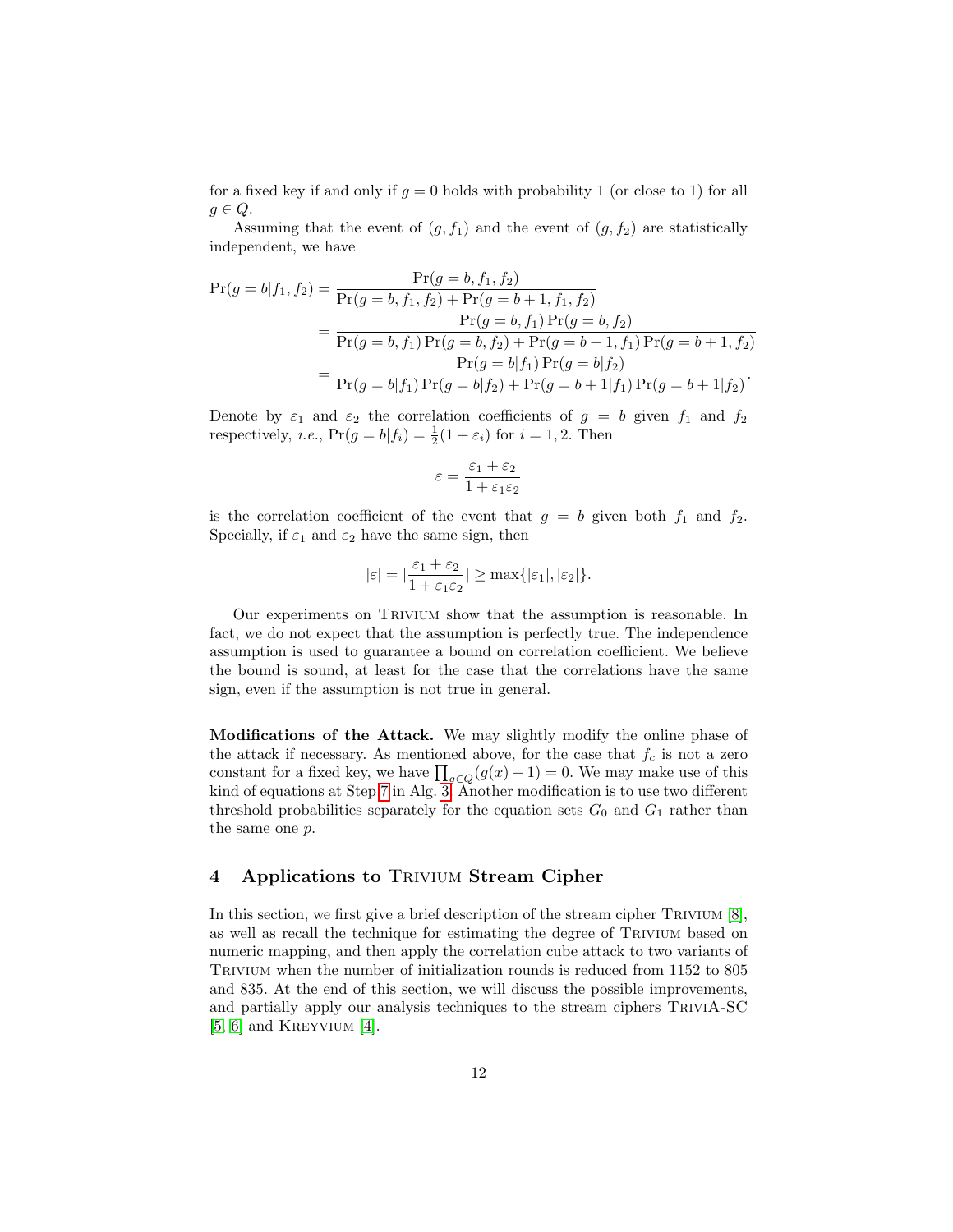#### 4.1 Description of TRIVIUM

A Brief Description of Trivium-Like Ciphers. Let A, B and C be three registers with sizes of  $n_A$ ,  $n_B$  and  $n_C$ , denoted by  $A_t$ ,  $B_t$  and  $C_t$  their corresponding states at clock  $t$ ,

$$
A_t = (x_t, x_{t-1}, \cdots, x_{t-n_A+1}),
$$
\n(1)

$$
B_t = (y_t, y_{t-1}, \cdots, y_{t-n_B+1}),
$$
\n(2)

$$
C_t = (z_t, z_{t-1}, \cdots, z_{t-nC+1}),
$$
\n(3)

and respectively updated by the following three quadratic functions,

$$
x_t = z_{t-r_C} \cdot z_{t-r_C+1} + \ell_A(s^{(t-1)}), \tag{4}
$$

$$
y_t = x_{t-r_A} \cdot x_{t-r_A+1} + \ell_B(s^{(t-1)}), \tag{5}
$$

$$
z_t = y_{t-r_B} \cdot y_{t-r_B+1} + \ell_C(s^{(t-1)}), \tag{6}
$$

where  $1 \leq r_{\lambda} < n_{\lambda}$  for  $\lambda \in \{A, B, C\}$  and  $\ell_A, \ell_B$  and  $\ell_C$  are linear functions. We denote  $A_t[i] = x_i$ ,  $B_t[i] = y_i$  and  $C_t[i] = z_i$ , and define  $g_A^{(t)} = z_{t-rC} \cdot z_{t-rC+1}$ ,  $g_{B_s}^{(t)} = x_{t-r_A} \cdot x_{t-r_A+1}$  and  $g_{C}^{(t)} = y_{t-r_B} \cdot y_{t-r_B+1}$ . The internal state, denoted by  $s^{(t)}$  at clock t, consists of the three registers  $A, B, C$ , that is,  $s^{(t)} = (A_t, B_t, C_t)$ . Let  $f$  be the output function. After an initialization of  $N$  rounds, in which the internal state is updated for  $N$  times, the cipher generates a keystream bit by  $f(s^{(t)})$  for each  $t \geq N$ .

The stream ciphers TRIVIUM (designed by De Cannière and Preneel [\[8\]](#page-29-2)) and TriviA-SC (designed by Chakraborti et al. [\[5,](#page-29-7) [6\]](#page-29-8)) exactly fall into this kind of ciphers. Kreyvium [\[4\]](#page-29-9) is a variant of Trivium with 128-bit security, designed by Canteaut et al. at FSE 2016 for efficient homomorphic-ciphertext compression. Compared with TRIVIUM, KREYVIUM uses two extra registers  $(K^*, V^*)$  without updating but shifting, *i.e.*,  $s^{(t)} = (A_t, B_t, C_t, K^*, V^*)$ , and add a single bit of  $(K^*, V^*)$  to each of  $\ell_A$  and  $\ell_B$ , where  $K^*$  and  $V^*$  only involve the key bits and IV bits respectively. Trivium uses an 80-bit key and an 80-bit initial value (IV), while Kreyvium and TriviA-SC both use a 128-bit key and a 128-bit IV. All these ciphers have 1152 rounds.

A Brief Description of Trivium. Trivium contains a 288-bit internal state with three NFSRs of different lengths. The key stream generation consists of an iterative process which extracts the values of 15 specific state bits and uses them both to update 3 bits of the state and to compute 1 bit of key stream. The algorithm is initialized by loading an 80-bit key and an 80-bit IV into the 288-bit initial state, and setting all remaining bits to 0, except for three bits. Then, the state is updated for  $4 \times 288 = 1152$  rounds, in the same way as explained above, but without generating key stream bits. This is summarized in the pseudo-code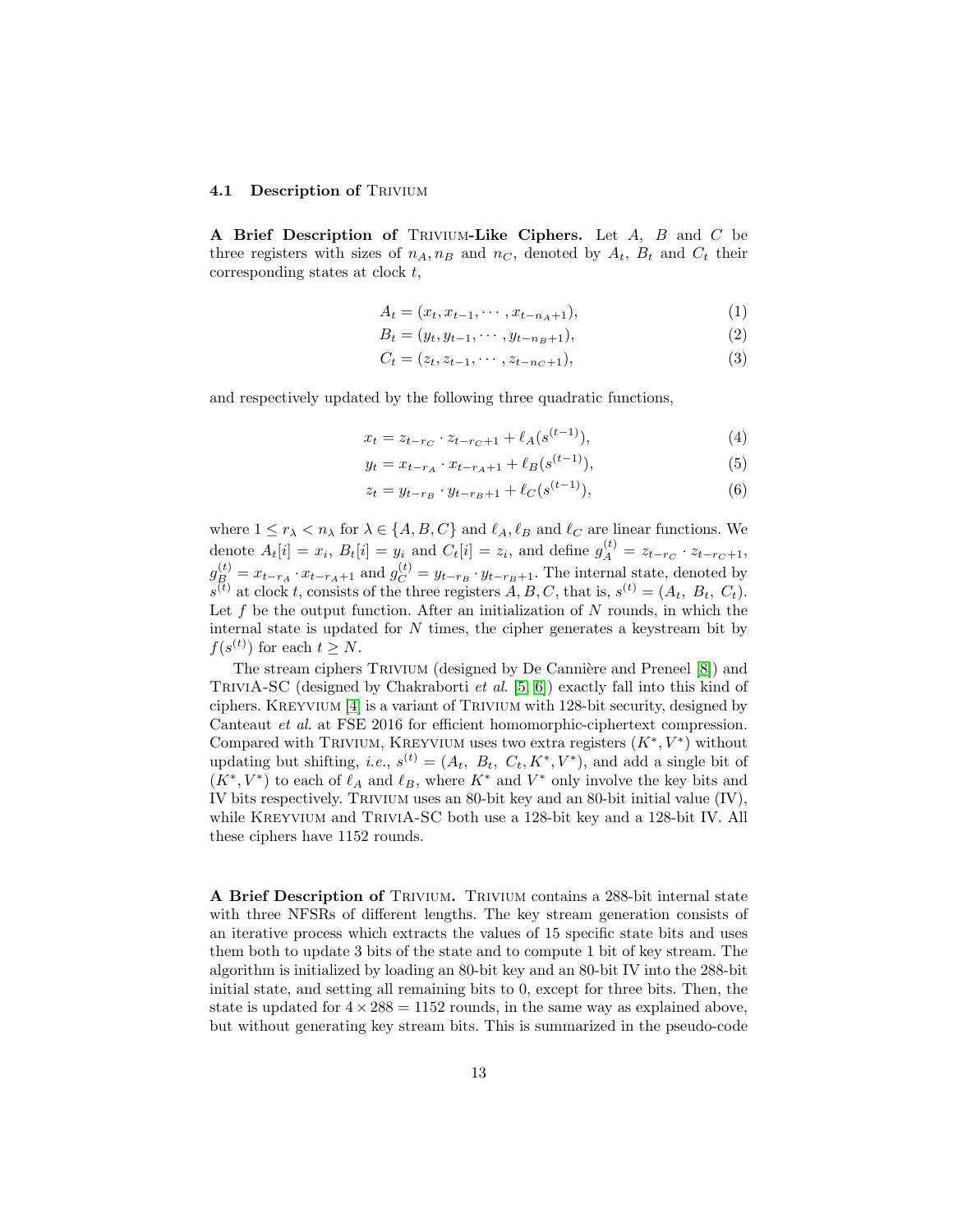below.

 $(x_0, x_{-1}, \cdots, x_{-92}) \leftarrow (k_0, k_1, \cdots, k_{79}, 0, \cdots, 0)$  $(y_0, y_{-1}, \dots, y_{-83}) \leftarrow (iv_0, iv_1, \dots, iv_{79}, 0, \dots, 0)$  $(z_0, z_{-1}, \cdots, z_{-110}) \leftarrow (0, \cdots, 0, 1, 1, 1)$ for  $i$  from 1 to  $N$  do  $x_i = z_{i-66} + z_{i-111} + z_{i-110} \cdot z_{i-109} + x_{i-69}$  $y_i = x_{i-66} + x_{i-93} + x_{i-92} \cdot x_{i-91} + y_{i-78}$  $z_i = y_{i-69} + y_{i-84} + y_{i-83} \cdot y_{i-82} + z_{i-87}$ if  $N > 1152$  then  $ks_{i-1152} = z_{i-66} + z_{i-111} + x_{i-66} + x_{i-93} + y_{i-69} + y_{i-84}$ end if end for

#### 4.2 Degree Estimation of TRIVIUM

In this section, we recall the algorithm proposed by Liu [\[22\]](#page-31-8) for estimating algebraic degree of the output of  $f$  after  $N$  rounds for a Trivium-like cipher, as described in Alg. [4.](#page-14-0)

This algorithm first computes the exact algebraic degrees of the internal states for the first  $N_0$  rounds, where the degrees of the functions  $g_A^{(t)}$ ,  $g_B^{(t)}$  and  $g_C^{(t)}$  $C^{(t)}$  are also recorded, then iteratively compute  $D^{(t)}$  for  $t = N_0+1, N_0+2, \cdots, N$ , and finally apply the numeric mapping to calculate an estimated degree for the first bit of the keystream. In Alg. [4,](#page-14-0) three sequences, denoted by  $d_A$ ,  $d_B$  and  $d_C$ , are used to record the estimated degrees of the three registers  $A, B, C$ . In each step of a Trivium-like cipher, three bits are updated. Accordingly, the estimated degrees for these three bits in each step t are calculated, denoted by  $d_A^{(t)}, d_B^{(t)}$ and  $d_C^{(t)}$  $C^{(t)}$ . Then update  $D^{(t)}$  from  $D^{(t-1)}$ . For estimating the algebraic degrees of  $x_t, y_t, z_t$ , the two procedures DegMul<sup>\*</sup> and DEG deal with their "quadratic" and "linear" parts separately. The procedure DegMul<sup>∗</sup> is used to compute an upper bound on the algebraic degree of  $g_A^{(t)} = z_{t-r_C} \cdot z_{t-r_C+1}, g_B^{(t)} = x_{t-r_A} \cdot x_{t-r_A+1}$ and  $g_C^{(t)} = y_{t-r_B} \cdot y_{t-r_B+1}$ . It has been demonstrated in [\[22\]](#page-31-8) that for all t with  $1 \leq t \leq N$  the estimated degrees  $d_A^{(t)}, d_B^{(t)}, d_C^{(t)}$  for  $x_t, y_t, z_t$  are greater than or equal to their corresponding algebraic degrees, and therefore the output DEG(f,  $D^{(N)}$ ) of Alg. [4](#page-14-0) gives an upper bound on algebraic degree of the N-round output bit of a Trivium-like cipher.

The algorithm has a linear time and space complexity on  $N$ , if we do not take into account the time and memory used for computing the exact algebraic degrees of the internal states for the first  $N_0$  rounds.

#### <span id="page-13-0"></span>4.3 The Attack on 805-round TRIVIUM

Generating a Candidate Set of Favorite Cubes. A favorite cube of size 37 was found in [\[22\]](#page-31-8) for distinguishing attacks on TRIVIUM. We exhaustively search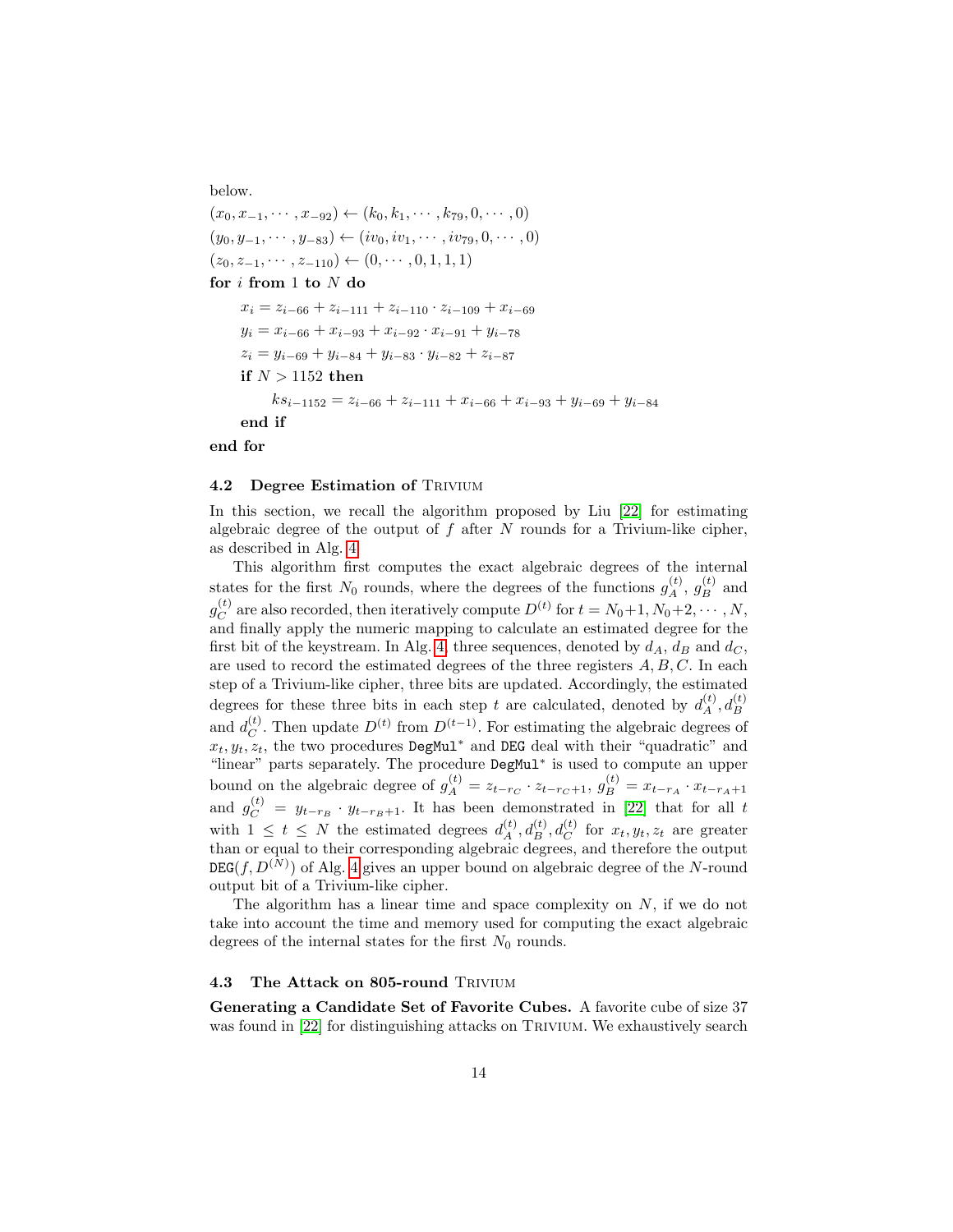#### Algorithm 4: Estimation of Degree of Trivium-Like Ciphers [\[22\]](#page-31-8)

<span id="page-14-0"></span>**Require:** Given the ANFs of all internal states  $(A_t, B_t, C_t)$  with  $t \leq N_0$ , and the set of variables X. 1: For  $\lambda$  in  $\{A, B, C\}$  do: 2: For t from  $1 - n_{\lambda}$  to 0 do: 3:  $d_{\lambda}^{(t)} \leftarrow \deg(\lambda_0[t], X); \text{ // } A_i[t] = x_t, \ B_i[t] = y_t \text{ and } C_i[t] = z_t$ 4:  $D^{(0)} \leftarrow (d_A^{(1-n_A)}, \cdots, d_A^{(0)}, d_B^{(1-n_B)}, \cdots, d_B^{(0)}, d_C^{(1-n_C)}, \cdots, d_C^{(0)});$ /\* Compute the exact algebraic degrees of the internal states for the first  $N_0$  rounds 5: For  $t$  from 1 to  $N_0$  do: 6: For  $\lambda$  in  $\{A, B, C\}$  do: 7:  $dm_{\lambda}^{(t)} \leftarrow \deg(g_{\lambda}^{(t)}, X);$ 8:  $d_{\lambda}^{(t)} \leftarrow \deg(\lambda_t[t], X);$ 9:  $D^{(t)} \leftarrow (d_A^{(t-n_A+1)}, \cdots, d_A^{(t)}, d_B^{(t-n_B+1)}, \cdots, d_B^{(t)}, d_C^{(t-n_C+1)}, \cdots, d_C^{(t)});$ /\* Iteratively compute the upper bounds on algebraic degrees of the internal states for the remaining rounds 10: For t from  $N_0 + 1$  to N do: 11: For  $\lambda$  in  $\{A, B, C\}$  do: 12:  $dm_{\lambda}^{(t)} \leftarrow \texttt{DegMul}^*(g_{\lambda}^{(t)});$ 13:  $d_{\lambda}^{(t)} \leftarrow \max\{dm_{\lambda}^{(t)}, \text{DEG}(\ell_{\lambda}, D^{(t-1)})\};$ 14:  $(a) \leftarrow (d_A^{(t-n_A+1)}, \cdots, d_A^{(t)}, d_B^{(t-n_B+1)}, \cdots, d_B^{(t)}, d_C^{(t-n_C+1)}, \cdots, d_C^{(t)});$ 15: return DEG $(f, D^{(N)})$ . /\* Description of the procedure DegMul\* $(g_\lambda^{(t)})$  for  $\lambda \in \{A,B,C\}$  \*/  $\bf{procedure}\ \tt{DegMul}^*(g^{(t)}_\lambda)$ 16:  $t_1 \leftarrow t - r_{\rho(\lambda)}$ ; //  $\rho(A) = C$ ,  $\rho(C) = B$ ,  $\rho(B) = A$ 17: If  $t_1 \leq 0$  then:  $\textbf{return}~ d^{(t_1)}_{\rho(\lambda)}+d^{(t_1+1)}_{\rho(\lambda)}.$ 18:  $t_2 \leftarrow t_1 - r_{\rho^2(\lambda)}$ ; 19:  $d_1 \leftarrow \min\{d_{\rho^2(\lambda)}^{(t_2)} + dm_{\rho(\lambda)}^{(t_1+1)}, d_{\rho^2(\lambda)}^{(t_2+2)} + dm_{\rho(\lambda)}^{(t_1)}, d_{\rho^2(\lambda)}^{(t_2)} + d_{\rho^2(\lambda)}^{(t_2+1)} + d_{\rho^2(\lambda)}^{(t_2+2)}\};$ 20:  $d_2 \leftarrow \texttt{DEC}(\ell_{\rho(\lambda)}, D^{(t_1)}) + dm_{\rho(\lambda)}^{(t_1)};$ 21:  $d_3 \leftarrow \text{DEG}(\ell_{\rho(\lambda)}, D^{(t_1-1)}) + d_{\rho(\lambda)}^{(t_1+1)};$ 22:  $d \leftarrow \max\{d_1, d_2, d_3\};$ 23: return  $d$ . end procedure

the subcubes with size 28 of this cube, and pick up the subcubes such that the corresponding superpolys after 790 rounds are zero constants (*i.e.*, the output bits after 790 rounds do not achieve maximum algebraic degree over the subcube variables), by using Alg. [4](#page-14-0) with  $N_0 = 0$ . Then we find 5444 such subcubes.

Finding the Basis and Free Non-Cube IV Bits. We apply the procedure Decomposition to each cube  $c$  from the 5444 candidates, setting all the non-cube IV bits to zeros. Note here that we use Alg. [4](#page-14-0) in the procedure Decomposition to find an upper bound  $d(Q)$  on the algebraic degree. Once a non-trivial basis of  $f_c$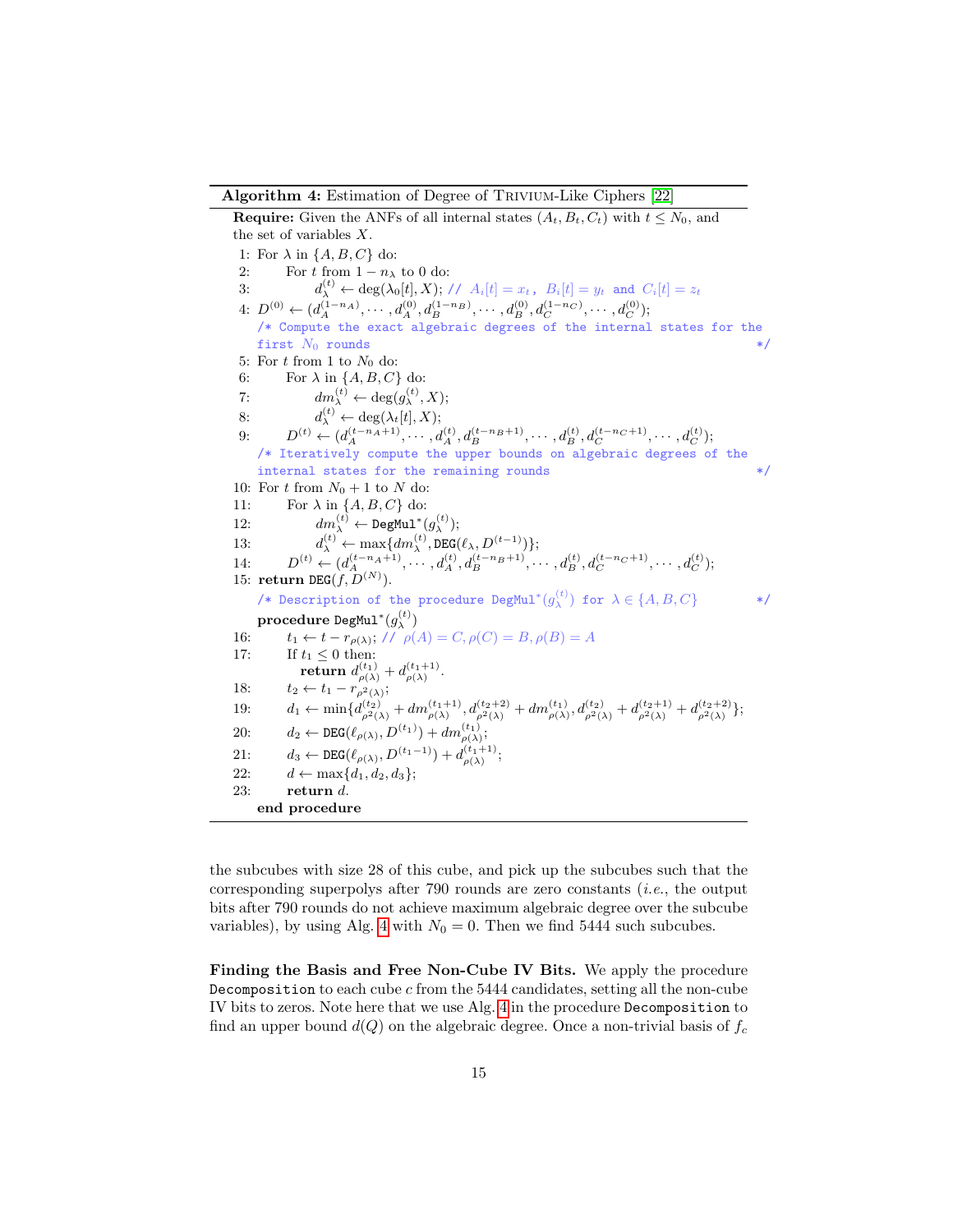is found, we set one of the non-cube IV bits to a parameter variable, and apply Decomposition again. This bit is considered as a free IV bit if it does not affect the basis, and otherwise we set it to 0. Then we add another non-cube IV bit to be a parameter variable, and do this again. By this way, we obtain a set of free non-cube IV bits.

Using this method, we get 47 cubes of size 28 satisfying that a basis of the superpoly after 805 rounds can be found. To make the attack more efficient, we further search the cubes whose superpolys after 805 rounds have a basis containing at most two elements. Once such cubes are found, we modify them by randomly shifting and changing some indexes, and test them by the same method. After computations within a dozen hours on a desktop computer, we are able to find more than 100 cubes whose superpolys after 805 rounds have a basis with one or two elements.

Computing the Probability. We test 32 out of these cubes, each of which has a different basis after 805 rounds, according to Step [4](#page-7-1) of Alg. [1.](#page-7-0) In each test, we compute the values of the superpoly  $f_c$  for 1000 random keys and at most  $\alpha = 16$  non-cube IVs for each key, and evaluate the conditional probability  $Pr(g = 0|f_c(key, \cdot) \equiv 0)$  and  $Pr(g = 1|f_c(key, \cdot) \not\equiv 0)$  for a random fixed key, where g is a function depending on key bits in the basis of  $f_c$  and  $f_c(key, \cdot)$ denotes the function  $f_c$  restricted at a fixed key. Our experiment shows that all the computations need about  $13.5 \cdot 1000 \cdot 32 \cdot 2^{28} \approx 2^{47}$  cipher operations. We remind the readers that, in our experiment, we take all the possible values of the first  $log_2(\alpha) = 4$  free non-cube IV bits and set random values for the other free non-cube IV bits. Once we observe a non-zero value of the superpoly  $f_c$ , we skip the remaining IVs and continue to compute for the next key. On average, we need to compute 13.5 IVs for each key.

The results are listed in Table [3](#page-22-0) in Appendix, together with the cubes, free non-cube IV bits and the equations. Note that 4 out of the 32 cubes are excluded from the table due to their little impact in our attack. In Table [3,](#page-22-0) by  $p(0|0)$ (resp.,  $p(1|1)$ ) we mean the conditional probability of  $g = 0$  (resp.,  $g = 1$ ) when the superpoly  $f_c$  is a zero constant (resp., not a zero constant) for a fixed key, by  $p_{f_c\neq0}$  we denote the probability that the superpoly  $f_c$  is not a zero constant for a fixed key, and #Rds is the number of rounds. We set the estimate threshold value of the probability to  $\sigma = \frac{1 + \sqrt{10/N_s}}{2}$  $\frac{10/N_s}{2}$ , where  $N_s$  is the number of the samples, and set the attack threshold value of the probability, *i.e.*, the minimum probability used in the attack, to  $p_0 = 0.6$  and  $p_1 = 0.7$  for  $Pr(g = 0|f_c = 0)$  and  $Pr(g = 1|f_c \neq 0)$  respectively. The probability below the estimate threshold value  $\sigma$  is marked with slash throughs, e.g., $\sqrt{\frac{51}{4}}$ , and will never be used in the attack. The probability with a strikethrough,  $e.g.,\theta.\overline{568}$ , is below the attack threshold value  $p_0$  or  $p_1$ . From the experimental results, we derive two sets

$$
\Omega_0 = \{(c, g, 0) | \Pr(g = 0 | f_c = 0) > p_0 \}
$$

and

$$
\Omega_1 = \{ (c, g, 1) | \Pr(g = 1 | f_c \neq 0) > p_1 \}.
$$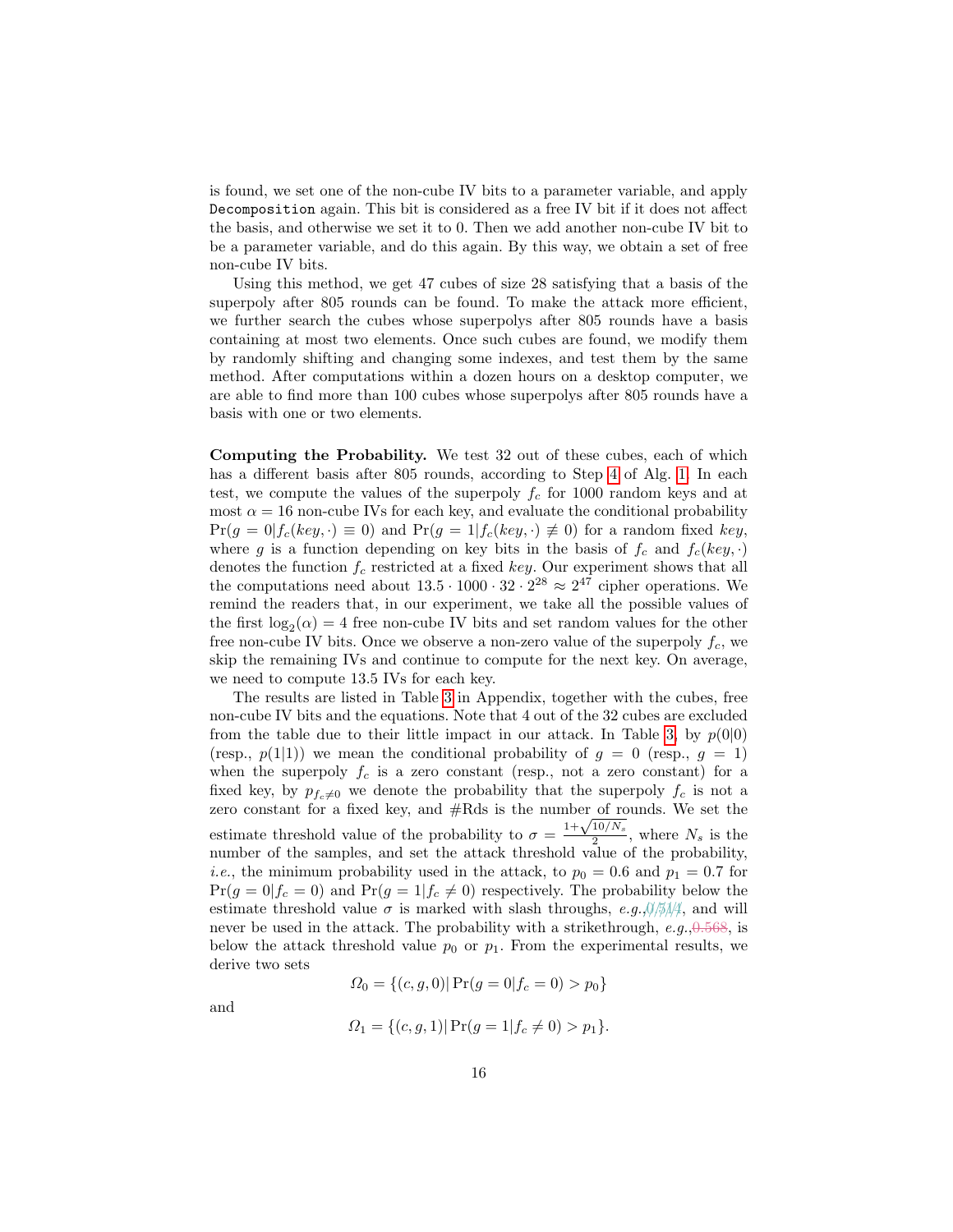All the functions g's are either linear or quadratic. We also record all the equations with probability 1,

$$
\Lambda = \{(c, g, b) | \Pr(g = b | f_c = 0) = 1 \text{ or } \Pr(g = b | f_c \neq 0) = 1 \}.
$$

As shown in Table [3,](#page-22-0) there are 11 cubes with a basis that contains only one linear or quadratic function. As discussed in Section [3.3,](#page-10-2) if their superpolys are not zero constants for a fixed key, then the sole function in the basis is always equal to one. In addition, for the 19th cube in the table, we observe that one of the functions in its basis is always equal to one given  $f_c \neq 0$ , *i.e.*, the conditional probability  $Pr(g_4 = 1|f_c \neq 0) = 1$ . The remaining 16 cubes have a basis that contains two linear or quadratic functions. The number of rounds ranges from 805 to 808.

We have also verified for 100 random keys, each with 16 IVs, that the superpolys of the cubes listed in the table are zero constants when imposing all the functions in their bases to zeros.

Recovering the Key in Online Phase. In this phase, we set  $C$  to the set of the 28 cubes listed in Table [3,](#page-22-0)  $\Omega = \Omega_0 \cup \Omega_1$ , and  $\alpha = 16$ . Then execute Alg. [3](#page-10-0) as described in Section [3.2.](#page-9-0) For avoidance of repetition, here we only show some necessary details that are not included in Alg. [3.](#page-10-0) Remind that, in Step [3](#page-10-3) of the algorithm, we take all the possible values of the first  $\log_2(\alpha) = 4$ free non-cube IV bits, and set the other free non-cube IV bits to random values. The non-free non-cube IV bits are set to zeros. In Step [5,](#page-10-4) we update the equation sets  $G_0$  and  $G_1$  according to the values of  $f_c$ , and use an extra set E to collect the equations with probability 1 according to  $\Lambda$ . In Step [6,](#page-10-5) for the case that  ${g|g = 0 \in G_0 \text{ and } g = 1 \in G_1}$  is not empty, we retain the one with higher probability between  $g = 0$  and  $g = 1$ , and remove the other one. Meanwhile, we remove the equations in E from  $G_0$  and  $G_1$ . In Step [7,](#page-10-1) we set  $r_i$  to the maximum  $r_i$  such that  $p_i^{-r_i} < {\binom{|G_i|}{r_i}}$ , where  $|G_i|$  is the cardinality of  $G_i$ ,  $i = 0, 1$ . Then randomly choose  $r_0$  equations from  $G_0$  and  $r_1$  equations from  $G_1$ , solve these  $r_0 + r_1$  equations together with E and check whether the solutions are correct.

Note that all the equations are linearly independent and can be linearized after guessing the values of some key bits. The expected time complexity of the online phase is less than

$$
28 \times 13.5 \times 2^{28} + p_0^{-r_0} p_1^{-r_1} 2^{80 - (r_0 + r_1 + |E|)} \approx 2^{37} + 2^{80 - (\frac{1}{4}r_0 + \frac{1}{2}r_1 + |E|)}.
$$

As shown in Table [3,](#page-22-0) the probability  $p_{f_c\neq0}$  of non-zero superpoly ranges from 0.036 to 0.113 for the 12 cubes that can generate deterministic equations. Our experiments show that, for about  $45\%$  keys, there is at least one cube c out of these 12 cubes such that  $f_c \neq 0$ . For such 45% keys, the average number of such non-zero superpolys is around 2, and the maximum number is 7. In our experiments for 1000 keys, the average values of  $r_0$  and  $r_1$  are respectively 3.8 and 2.4, and the average value of  $\frac{1}{4}r_0 + \frac{1}{2}r_1 + |E|$  is about 3. In other words, we can recover 7 equations on key bits by  $2^4$  trials on average. The average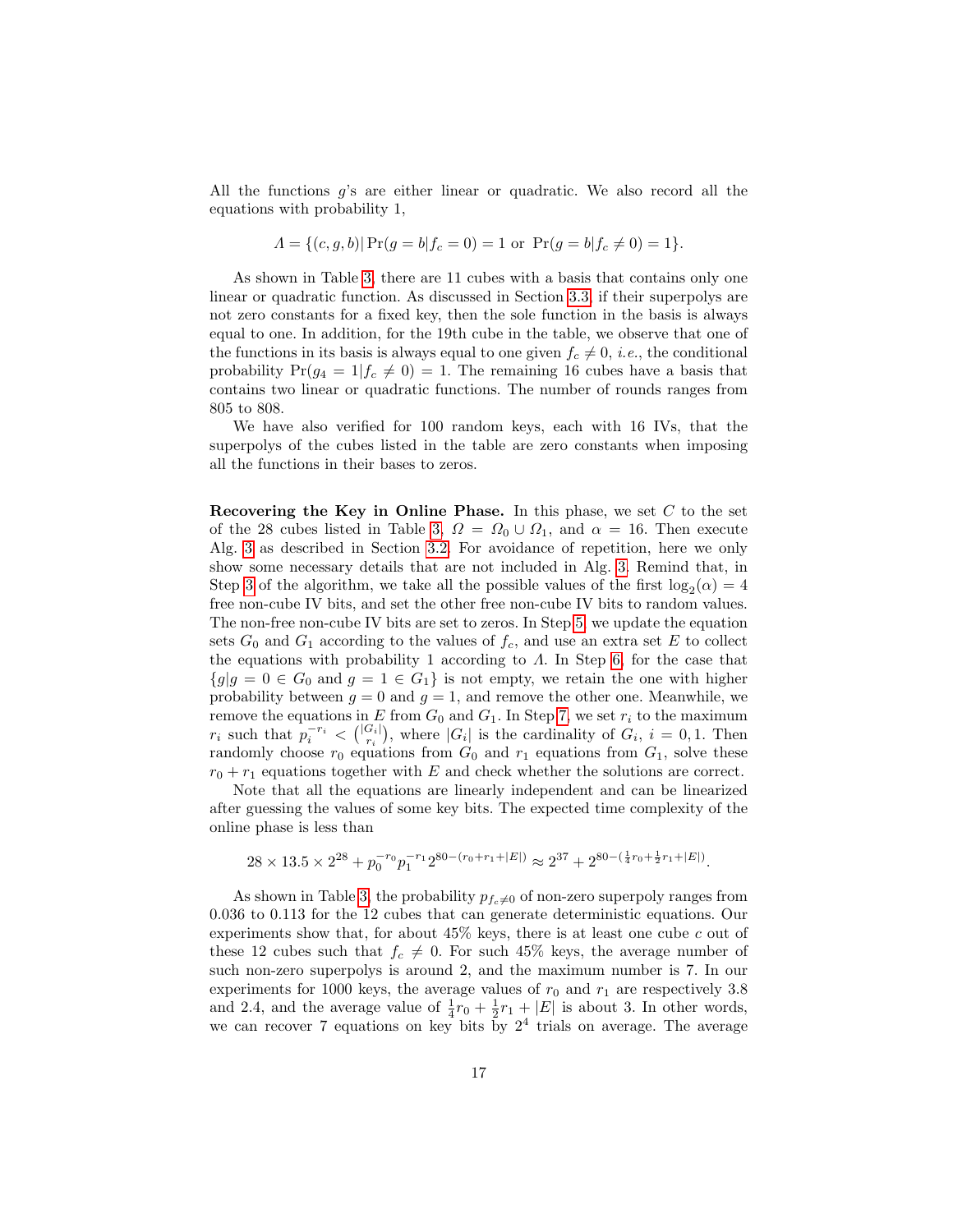attack time is thus around  $2^{77}$ , using  $2^{37}$  keystream bits and at the expense of preprocessing time  $2^{47}$ . The attack time on 805-round TRIVIUM can be cut down by using more cubes and at the expense of more preprocessing time and higher data complexity. Our attack is valid for more than half of 1000 random keys in our experiments. The attack fails when none of the systems of  $r_0 + r_1 + |E|$ equations derived from  $G_0$  and  $G_1$  are correct. We stress here that the success probability of the attack can be increased by using smaller systems of equations (smaller  $r_0$  and  $r_1$ ) or larger probability thresholds (larger  $p_0$  and  $p_1$ ), at the cost of more attack time.

Next we give an example of the attack procedure. Note here that in the example the time complexity is better than the average case.

Example 3. Given that the 80-bit secret key is 71 DB 8B B3 21 CD AE F9 97 84 in hexadecimal, where the most significant bit is  $k_0$  and the least significant bit is  $k_{79}$ . For each of the 28 cubes in Table [3,](#page-22-0) we generate 16 different non-cube IVs according to its free IV bits, and request  $16 \times 2^{28}$  keystream bits corresponding to this cube and the non-cube IVs, then compute the values of its superpoly. Taking the 8-th cube as an instance, we set the four free IV bits 0, 8, 53, 54 to all possible values, the other free IV bits to random values, and the remaining non-cube IV bits to zeros; we then request  $2^{32}$  keystream bits of 806 rounds accordingly, and sum these bits over the cube (module 2); finally we find a non-zero sum and get a deterministic equation  $g_6 = k_{63} = 1$ . We request  $28 \times 16 \times 2^{28} \approx 2^{37}$  keystream bits in total, and find that there are 9 cubes having zero superpolys,

1, 2, 4, 10, 11, 16, 19, 24, 25,

and 19 cubes whose superpolys are not zero constants,

$$
3, 5, 6, 7, 8, 9, 12, 13, 14, 15, 17, 18, 20, 21, 22, 23, 26, 27, 28.
$$

From Table [3,](#page-22-0) we obtain 6 deterministic equations by the cubes 3, 5, 6, 7, 8, 9.

$$
E = \{g_i = 1 | i \in \{2, 6, 7, 11, 12, 13\}\},\
$$

where

$$
g_2 = k_{59},
$$
  
\n
$$
g_6 = k_{63},
$$
  
\n
$$
g_7 = k_{64},
$$
  
\n
$$
g_{11} = k_{66} \cdot k_{67} + k_{41} + k_{68},
$$
  
\n
$$
g_{12} = k_{67} \cdot k_{68} + k_{42} + k_{69},
$$
  
\n
$$
g_{13} = k_{68} \cdot k_{69} + k_{43} + k_{70}.
$$

Further, we derive two equation sets  $G_0$  and  $G_1$ 

$$
G_0 = \{g_5 = k_{63} = 0\}, G_1 = \{g_i = 1 | i \in \{3, 4, 8, 14\}\},
$$

where

$$
g_3 = k_{60},
$$
  
\n
$$
g_4 = k_{61},
$$
  
\n
$$
g_8 = k_{34} \cdot k_{35} + k_9 + k_{36},
$$
  
\n
$$
g_{14} = k_{69} \cdot k_{70} + k_{44} + k_{71}.
$$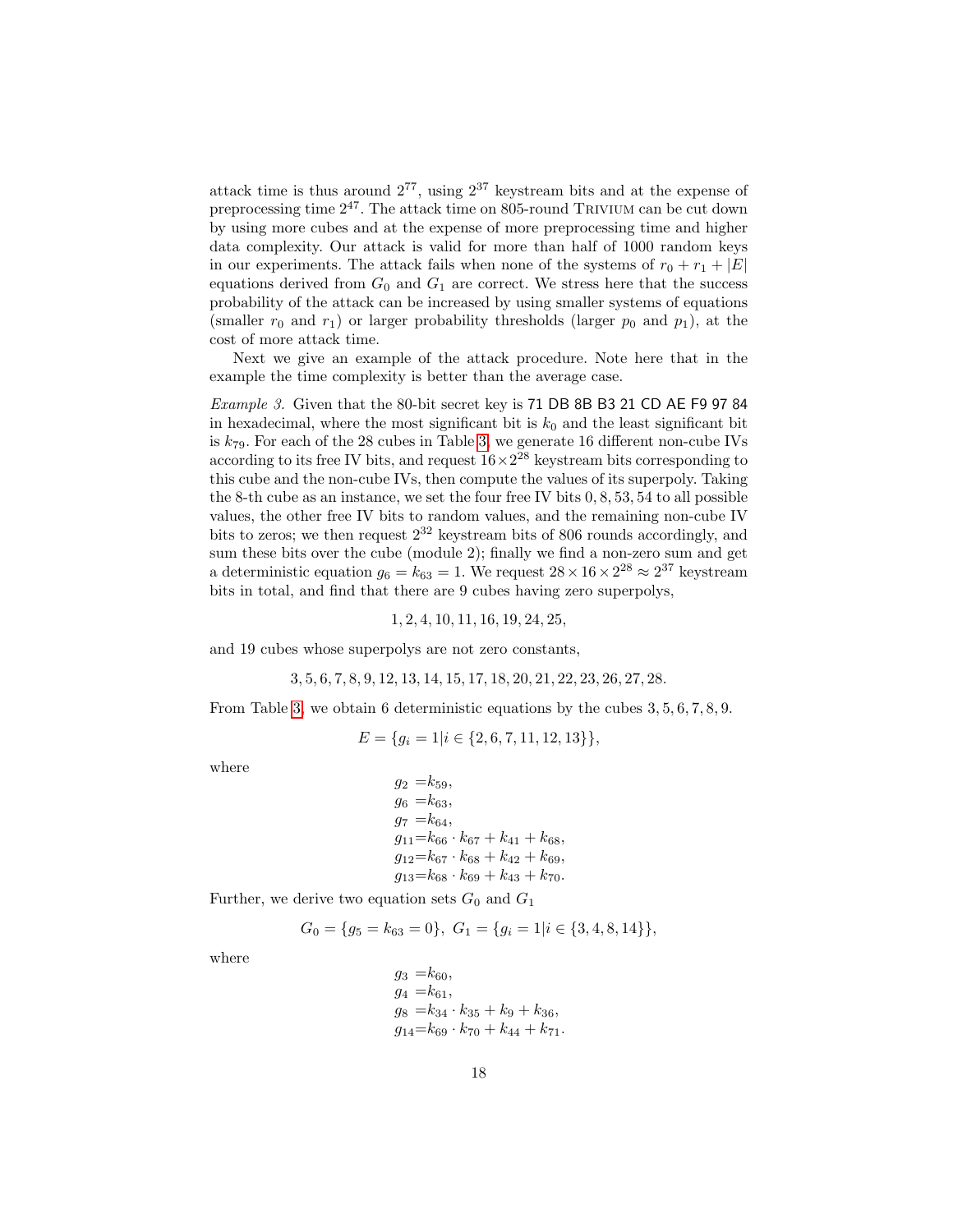We can see that all the equations are linear after guessing the values of three bits  $k_{35}$ ,  $k_{67}$  and  $k_{69}$ . The equation  $g_5 = 0$  in  $G_0$  holds with probability 0.643, and the equations  $g_i = 1$  in  $G_1$  hold with probability 0.888, 0.735, 0.907, 0.799 respectively for  $i = 3, 4, 8, 14$ . Accordingly, we have  $r_0 = 0$  and  $r_1 = 3$ . Then we randomly choose 3 equations from  $G_1$ , solve a system of  $3 + 6$  equations (together with the 6 equations in  $E$ ), and repeat this step until the correct solution is found. In theory, the expected number of trials for finding the correct solution is less than 3. As a matter of fact, all the equations in  $G_1$  but  $g_4 = 1$ are true for the secret key, which means that we could find the correct key by at most 4 trials of solving a system of 9 equations. Therefore we can recover the key with time complexity of  $2^{37} + 4 \times 2^{71} \approx 2^{73}$ . The time complexity can be cut down to  $2^{72}$  if we set  $r_0 + r_1 = 4$  and exploit the equations in  $G_0$  and  $G_1$ together.

#### <span id="page-18-0"></span>4.4 The Attack on 835-round TRIVIUM

Generating a Candidate Set of Favorite Cubes. In [\[22\]](#page-31-8), an exhaustive search was done on the cubes of size  $37 \leq n \leq 40$  that contain no adjacent indexes, by using a simplified version of Alg. [4.](#page-14-0) Similarly, we exhaustively search the cubes of size  $36 \leq n \leq 40$  that contain no adjacent indexes, and pick up the cubes such that the corresponding superpolys after 815 rounds are zero constants. Then we find 37595 and 3902 cubes of sizes 36 and 37 respectively that satisfy the requirement. There are also a number of such cubes of size higher than 37. This step is done in a few hours on a desktop computer.

Finding the Basis and Free Non-Cube IV Bits. As done before, we apply the procedure Decomposition to each cube  $c$  from the candidate set, and also obtain a set of free non-cube IV bits. We then get 1085 and 99 cubes of sizes 36 and 37 such that a basis of the superpoly after 833 rounds can be found. The maximum number of rounds after which we can still find a basis is 841. No basis is found for the superpoly after 833 rounds of the cubes with size higher than 37 in the candidate set. The results are found in several hours on a desktop computer.

**Computing the Probability.** Computing the value of the superpoly  $f_c$  over a big cube is time consuming. We test 13 cubes of size 37 and 28 cubes of size 36, each of which has a different basis with less than 8 elements after 835 rounds. In each test, we compute the values of the superpoly  $f_c$  for 128 random keys with at most  $\alpha = 8$  non-cube IVs, and evaluate the conditional probability  $Pr(g = 0|f_c(key, \cdot) \equiv 0)$  and  $Pr(g = 1|f_c(key, \cdot) \not\equiv 0)$  for a random fixed key. The values of non-cube IVs are taken in the same manner as done in Section [4.3.](#page-13-0) Our experiment shows that all the computations need about  $6 \cdot 128 \cdot (13 \cdot 2^{37} + 28 \cdot 2^{36}) \approx 2^{51}$  cipher operations. On average, we need to compute 6 IVs for each key.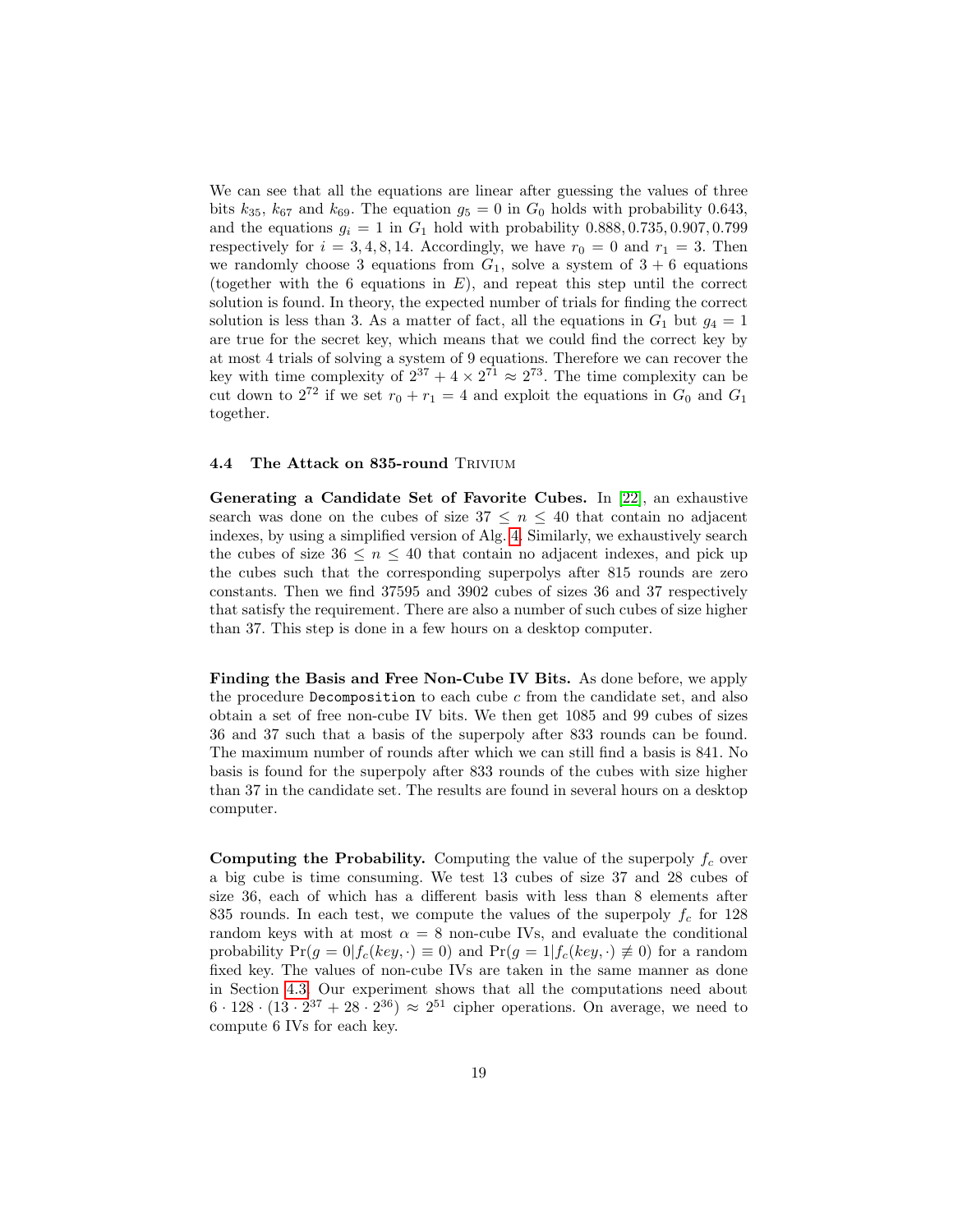The results are listed in Table [4](#page-24-0) and [5](#page-25-0) in Appendix, together with the cubes, free non-cube IV bits and the equations. We set the attack threshold value of the probability to  $p = \frac{2}{3}$  for both  $Pr(g = 0|f_c = 0)$  and  $Pr(g = 1|f_c \neq 0)$ . The probability below the estimate threshold value  $\sigma$  is marked with slash throughs, e.g.,  $\frac{\partial}{\partial y}$ , and will never be used in the attack. The probability with a strikethrough, e.g., $0.654$ , is below the attack threshold value p. From the experimental results, we derive one set

$$
\Omega = \{(c, g, b) | \Pr(g = b | f_c = 0) > p \text{ or } \Pr(g = b | f_c \neq 0) > p \}.
$$

All the functions g's are either linear or quadratic. We also record all the equations with probability 1,

$$
\Lambda = \{(c, g, b) | \Pr(g = b | f_c = 0) = 1 \text{ or } \Pr(g = b | f_c \neq 0) = 1 \}.
$$

As shown in Table [4](#page-24-0) for the cubes of size 37, there are 2 cubes having a basis that contains only one function, while there are 5 cubes from which it is possible to set up an equation with probability 1. The third and 11-th cubes have no qualified equations, and will be discarded in online phase. The 13-th and 14-th cubes are the same, while the keystream bits of two different numbers of rounds, 835 and 840, are used.

The results for the cubes of size 36 are listed in Table [5,](#page-25-0) and there are 7 cubes that have no qualified equations and will be discarded in online phase.

We have also verified for 32 random keys, each with 4 IVs, that the superpolys of the cubes listed in the table sum to zeros when imposing all the functions in their bases to zeros.

Recovering the Key in Online Phase. In this phase, we set  $\alpha = 8$ , and then execute Alg. [3.](#page-10-0) Remind that, in Step [3](#page-10-3) of the algorithm, we take all the possible values of the first  $log_2(\alpha) = 3$  free non-cube IV bits, and set the other free non-cube IV bits to random values. The non-free non-cube IV bits are set to zeros. In Step [5,](#page-10-4) we update the equation sets  $G = G_0 \cup G_1$  according to the values of  $f_c$ , and use an extra set E to collect the equations with probability 1 according to A. In Step [6,](#page-10-5) if G has two incompatible equations  $g = 0$  and  $g = 1$ , we remove them both from  $G$ . Meanwhile, we remove the equations in  $E$  from G. In Step [7,](#page-10-1) we set r to the maximum r such that  $p^{-r} < \binom{|G|}{r}$ . Then randomly choose r equations from  $G$ , solve these r equations together with  $E$  and check whether the solutions are correct.

Note that all the equations are linearly independent and can be linearized after guessing the values of some key bits. The expected time complexity of this phase is less than

$$
6 \times (12 \times 2^{37} + 21 \times 2^{36}) + p^{-r} 2^{80 - (r + |E|)} \approx 2^{44} + 2^{80 - (\frac{2}{5}r + |E|)}.
$$

As shown in Table [4,](#page-24-0) the probability for the 5 cubes that can generate equations with probability 1 ranges from 0.008 to 0.297. Our experiments show that, for about half keys, we can generate from one to three equations with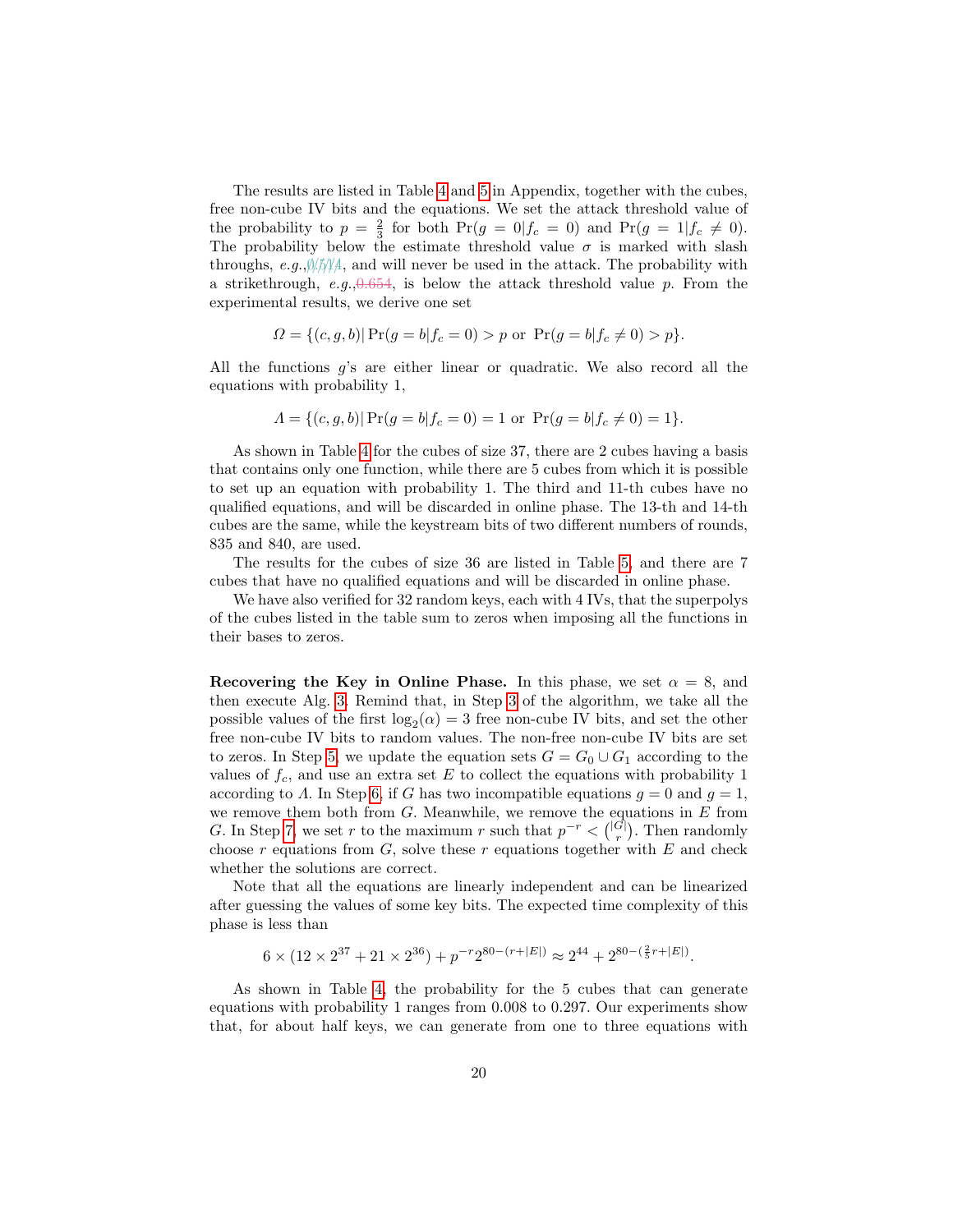probability 1. In our experiments for 128 random keys, the average values of r is larger than 10, and the average value of  $\frac{2}{5}r + |E|$  is about 5. In other words, we can recover 11 equations on key bits by  $2^6$  trials on average. The average attack time is thus around  $2^{75}$ , using  $8 \times (12 \times 2^{37} + 21 \times 2^{36}) \approx 2^{45}$  keystream bits and at the expense of preprocessing time  $2^{51}$ . The attack is valid for more than  $44\%$ out of 128 random keys in our experiments. The attack time can be cut down by using more cubes and at the expense of more preprocessing time and more data. On the other hand, the success probability of the attack can be increased at the cost of more attack time.

#### <span id="page-20-0"></span>4.5 Discussion

Improvements of the Attack. A natural method to cut down the attack time is to use more cubes with keystream bits of different numbers of rounds. While we have found a thousand potentially favorite cubes for Trivium reduced to from 833 to 841 rounds, we can make use of a small number of them due to a limited computation resource. Increasing the number  $\alpha$  in online phase gives a higher chance to find deterministic equations. Testing more random keys with larger  $\alpha$  in preprocessing phase gives a more accurate estimate of the conditional probability  $Pr(g|f_c)$ , as well as generates more valid probabilistic equations. One may also exploit one of the two equations  $g = 0$  and  $g = 1$  by carefully computing the probability  $Pr(g = b | f_1, f_2)$  as discussed in Section [3.3,](#page-10-2) when both of them appear in the equation set  $G$ .

For the attack on Trivium reduced to less than 835 rounds, it is possible to cut down the attack time by using cubes of size less than 36 and combining the equations retrieved in Section [4.4.](#page-18-0) For instance, using 54 out of the 69 cubes in Table [3,](#page-22-0) [4](#page-24-0) and [5](#page-25-0) gives an improved key recovery attack on 805-round TRIVIUM. In this improved attack, we adopt the same strategy that was used for analysis of 835-round TRIVIUM, and find that we can recover 14 equations by  $2^7$  trials on average. Thus the attack on 805-round Trivium is faster than an exhaustive search by a factor of around  $2^7$ , using  $2^{45}$  keystream bits and at the expense of preprocessing time 251. The attack is directly valid for 31% out of 128 random keys in our experiments. The attack also works for most of the remaining keys after increasing the probability threshold  $p$  and repeating the attack again.

Success Probability of the Attack. In the above attack, we maximize the system of probabilistic equations. This is achieved by setting  $r$  to the maximum r such that  $p^{-r} < \binom{|G|}{r}$  in Alg. [3.](#page-10-0) The attack works for more keys when a smaller system with fewer equations is used, *i.e.*, a smaller  $r$  is adopted. We have verified this by supplementary experiments on round-reduced Trivium.

As shown in Table [2,](#page-21-1) for 805-round variant of TRIVIUM, we can deduce 7.2, 6.9, 6.5, 6.1 and 5.7 key bits on average for 31%, 60%, 77%, 86% and 93% of the keys, respectively; and for 835-round variant, we can deduce 5.0, 4.6, 4.2, 3.8 and 3.4 key bits on average for 44%, 72%, 83%, 95% and 98% of the keys, respectively. Actually, our experiments for 128 random keys show that we can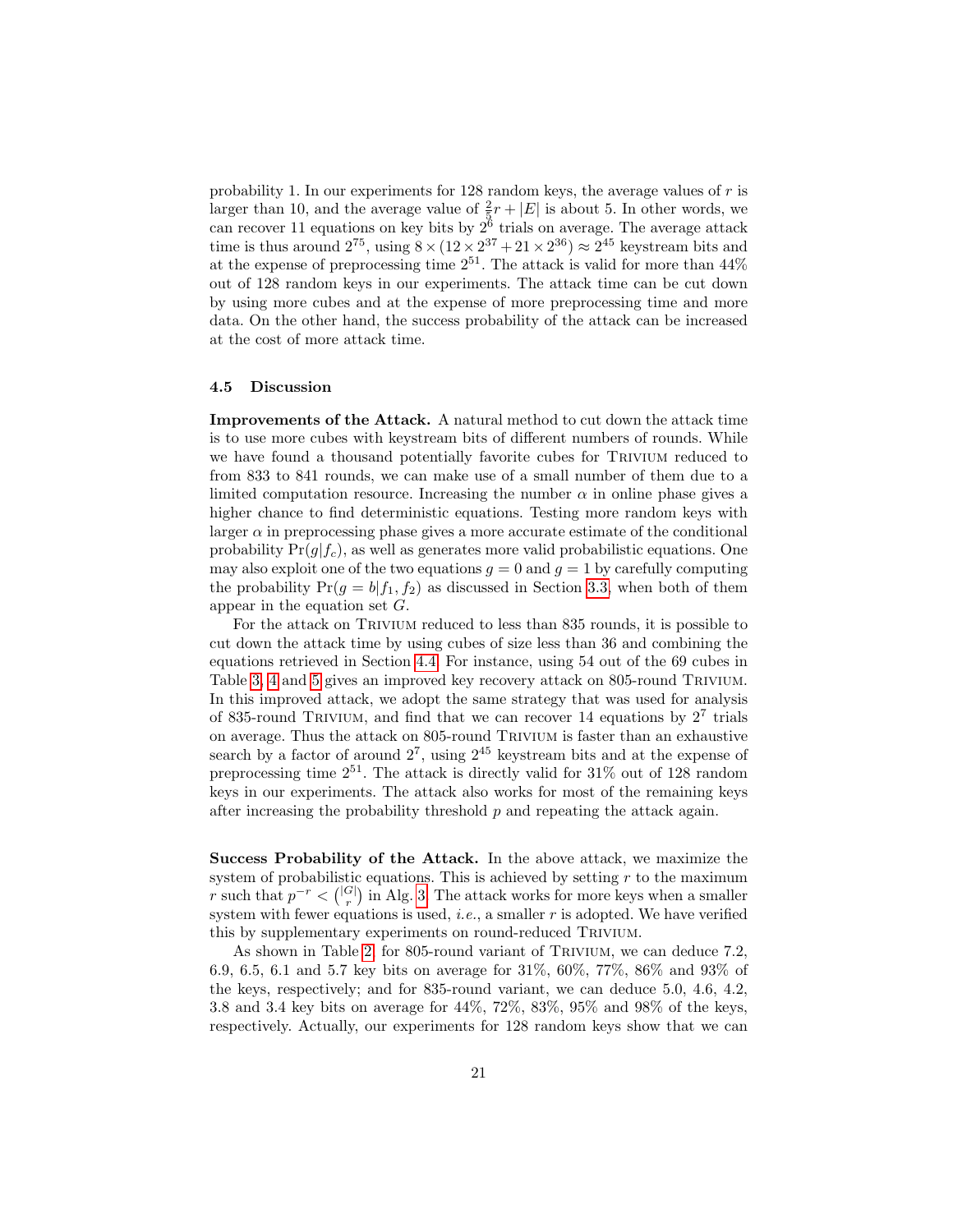<span id="page-21-1"></span>Table 2. Success Probability of the Attack

| 805 rounds: #key bits 7.2 6.9 6.5 6.1 5.7                           |  |  |  |
|---------------------------------------------------------------------|--|--|--|
| success rate $31\%$ 60\% 77\% 86\% 93\%                             |  |  |  |
| 835 rounds: #key bits $5.0 \quad 4.6 \quad 4.2 \quad 3.8 \quad 3.4$ |  |  |  |
| success rate $44\%$ 72\% 83\% 95\% 98\%                             |  |  |  |

always set up equations. As shown in Table 3 and 4, there are many cubes (e.g., Cube 5 in Table 3) such that we can set up probabilistic equations from both sides, which implies that the attack works for a random key.

Applications to TriviA-SC and Kreyvium. We apply our techniques to TriviA-SC and Kreyvium, and can find some cubes whose superpolys after 1047 and 852 rounds have a low-degree basis with a few elements for TriviA-SC and Kreyvium respectively. The cubes for TriviA-SC have size larger than 60, and for Kreyvium the size is at least 54. Computing the conditional probability  $Pr(g|f_c)$  for such large cubes is infeasible for us. Though we are unable to fully verify the validity of the attack on TriviA-SC and Kreyvium, we believe that there is a high chance of validness due to their similar structures with Trivium.

## <span id="page-21-0"></span>5 Conclusions

In this paper, we have shown a general framework of a new model of cube attacks, called correlation cube attack. It is a generalization of conditional cube attack, as well as a variant of conditional differential attacks. As an illustration, we applied it to Trivium stream cipher, and gained the best key recovery attacks for TRIVIUM. To the best of our knowledge, this is the first time that a weakkey distinguisher on Trivium stream cipher can be converted to a key recovery attack. We believe that this new cryptanalytic tool is useful in both cryptanalysis and design of symmetric cryptosystems. In the future, it is worthy of working on its applications to more cryptographic primitives, such as the Grain family of stream ciphers, block cipher Simon and hash function Keccak.

## Acknowledgments

We are grateful to the anonymous reviewers for their valuable comments.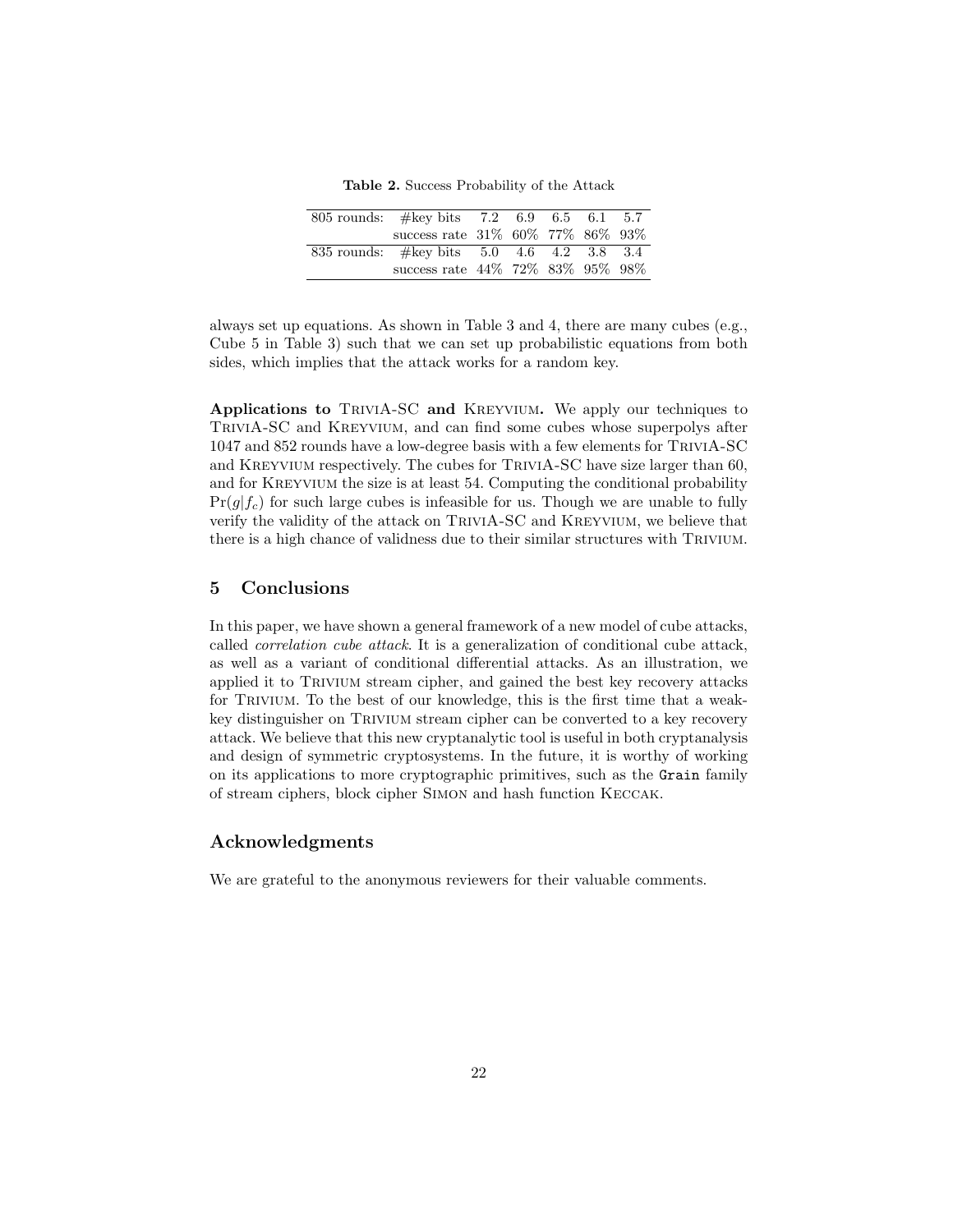# <span id="page-22-0"></span>A The Cubes, Equations and Probabilities

| Table 3: The cubes, equations and probabilities in the attack on 805-round Trivium |  |  |  |  |  |
|------------------------------------------------------------------------------------|--|--|--|--|--|
| $(16 \text{ IVs and } 1000 \text{ keys for cube size } 28)$                        |  |  |  |  |  |

| No. | Cube Indexes                                                                                                       | Free IV bits                                                                                 | Eqs.              |                          | p(0 0)   p(1 1)  | $p_{f_c\neq 0}$ | #Rds |
|-----|--------------------------------------------------------------------------------------------------------------------|----------------------------------------------------------------------------------------------|-------------------|--------------------------|------------------|-----------------|------|
| 1   | 2, 4, 6, 8, 10, 12, 14, 17, 19, 21,<br>23, 25, 27, 29, 32, 34, 36, 38, 40,<br>42, 44, 47, 49, 51, 53, 57, 62, 79   | 0, 1, 9, 54, 55, 58, 59,<br>60, 64, 65, 66, 67, 68,<br>69, 72, 73, 74, 77                    | 914               | Q/5/3/3                  | $\mathbf{1}$     | 0.078           | 805  |
| 2   | 2, 4, 6, 8, 10, 12, 14, 17, 19, 21,<br>23, 25, 27, 29, 32, 34, 36, 38, 40,<br>42, 44, 47, 49, 51, 53, 62, 73, 79   | 0, 9, 54, 55, 56, 64, 65,<br>66, 67, 68, 69, 70, 71,<br>75, 77                               | 93                | Q/5/34                   | 1                | 0.036           | 805  |
| 3   | 2, 4, 6, 8, 10, 12, 14, 17, 19, 21,<br>23, 25, 27, 29, 32, 34, 36, 38, 40,<br>42, 44, 47, 49, 51, 53, 62, 77, 79   | 0, 1, 9, 54, 55, 56, 57,<br>58, 59, 60, 63, 64, 65,<br>66, 67, 68, 69, 70, 71,<br>72, 73, 74 | 97                | Q/5Q8                    | 1                | 0.071           | 805  |
| 4   | 1, 3, 5, 7, 9, 11, 13, 16, 18, 20,<br>22, 24, 26, 28, 31, 33, 35, 37, 39,<br>41, 43, 46, 48, 50, 52, 61, 74, 78    | 53, 54, 55, 56, 57, 63,<br>64, 65, 66, 67, 68, 69,<br>70, 71, 76                             | 94                | Q/55Q                    | 1                | 0.061           | 805  |
| 5   | 1, 3, 5, 7, 9, 11, 13, 16, 18, 20,<br>22, 24, 26, 28, 31, 33, 35, 37, 39,<br>41, 43, 46, 48, 50, 52, 56, 61, 78    | 0, 8, 53, 54, 57, 58, 59,<br>63, 64, 65, 66, 67, 68,<br>71, 72, 73, 76                       | 913               | Ø/5/34                   | 1                | 0.093           | 806  |
| 6   | 1, 3, 5, 7, 9, 11, 13, 16, 18, 20,<br>22, 24, 26, 28, 31, 33, 35, 37, 39<br>41, 43, 46, 48, 50, 52, 54, 61, 78     | 0, 8, 55, 56, 57, 58, 59,<br>62, 63, 64, 65, 66, 69,<br>70, 71, 72, 73, 76                   | $g_{11}$          | 0/5/¥4                   | 1                | 0.056           | 806  |
| 7   | 1, 3, 5, 7, 9, 11, 13, 16, 18, 20,<br>22, 24, 26, 28, 31, 33, 35, 37, 39,<br>41, 43, 46, 48, 50, 52, 61, 72, 78    | 8, 53, 54, 55, 63, 64,<br>65, 66, 67, 68, 69, 70,<br>74, 76                                  | $g_2$             | Ø/509                    | 1                | 0.041           | 806  |
| 8   | 1, 3, 5, 7, 9, 11, 13, 16, 18, 20,<br>22, 24, 26, 28, 31, 33, 35, 37, 39,<br>41, 43, 46, 48, 50, 52, 61, 76, 78    | 0, 8, 53, 54, 55, 56, 57,<br>58, 59, 62, 63, 64, 65,<br>66, 67, 68, 69, 70, 71,<br>72, 73    | 96                | 0/5/47                   | 1                | 0.080           | 806  |
| 9   | 0, 2, 4, 6, 8, 10, 12, 15, 17, 19,<br>21, 23, 25, 27, 30, 32, 34, 36, 38.<br>40, 42, 45, 47, 49, 51, 55, 60, 79    | 7, 52, 53, 56, 57, 58,<br>61, 62, 64, 65, 66, 67,<br>70, 71, 72, 75, 76                      | 912               | 0.568                    | 1                | 0.113           | 807  |
|     | 0, 2, 4, 6, 8, 10, 12, 15, 17, 19,<br>10 21, 23, 25, 27, 30, 32, 34, 36, 38,<br>40, 42, 45, 47, 49, 51, 53, 60, 79 | 7, 54, 55, 56, 57, 58,<br>61, 62, 64, 65, 68, 69,<br>70, 71, 72, 75, 76                      | $g_{10}$          | Q/5/2Q                   | 1                | 0.061           | 807  |
| 11  | 0, 2, 4, 6, 8, 10, 12, 15, 17, 19,<br>21, 23, 25, 27, 30, 32, 34, 36, 38<br>40, 42, 45, 47, 49, 51, 60, 75, 79     | 7, 52, 53, 54, 55, 56,<br>57, 58, 61, 62, 64, 65,<br>66, 67, 68, 69, 70, 71,<br>72, 76       | 95                | 0.556                    | $\mathbf{1}$     | 0.097           | 807  |
| 12  | 2, 6, 8, 10, 12, 14, 17, 19, 21, 23,<br>25, 27, 29, 32, 34, 36, 38, 40, 42,<br>44, 47, 49, 51, 53, 57, 62, 77, 79  | 0, 1, 3, 4, 9, 54, 55,<br>58, 59, 60, 64, 65, 66,<br>67, 68, 69, 72, 73, 74                  | $g_7$<br>$g_{14}$ | 0.594<br>0.587           | 0.832<br>0.748   | 0.286           | 805  |
| 13  | 2, 4, 8, 10, 12, 14, 17, 19, 21, 23,<br>25, 27, 29, 32, 34, 36, 38, 40, 42,<br>44, 47, 49, 51, 53, 55, 57, 62, 79  | 0, 1, 5, 6, 9, 58, 59,<br>60, 64, 65, 66, 67, 70,<br>72, 73, 74, 77                          | $g_{12}$<br>914   | 0.575<br>0.621           | 0.654<br>0.799   | 0.309           | 805  |
| 14  | 2, 6, 8, 10, 12, 14, 17, 19, 21, 23.<br>[25, 27, 29, 32, 34, 36, 38, 40, 42,<br>44, 47, 49, 51, 53, 55, 62, 77, 79 | 0, 1, 3, 4, 9, 56, 57, 58,<br>59, 60, 63, 64, 65, 66,<br>67, 70, 71, 72, 73, 74              | 97<br>$g_{12}$    | 0.573<br>0.587           | 0.803<br>0.721   | 0.269           | 805  |
| 15  | 1, 5, 7, 9, 11, 13, 16, 18, 20, 22,<br>24, 26, 28, 31, 33, 35, 37, 39, 41,<br>43, 46, 48, 50, 52, 61, 72, 74, 78   | 2, 3, 53, 54, 55, 56, 57,<br>63, 64, 65, 66, 67, 68,<br>69, 70, 76                           | 92<br>94          | 01.513.BI<br>0.573       | 0.708<br>0.735   | 0.185           | 805  |
| 16  | 2, 4, 6, 8, 10, 12, 15, 17, 19, 21,<br>23, 25, 27, 30, 32, 34, 36, 38, 40.<br>42, 45, 47, 49, 51, 60, 62, 75, 79   | 0, 1, 9, 52, 53, 54, 55,<br>56, 57, 58, 64, 65, 66,<br>67, 68, 69, 70, 71, 72,<br>77         | $g_5$<br>$g_{16}$ | 0.558<br><i>01.51221</i> | 0.902<br>01.62BI | 0.122           | 805  |
| 17  | 1, 5, 7, 9, 11, 13, 16, 18, 20, 22,<br>24, 26, 28, 31, 33, 35, 37, 39, 41,<br>43, 46, 48, 50, 52, 56, 61, 76, 78   | 0, 2, 3, 8, 53, 54, 57,<br>58, 59, 63, 64, 65, 66,<br>67, 68, 71, 72, 73                     | 96<br>913         | $_{0.622}$<br>0.580      | 0.778<br>0.744   | 0.297           | 806  |
| 18  | 1, 3, 7, 9, 11, 13, 16, 18, 20, 22,<br>24, 26, 28, 31, 33, 35, 37, 39, 41,<br>43, 46, 48, 50, 52, 54, 56, 61, 78   | 0, 4, 5, 8, 57, 58, 59,<br>63, 64, 65, 66, 69, 71,<br>72, 73, 76                             | $g_{11}$<br>913   | 0.580<br>0.635           | 0.697<br>0.805   | 0.343           | 806  |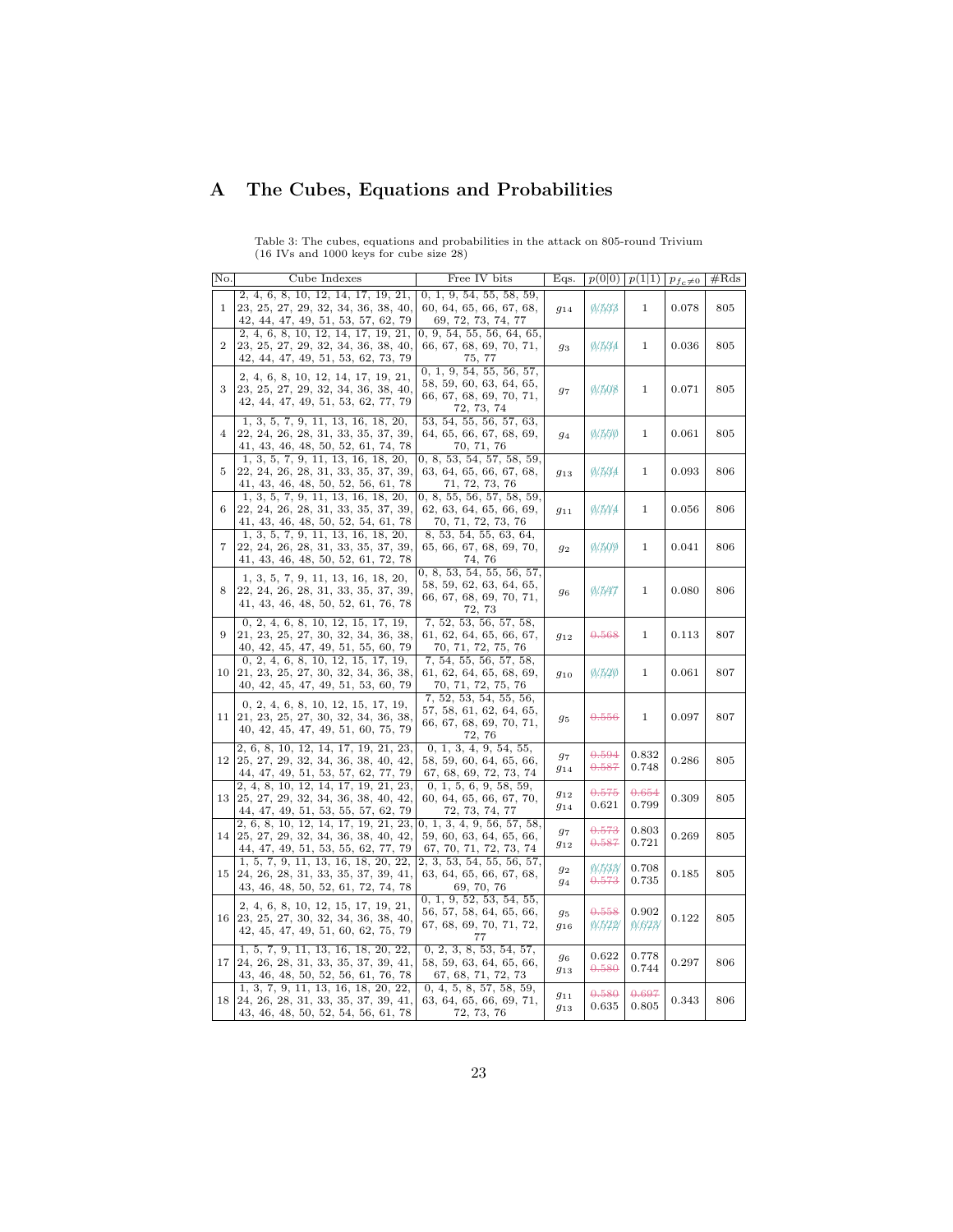Table 3: The cubes, equations and probabilities in the attack on 805-round Trivium (16 IVs and 1000 keys for cube size 28)

| No. | Cube Indexes                                                                                                                                                                                                                                                                                                                                                                                                                                                                                                                                                                                                                                                                                                       | Free IV bits                                                                           | Eqs.                 | p(0 0)                  | p(1 1)             | $p_{fc\neq0}$ | #Rds |
|-----|--------------------------------------------------------------------------------------------------------------------------------------------------------------------------------------------------------------------------------------------------------------------------------------------------------------------------------------------------------------------------------------------------------------------------------------------------------------------------------------------------------------------------------------------------------------------------------------------------------------------------------------------------------------------------------------------------------------------|----------------------------------------------------------------------------------------|----------------------|-------------------------|--------------------|---------------|------|
| 19  | 1, 3, 5, 7, 9, 11, 14, 16, 18, 20,<br>22, 24, 26, 29, 31, 33, 35, 37, 39,<br>41, 44, 46, 48, 50, 61, 70, 74, 78                                                                                                                                                                                                                                                                                                                                                                                                                                                                                                                                                                                                    | 0, 8, 51, 52, 53, 59, 62,<br>63, 64, 65, 66, 67, 68,<br>72, 76                         | $g_1$<br>94          | 01.50A/<br>0.568        | 01.5/Y A/<br>1     | 0.092         | 806  |
| 20  | 1, 5, 7, 9, 11, 13, 16, 18, 20, 22,<br>24, 26, 28, 31, 33, 35, 37, 39, 41,<br>43, 46, 48, 50, 52, 54, 61, 76, 78                                                                                                                                                                                                                                                                                                                                                                                                                                                                                                                                                                                                   | 0, 2, 3, 8, 55, 56, 57,<br>58, 59, 62, 63, 64, 65,<br>66, 69, 70, 71, 72, 73           | 96<br>$g_{11}$       | $_{0.607}$<br>P)!F}477/ | 0.792<br>0.692     | 0.260         | 806  |
| 21  | 0, 3, 5, 7, 9, 11, 13, 16, 18, 20,<br>22, 24, 26, 28, 31, 33, 35, 37, 39,<br>41, 43, 46, 48, 50, 52, 54, 61, 78                                                                                                                                                                                                                                                                                                                                                                                                                                                                                                                                                                                                    | 1, 8, 14, 55, 56, 57, 58,<br>59, 62, 63, 64, 65, 66,<br>69, 70, 71, 72, 73, 76         | 98<br>$g_{11}$       | 0.694<br>01.514.21      | 0.907<br>0.629     | 0.334         | 806  |
| 22  | 2, 4, 6, 8, 10, 12, 15, 17, 19, 21,<br>23, 25, 27, 30, 32, 34, 36, 38, 40,<br>42, 45, 47, 49, 51, 55, 60, 75, 79                                                                                                                                                                                                                                                                                                                                                                                                                                                                                                                                                                                                   | 0, 7, 52, 53, 56, 57, 58,<br>61, 62, 64, 65, 66, 67,<br>70, 71, 72, 73, 76             | $g_5$<br>$g_{12}$    | 0.660<br>0.705          | 0.691<br>0.742     | 0.450         | 807  |
| 23  | 2, 4, 6, 8, 10, 12, 15, 17, 19, 21,<br>23, 25, 27, 30, 32, 34, 36, 38, 40,<br>42, 45, 47, 49, 51, 53, 55, 60, 79                                                                                                                                                                                                                                                                                                                                                                                                                                                                                                                                                                                                   | 0, 7, 56, 57, 58, 61, 62,<br>64, 65, 68, 70, 71, 72,<br>73, 74, 75, 76                 | $g_{10}$<br>$g_{12}$ | 0.636<br>0.762          | 0.665<br>0.762     | 0.492         | 807  |
| 24  | 2, 4, 6, 8, 10, 12, 15, 17, 19, 21,<br>[23, 25, 27, 30, 32, 34, 36, 38, 40,<br>42, 45, 47, 49, 51, 53, 60, 75, 79                                                                                                                                                                                                                                                                                                                                                                                                                                                                                                                                                                                                  | 0, 7, 54, 55, 56, 57, 58.<br>61, 62, 64, 65, 66, 67,<br>68, 69, 70, 71, 72, 76         | 95<br>$_{g_{10}}$    | 0.643<br>01.5581        | 0.815<br>0.669     | 0.308         | 807  |
| 25  | 0, 2, 4, 6, 8, 10, 12, 15, 17, 19,<br>21, 23, 25, 27, 30, 32, 34, 36, 38,<br>40, 42, 45, 47, 49, 51, 60, 64, 79                                                                                                                                                                                                                                                                                                                                                                                                                                                                                                                                                                                                    | 7, 52, 53, 54, 55, 56,<br>57, 58, 61, 62, 65, 66,<br>67, 68, 69, 70, 71, 72,<br>75, 76 | 917<br>918           | 01.553 B<br>01.A961     | 0.801<br>01.518.51 | 0.246         | 807  |
| 26  | 0, 2, 4, 6, 8, 10, 13, 15, 17, 19,<br> 21, 23, 25, 28, 30, 32, 34, 36, 38,<br>40, 43, 45, 47, 49, 58, 60, 73, 79                                                                                                                                                                                                                                                                                                                                                                                                                                                                                                                                                                                                   | 7, 50, 51, 52, 53, 54,<br>55, 56, 61, 62, 64, 65,<br>66, 67, 68, 69, 70, 75,<br>76     | 93<br>$g_{15}$       | 0.592<br>(V.A99)        | 0.888<br>0.650     | $_{0.160}$    | 807  |
|     | 1, 3, 5, 7, 9, 11, 14, 16, 18, 20,<br>27 22, 24, 26, 29, 31, 33, 35, 37, 39,<br>41, 44, 46, 48, 50, 54, 59, 74, 78                                                                                                                                                                                                                                                                                                                                                                                                                                                                                                                                                                                                 | 6, 51, 52, 55, 56, 57,<br>60, 61, 63, 64, 65, 66,<br>69, 70, 71, 72, 75                | 94<br>$g_{11}$       | 0.652<br>0.696          | 0.641<br>0.760     | 0.463         | 808  |
| 28  | 1, 3, 5, 7, 9, 11, 14, 16, 18, 20,<br>22, 24, 26, 29, 31, 33, 35, 37, 39,<br>41, 44, 46, 48, 50, 52, 54, 59, 78                                                                                                                                                                                                                                                                                                                                                                                                                                                                                                                                                                                                    | 6, 55, 56, 57, 60, 61,<br>63, 64, 67, 69, 70, 71,<br>72, 73, 74, 75                    | 99<br>$g_{11}$       | 0.644<br>0.766          | 0.636<br>0.787     | 0.508         | 808  |
|     | $g_1 = k_{57}$<br>$g_2 = k_{59}$<br>$g_3 = k_{60}$<br>$g_4 = k_{61}$<br>$g_5 = k_{62}$<br>$g_6 = k_{63}$<br>$q_7 = k_{64}$<br>$g_8 = k_{34} \cdot k_{35} + k_9 + k_{36}$<br>$g_9 = k_{64} \cdot k_{65} + k_{39} + k_{66}$<br>$g_{10} = k_{65} \cdot k_{66} + k_{40} + k_{67}$<br>$g_{11} = k_{66} \cdot k_{67} + k_{41} + k_{68}$<br>$g_{12}=k_{67}\cdot k_{68}+k_{42}+k_{69}$<br>$g_{13}=k_{68}\cdot k_{69}+k_{43}+k_{70}$<br>$g_{14}=k_{69} \cdot k_{70}+k_{44}+k_{71}$<br>$q_{15}=k_{70} \cdot k_{71}+k_{45}+k_{72}$<br>$g_{16}=k_{72}\cdot k_{73}+k_{47}+k_{74}$<br>$g_{17}=k_{76} \cdot k_{77}+k_{51}+k_{78}$<br>$g_{18}=k_{67} \cdot k_{68} + k_{76} \cdot k_{77} + k_0 + k_{42} + k_{51} + k_{68} + k_{78}$ |                                                                                        |                      |                         |                    |               |      |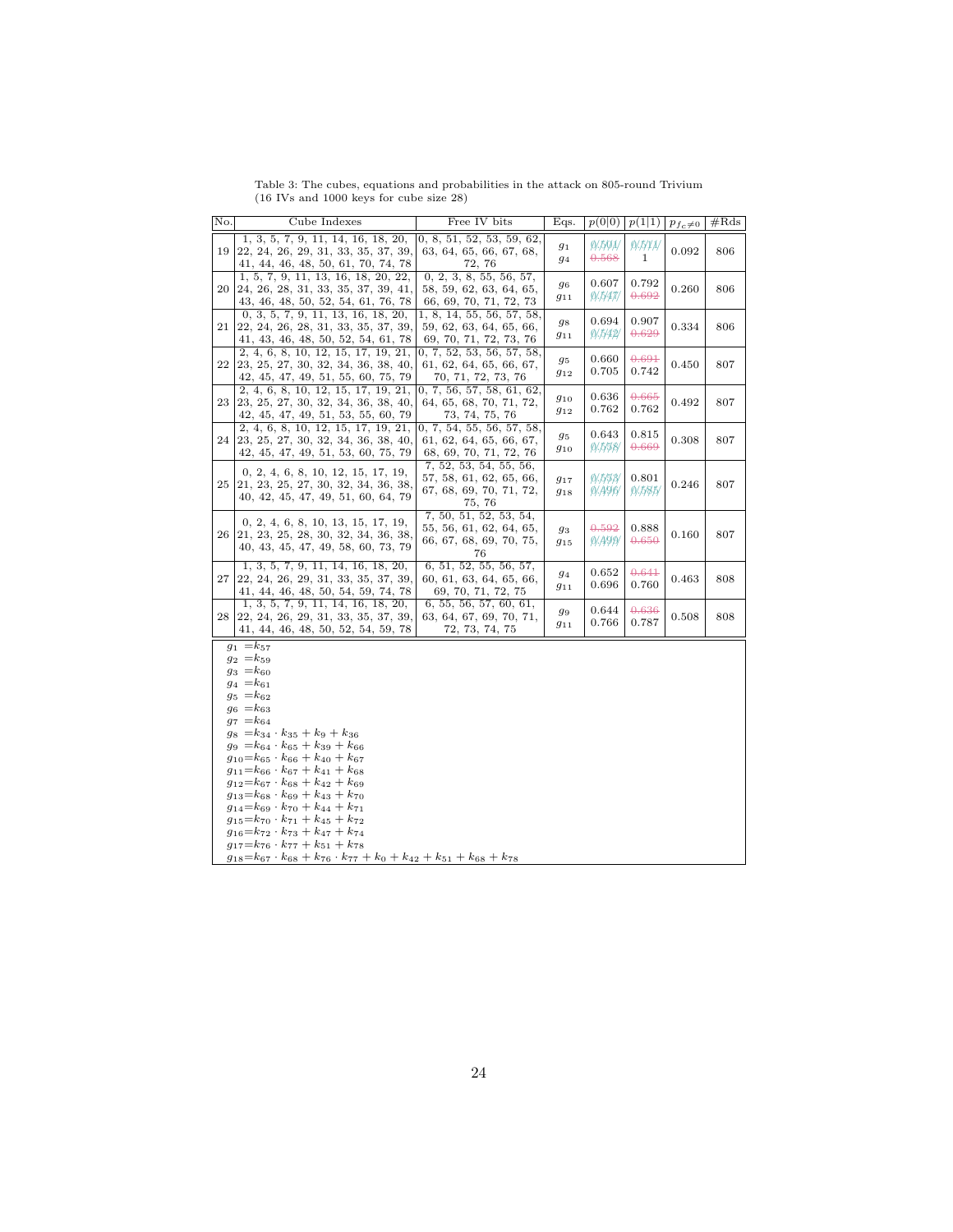| Table 4: The cubes, equations and probabilities in the attack on 835-round Trivium |  |  |  |
|------------------------------------------------------------------------------------|--|--|--|
| $(8 \text{ IVs and } 128 \text{ keys for cube size } 37)$                          |  |  |  |

<span id="page-24-0"></span>

| No.            | Cube Indexes                                                                                                                                            | Free IV bits                     | Eqs.                                                           |                                                                                                   | $p(0 0)   p(1 1)   p_{fc} \neq 0$                                                |       | #Rds |
|----------------|---------------------------------------------------------------------------------------------------------------------------------------------------------|----------------------------------|----------------------------------------------------------------|---------------------------------------------------------------------------------------------------|----------------------------------------------------------------------------------|-------|------|
| $\mathbf{1}$   | 2, 4, 6, 8, 10, 12, 14, 17, 19, 21,<br>23, 25, 27, 29, 32, 34, 36, 38, 40,<br>42, 44, 47, 49, 51, 53, 55, 57, 59,<br>62, 64, 66, 68, 70, 72, 74, 77, 79 | 0, 1, 3, 5, 7, 9                 | 916                                                            | <i><b>0/472</b></i>                                                                               | $\mathbf{1}$                                                                     | 0.008 | 836  |
| $\overline{2}$ | 1, 3, 5, 7, 9, 11, 13, 16, 18, 20,<br>22, 24, 26, 28, 31, 33, 35, 37, 39,<br>41, 43, 46, 48, 50, 52, 54, 56, 58,<br>61, 63, 65, 67, 69, 71, 73, 76, 78  | 0, 2, 4, 6, 8, 79                | $g_{15}$                                                       | 0.524                                                                                             | 1                                                                                | 0.016 | 837  |
| 3              | 0, 2, 4, 7, 9, 11, 13, 15, 17, 19,<br>22, 24, 26, 28, 30, 32, 34, 37, 39,<br>41, 43, 45, 47, 49, 52, 54, 56, 58,<br>60, 62, 64, 67, 69, 71, 73, 75, 79  | 1, 3, 5, 6, 8, 10, 77            | $\mathfrak{g}_5$<br>947                                        | <i>01.1544</i><br>0.653                                                                           | 01:77 Y AI<br>(V.B577                                                            | 0.055 | 835  |
| $\overline{4}$ | 0, 2, 4, 6, 8, 11, 13, 15, 17, 19,<br>21, 23, 26, 28, 30, 32, 34, 36, 38,<br>41, 43, 45, 47, 49, 51, 53, 56, 58,<br>60, 62, 64, 66, 68, 71, 73, 75, 79  | 1, 3, 5, 7, 9, 10, 77            | $g_{24}$<br>926                                                | 01.500<br>01.4591                                                                                 | JV:61977/<br>$\mathbf{1}$                                                        | 0.047 | 835  |
| 5              | 1, 3, 5, 7, 10, 12, 14, 16, 18, 20,<br>22, 25, 27, 29, 31, 33, 35, 37, 40,<br>42, 44, 46, 48, 50, 52, 55, 57, 59,<br>61, 63, 65, 67, 70, 72, 74, 76, 78 | 0, 2, 4, 6, 8, 9, 11             | $g_{17}$<br>$g_{25}$<br>$g_{27}$                               | 0.696<br>01.A781<br>(V):15/4,13/                                                                  | 0.972<br>01.A4A/<br>01.69A                                                       | 0.281 | 835  |
| 6              | 0, 2, 4, 6, 9, 11, 13, 15, 17, 19,<br>21, 24, 26, 28, 30, 32, 34, 36, 39,<br>41, 43, 45, 47, 49, 51, 54, 56, 58,<br>60, 62, 64, 66, 69, 71, 73, 75, 79  | 1, 3, 5, 7, 8, 10, 77            | $g_{16}$<br>$g_{24}$<br>$g_{26}$                               | 0.667<br><b><i>0/.478</i></b><br>01.BB91                                                          | 1<br>01.A7A<br>01.4470                                                           | 0.297 | 836  |
| $\overline{7}$ | 0, 2, 5, 7, 9, 11, 13, 15, 17, 20,<br>22, 24, 26, 28, 30, 32, 34, 37, 39,<br>41, 43, 45, 47, 49, 52, 54, 56, 58,<br>60, 62, 64, 67, 69, 71, 73, 75, 79  | 1, 3, 4, 6, 8, 10, 33,<br>76, 77 | $g_{31}$<br>933<br>946<br>$g_{47}$<br>949                      | 0.962<br>0.962<br>0.645<br>01.8081<br>Ø/.B/46/                                                    | Q).67277<br>01.6277<br>01.572.91<br>(I) 42.21<br>0/.480/                         | 0.797 | 835  |
| 8              | 0, 2, 4, 7, 9, 11, 13, 15, 17, 19,<br>21, 24, 26, 28, 30, 32, 34, 36, 39,<br>41, 43, 45, 47, 49, 51, 54, 56, 58,<br>60, 62, 64, 66, 69, 71, 73, 75, 79  | 1, 3, 5, 6, 8, 10, 20, 77        | 920<br>$g_{21}$<br>933<br>935<br>936                           | 0.968<br>0.968<br>(0).AY (9)<br>01.45 P<br>(I).AY (I)                                             | Q).6/Y.9/<br>0.691<br>01.AS5/<br>01.AS51<br>01.5/Y.5/                            | 0.758 | 835  |
| 9              | 0, 2, 4, 6, 9, 11, 13, 15, 17, 19,<br>22, 24, 26, 28, 30, 32, 34, 37, 39,<br>41, 43, 45, 47, 49, 52, 54, 56, 58,<br>60, 62, 64, 67, 69, 71, 73, 75, 79  | 3, 5, 7, 8, 10, 20, 76,<br>77    | $g_{31}$<br>$g_{33}$<br>935<br>936<br>946<br>$g_{47}$          | 01.6ILOJ<br>01.64A<br>01.6270<br>01.4581<br>01.4921<br>0.729                                      | 01.59A<br>Q1.638/<br>Ø!.609/<br>01.15/2,21<br>01.A9BI<br>01.46A                  | 0.539 | 835  |
| 10             | 0, 2, 5, 7, 9, 11, 13, 15, 17, 19,<br>22, 24, 26, 28, 30, 32, 34, 37, 39,<br>41, 43, 45, 47, 49, 52, 54, 56, 58,<br>60, 62, 64, 67, 69, 71, 73, 75, 79  | 3, 4, 6, 8, 10, 18, 76,<br>77    | 920<br>$g_{31}$<br>933<br>935<br>936<br>946<br>$g_{47}$        | 0.716<br>01.5977<br>01.51821<br>01.611.PI<br>01.572.PI<br>(0).1537(1<br>0.776                     | Q/.689/<br>Q/.6Q77/<br>Ø/.6077<br>01.672B/<br>QI.59Q/<br>()/.5/4A<br>Ø!.5/4A     | 0.477 | 835  |
| 11             | 0, 2, 4, 7, 9, 11, 13, 15, 17, 20,<br>22, 24, 26, 28, 30, 32, 34, 37, 39,<br>41, 43, 45, 47, 49, 52, 54, 56, 58,<br>60, 62, 64, 67, 69, 71, 73, 75, 79  | 5, 6, 8, 10, 18, 33, 76,<br>77   | 919<br>$g_{20}$<br>$g_{31}$<br>933<br>946<br>947<br>949        | 01.568<br>01.77/0 <i>B</i><br>01.77/9 <i>7</i> 91<br>01.77/0 B/<br>01.4861<br>Q):773DI<br>01.4861 | 01.48A<br>01.5/4.9/<br>01.5821<br>01.59.B/<br>(I).495/<br>01.AYS<br>01.5/16/     | 0.711 | 835  |
| 12             | 2, 4, 6, 8, 10, 12, 15, 17, 19, 21,<br>23, 25, 27, 30, 32, 34, 36, 38, 40,<br>42, 45, 47, 49, 51, 53, 55, 57, 60,<br>62, 64, 66, 68, 70, 72, 75, 77, 79 | 0, 1, 3, 5, 7, 13                | $g_8$<br>$g_{10}$<br>$g_{12}$<br>914<br>$g_{16}$<br>918<br>945 | 01.51391<br>01.5381<br>01.518.51<br><i>0/.600</i><br>01.5081<br>0.708<br>01.611.5/                | <i>01.57 A/</i><br>0.60B<br>Ø!.651./<br>0/.6/19/<br>01.57 A<br>0.778<br>01.512AI | 0.492 | 839  |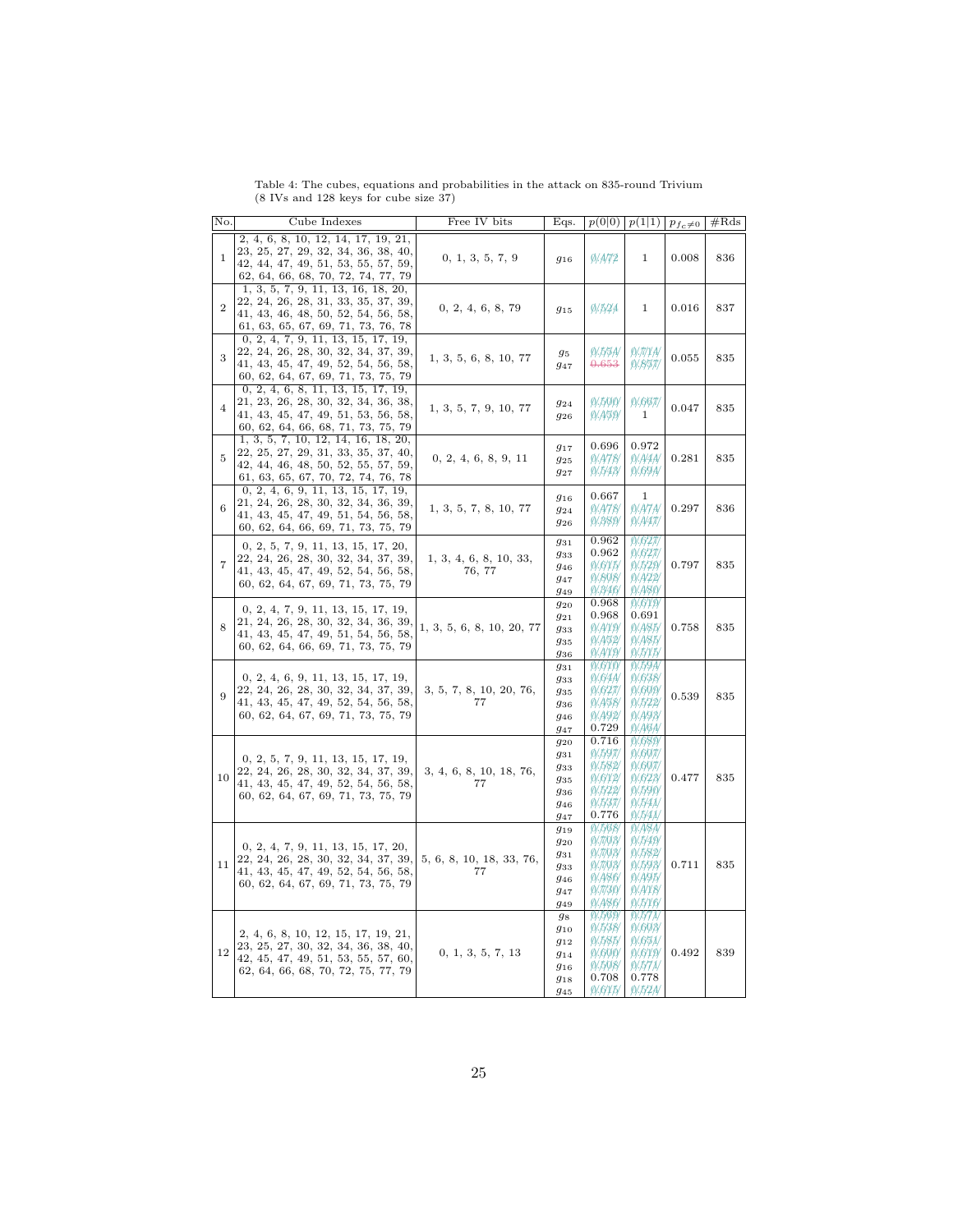| Table 4: The cubes, equations and probabilities in the attack on 835-round Trivium |  |  |  |
|------------------------------------------------------------------------------------|--|--|--|
| $(8 \text{ IVs and } 128 \text{ keys for cube size } 37)$                          |  |  |  |

| No. | Cube Indexes                                                                                                     | Free IV bits      | Eqs.                                                                                         |                                                                                         | $\overline{p(0 0)\mid p(1 1)\mid p_{fc}\neq 0}$             |       | #Rds |  |  |
|-----|------------------------------------------------------------------------------------------------------------------|-------------------|----------------------------------------------------------------------------------------------|-----------------------------------------------------------------------------------------|-------------------------------------------------------------|-------|------|--|--|
| 13  | 1, 3, 5, 7, 9, 11, 14, 16, 18, 20,                                                                               | 0, 2, 4, 6, 8, 12 | $g_{15}$<br>$g_{17}$                                                                         |                                                                                         | (V):AFB<br>$\mathbf{1}$                                     | 0.125 | 835  |  |  |
| 14  | 22, 24, 26, 29, 31, 33, 35, 37, 39,<br>41, 44, 46, 48, 50, 52, 54, 56, 59,<br>61, 63, 65, 67, 69, 71, 74, 76, 78 | 0, 2, 4, 6, 12    | 97<br>99<br>913<br>915<br>917<br>944<br>950                                                  | 0/.632/<br>0/.6/Y.A/<br>0.754<br>0.754<br>01.5/61<br>649                                | 0/.606/<br>0/.49B<br>01.535/<br>N.676/<br>0.690<br>01.51077 | 0.555 | 840  |  |  |
|     | $q_1 = k_{54}$                                                                                                   |                   |                                                                                              | $q_{26}=k_{48}\cdot k_{49}+k_{23}+k_{50}$                                               |                                                             |       |      |  |  |
|     | $q_2 = k_{55}$                                                                                                   |                   |                                                                                              | $q_{27}=k_{49} \cdot k_{50}+k_{24}+k_{51}$                                              |                                                             |       |      |  |  |
|     | $q_3 = k_{56}$                                                                                                   |                   |                                                                                              | $q_{28}=k_{50} \cdot k_{51}+k_{25}+k_{52}$                                              |                                                             |       |      |  |  |
|     | $q_4 = k_{57}$                                                                                                   |                   |                                                                                              | $q_{29} = k_{51} \cdot k_{52} + k_{26} + k_{53}$                                        |                                                             |       |      |  |  |
|     | $q_5 = k_{58}$                                                                                                   |                   |                                                                                              | $q_{30} = k_{52} \cdot k_{53} + k_{27} + k_{54}$                                        |                                                             |       |      |  |  |
|     | $g_6 = k_{59}$                                                                                                   |                   |                                                                                              | $q_{31} = k_{53} \cdot k_{54} + k_{28} + k_{55}$                                        |                                                             |       |      |  |  |
|     | $q_7 = k_{61}$<br>$g_8 = k_{62}$                                                                                 |                   |                                                                                              | $q_{32}=k_{54} \cdot k_{55}+k_{29}+k_{56}$<br>$q_{33}=k_{55}\cdot k_{56}+k_{30}+k_{57}$ |                                                             |       |      |  |  |
|     | $q_9 = k_{63}$                                                                                                   |                   |                                                                                              |                                                                                         |                                                             |       |      |  |  |
|     | $q_{10} = k_{64}$                                                                                                |                   | $q_{34}=k_{56} \cdot k_{57}+k_{31}+k_{58}$<br>$q_{35}=k_{57} \cdot k_{58} + k_{32} + k_{59}$ |                                                                                         |                                                             |       |      |  |  |
|     | $q_{11} = k_{65}$                                                                                                |                   | $q_{36} = k_{59} \cdot k_{60} + k_{34} + k_{61}$                                             |                                                                                         |                                                             |       |      |  |  |
|     | $q_{12}=k_{78}\cdot k_{79}+k_{53}$                                                                               |                   |                                                                                              | $q_{37}=k_{61} \cdot k_{62}+k_{36}+k_{63}$                                              |                                                             |       |      |  |  |
|     | $q_{13}=k_{30} \cdot k_{31}+k_5+k_{32}$                                                                          |                   | $q_{38}=k_{62} \cdot k_{63} + k_{37} + k_{64}$                                               |                                                                                         |                                                             |       |      |  |  |
|     | $q_{14}=k_{31} \cdot k_{32}+k_6+k_{33}$                                                                          |                   |                                                                                              | $q_{39} = k_{63} \cdot k_{64} + k_{38} + k_{65}$                                        |                                                             |       |      |  |  |
|     | $q_{15}=k_{32}\cdot k_{33}+k_7+k_{34}$                                                                           |                   |                                                                                              | $q_{40} = k_{64} \cdot k_{65} + k_{39} + k_{66}$                                        |                                                             |       |      |  |  |
|     | $q_{16}=k_{33}\cdot k_{34}+k_8+k_{35}$                                                                           |                   |                                                                                              | $g_{41} = k_{65} \cdot k_{66} + k_{40} + k_{67}$                                        |                                                             |       |      |  |  |
|     | $q_{17}=k_{34}\cdot k_{35}+k_9+k_{36}$                                                                           |                   |                                                                                              | $q_{42}=k_{66} \cdot k_{67}+k_{41}+k_{68}$                                              |                                                             |       |      |  |  |
|     | $q_{18}=k_{35}\cdot k_{36}+k_{10}+k_{37}$                                                                        |                   |                                                                                              | $q_{43}=k_{67} \cdot k_{68} + k_{42} + k_{69}$                                          |                                                             |       |      |  |  |
|     | $q_{19}=k_{38}\cdot k_{39}+k_{13}+k_{40}$                                                                        |                   |                                                                                              | $q_{44} = k_{68} \cdot k_{69} + k_{43} + k_{70}$                                        |                                                             |       |      |  |  |
|     | $q_{20} = k_{40} \cdot k_{41} + k_{15} + k_{42}$                                                                 |                   |                                                                                              | $q_{45}=k_{69} \cdot k_{70} + k_{44} + k_{71}$                                          |                                                             |       |      |  |  |
|     | $q_{21} = k_{42} \cdot k_{43} + k_{17} + k_{44}$                                                                 |                   |                                                                                              | $q_{46}=k_{72} \cdot k_{73} + k_{47} + k_{74}$                                          |                                                             |       |      |  |  |
|     | $q_{22}=k_{44}\cdot k_{45}+k_{19}+k_{46}$                                                                        |                   |                                                                                              | $q_{47}=k_{74}\cdot k_{75}+k_{49}+k_{76}$                                               |                                                             |       |      |  |  |
|     | $q_{23}=k_{45}\cdot k_{46}+k_{20}+k_{47}$                                                                        |                   |                                                                                              | $q_{48} = k_{75} \cdot k_{76} + k_{50} + k_{77}$                                        |                                                             |       |      |  |  |
|     | $q_{24}=k_{46}\cdot k_{47}+k_{21}+k_{48}$                                                                        |                   |                                                                                              | $q_{49}=k_{76} \cdot k_{77}+k_{51}+k_{78}$                                              |                                                             |       |      |  |  |
|     | $q_{25}=k_{47}\cdot k_{48}+k_{22}+k_{49}$                                                                        |                   |                                                                                              | $q_{50} = k_{77} \cdot k_{78} + k_{52} + k_{79}$                                        |                                                             |       |      |  |  |

<span id="page-25-0"></span>Table 5: The cubes, equations and probabilities in the attack on 835-round Trivium (8 IVs and 128 keys for cube size 36)

| lΝo. | Cube Indexes                                                                                                                                       | Free IV bits           | Eqs.                      | p(0 0)              | p(1 1)              | $p_{fc} \neq 0$ | #Rds |
|------|----------------------------------------------------------------------------------------------------------------------------------------------------|------------------------|---------------------------|---------------------|---------------------|-----------------|------|
| 1    | 1, 3, 5, 7, 9, 11, 13, 16, 18, 20,<br>22, 24, 26, 28, 31, 33, 35, 37, 39,<br>41, 43, 46, 48, 50, 52, 54, 56, 58,<br>61, 63, 65, 67, 69, 71, 76, 78 | 0, 2, 4, 6, 73         | 93<br>95                  | 01.51301<br>0.630   | 01.513.61<br>0.7786 | 0.219           | 835  |
| 2    | 1, 3, 5, 7, 9, 11, 13, 16, 18, 20,<br>22, 24, 26, 28, 31, 33, 35, 37, 41,<br>43, 46, 48, 50, 52, 54, 56, 58, 61,<br>63, 65, 67, 69, 71, 73, 76, 78 | 0, 2, 4, 6, 8, 38, 39  | $g_1$<br>93<br>95<br>950  | <i><b>W.658</b></i> |                     | 0.438           | 836  |
| 3    | 1, 3, 5, 7, 9, 11, 13, 16, 18, 20,<br>22, 24, 26, 28, 31, 33, 35, 37, 39,<br>41, 43, 46, 48, 50, 52, 54, 56, 58,<br>61, 63, 65, 67, 69, 73, 76, 78 | 0, 2, 4, 6, 8, 71      | $g_1$<br>93<br>940<br>950 | 0.698<br>01.5351    | 0.857<br>0.679      | 0.328           | 836  |
|      | 1, 3, 5, 7, 9, 11, 13, 16, 18, 20,<br>22, 24, 26, 28, 31, 33, 35, 37, 39,<br>41, 43, 46, 48, 50, 52, 54, 56, 58,<br>61, 63, 65, 69, 71, 73, 76, 78 | 0, 2, 4, 6, 8, 67      | 93<br>95<br>940<br>950    |                     |                     | 0.328           | 836  |
| 5    | 0, 2, 4, 6, 8, 10, 12, 15, 17, 19,<br>21, 23, 25, 27, 30, 32, 34, 36, 40,<br>42, 45, 47, 49, 51, 53, 55, 57, 60,<br>62, 64, 66, 68, 70, 72, 75, 79 | 1, 3, 5, 7, 37, 38, 77 | 92<br>94<br>912<br>949    |                     | 0.762               | 0.492           | 837  |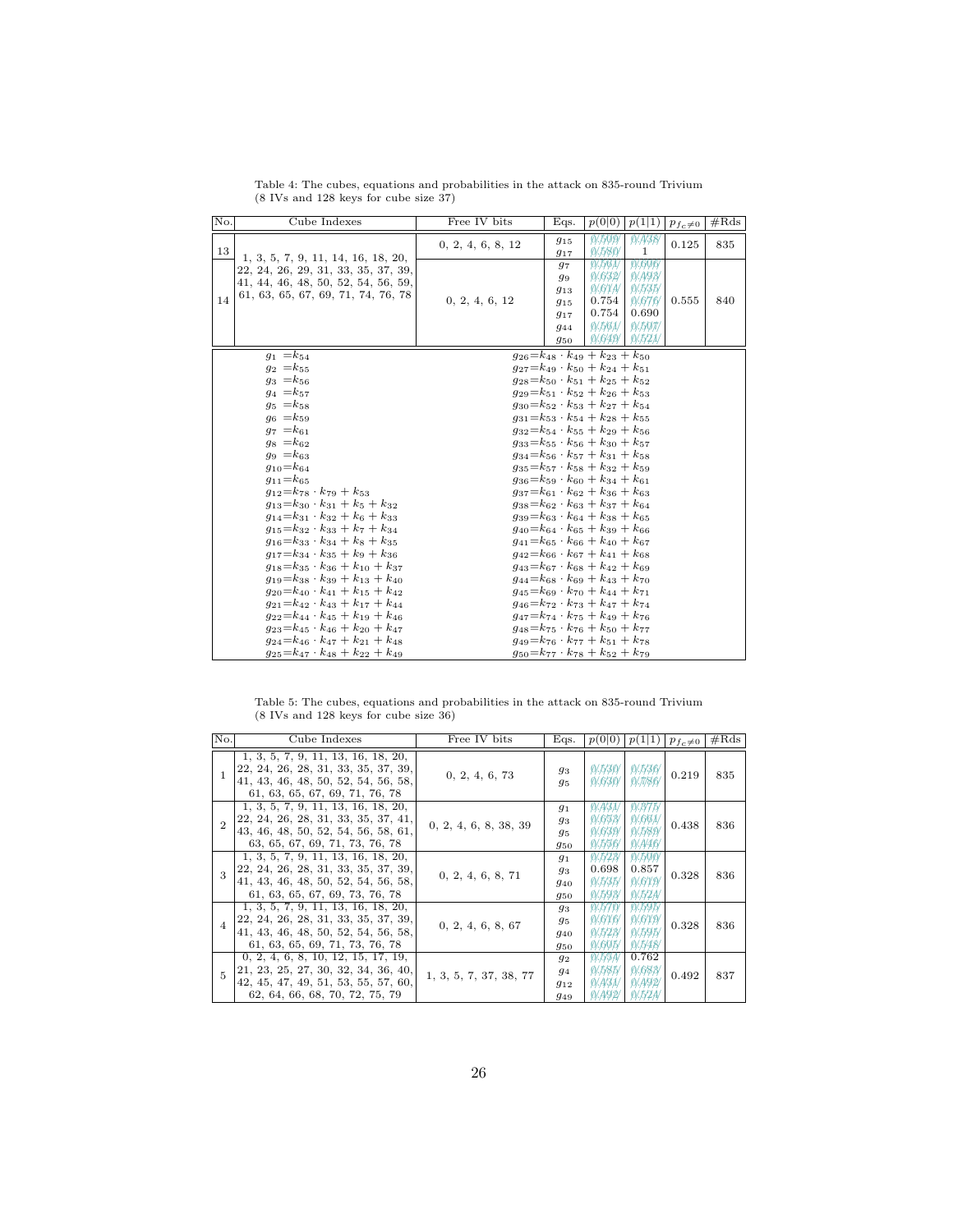Table 5: The cubes, equations and probabilities in the attack on 835-round Trivium (8 IVs and 128 keys for cube size 36)

| No. | Cube Indexes                                                          | Free IV bits                    | Eqs.             | p(0 0)             | p(1 1)            | $p_{fc\neq0}$ | #Rds |
|-----|-----------------------------------------------------------------------|---------------------------------|------------------|--------------------|-------------------|---------------|------|
|     | 0, 2, 4, 6, 8, 10, 12, 15, 17, 19,                                    |                                 | $g_2$            | 0/500              | 0.741             |               |      |
|     | 21, 23, 25, 27, 30, 32, 34, 36, 38,                                   |                                 | 94               | 0/55A              | 01.618.FY         |               |      |
| 6   | 40, 42, 45, 47, 49, 51, 53, 55, 57,                                   | 1, 3, 5, 7, 64, 77              | $g_{12}$         | $0/47$ B           | 01.5377           | 0.422         | 837  |
|     | 60, 62, 66, 68, 70, 72, 75, 79                                        |                                 | 939              | Ø/.A/8/6/          | 0.648             |               |      |
|     | 0, 2, 4, 6, 8, 10, 12, 15, 17, 19,                                    |                                 |                  |                    | 0.755             |               |      |
|     |                                                                       |                                 | $g_2$            | <u>(0) 5</u> 1,077 |                   |               | 837  |
| 7   | 21, 23, 25, 27, 30, 32, 34, 36, 38,                                   | 1, 3, 5, 7, 66, 77              | 94               | 01.57 BI           | 01.77/¥77/        | 0.414         |      |
|     | 40, 42, 45, 47, 49, 51, 53, 55, 57,                                   |                                 | 939              | 0.498              | <b>0.660</b>      |               |      |
|     | 60, 62, 64, 68, 70, 72, 75, 79                                        |                                 | 949              | (I).48(I)          | 01.5001           |               |      |
|     | 0, 2, 4, 6, 8, 10, 12, 15, 17, 19,                                    |                                 | $\mathfrak{g}_2$ | 0/.6/1 <i>B</i>    | 0.906             |               | 837  |
| 8   | 21, 23, 25, 27, 30, 32, 34, 36, 38,                                   | 1, 3, 5, 7, 70, 77              | $g_{12}$         | (0).A/8(1)         | 01.54470          | 0.414         |      |
|     | 40, 42, 45, 47, 49, 51, 53, 55, 57,                                   |                                 | 939              | 01.ASO             | 01.642            |               |      |
|     | 60, 62, 64, 66, 68, 72, 75, 79                                        |                                 | 949              | 01.53.BI           | <i>01.151</i> 815 |               |      |
|     | 0, 2, 4, 6, 8, 10, 12, 15, 17, 19,                                    |                                 | $g_4$            | 0/.602/            | 0.875             |               |      |
| 9   | 21, 23, 25, 27, 30, 32, 34, 36, 38,                                   |                                 | $g_{12}$         | (V.A77)            | Q1.55Q/           | 0.312         | 837  |
|     | 40, 42, 45, 47, 49, 51, 53, 55, 57,                                   | 1, 3, 5, 7, 68, 77              | 939              | (0).ASD            | Q)!77/QJQY        |               |      |
|     | 60, 62, 64, 66, 70, 72, 75, 79                                        |                                 | 949              | Ø/.466/            | 01.A75            |               |      |
|     |                                                                       |                                 | $g_1$            | (V.AQ)             | 01.B401           |               |      |
|     | 1, 3, 5, 7, 9, 11, 13, 16, 18, 20,                                    |                                 | 93               | 01.64A/            | Q/.6/8Q/          |               |      |
| 10  | 22, 24, 26, 28, 31, 33, 35, 37, 39,                                   | 0, 2, 4, 6, 8, 54               | $g_5$            | 0/641              | <i>01.6720</i>    | 0.391         | 836  |
|     | 41, 43, 46, 48, 50, 52, 56, 58, 61,                                   |                                 | 940              | 01.538             | 0.600             |               |      |
|     | 63, 65, 67, 69, 71, 73, 76, 78                                        |                                 | 944              | 0/.5/6A/           | 01.540            |               |      |
|     |                                                                       |                                 |                  | 01.A9BI            | 0.712             |               |      |
|     | 0, 4, 6, 8, 10, 12, 15, 17, 19, 21,                                   |                                 | $g_2$            | <b>0/5/95/</b>     | 01.678            |               |      |
| 11  | 23, 25, 27, 30, 32, 34, 36, 38, 40,                                   | 1, 2, 3, 5, 7, 77               | 94               | 0/.406/            | 01.458            | 0.461         | 837  |
|     | 42, 45, 47, 49, 51, 53, 55, 57, 60,                                   |                                 | $g_{12}$         |                    |                   |               |      |
|     | 62, 64, 66, 68, 70, 72, 75, 79                                        |                                 | 939              | 01.5077            | Q).6/6/1/         |               |      |
|     |                                                                       |                                 | 949              | Ø/.5/36/           | 0/.576            |               |      |
|     | 0, 2, 4, 6, 8, 10, 15, 17, 19, 21,                                    |                                 | $g_2$            | 01.51291           | 0.750             |               |      |
|     | 23, 25, 28, 30, 32, 34, 36, 38, 40,                                   |                                 | $g_{12}$         | 01.518.BI          | 01.61677          | 0.469         |      |
| 12  | 43, 45, 47, 49, 51, 53, 55, 58, 60,                                   | 1, 3, 5, 11, 12, 13, 77         | 937              | 01.A4A/            | 01.5/8/31         |               | 839  |
|     | 62, 64, 66, 68, 70, 73, 75, 79                                        |                                 | 947              | 01.5881            | 0.833             |               |      |
|     |                                                                       |                                 | 949              | 0/.5/4A/           | 01.58.B           |               |      |
|     |                                                                       |                                 | 92               | 01.A5BI            | Q!,656/           |               |      |
|     | 2, 6, 8, 10, 12, 14, 17, 19, 21, 23,                                  |                                 | 94               | 01.51321           | Q/.656/           | 0.500         | 835  |
| 13  | 25, 27, 29, 32, 34, 36, 38, 40, 42,                                   | 0, 1, 3, 4, 5, 7, 9             | $g_{\rm 6}$      | 01.513.21          | 0.703             |               |      |
|     | 44, 47, 49, 51, 53, 55, 57, 59, 62,                                   |                                 | $g_{41}$         | 01.578             | 0.703             |               |      |
|     | 64, 66, 68, 70, 72, 74, 77, 79                                        |                                 | 943              | Ø!.656/            | 01.5/621          |               |      |
|     |                                                                       |                                 | 945              | 01.64A/            | 01.54470          |               |      |
|     |                                                                       |                                 | $\mathfrak{g}_2$ | 0.463              | Q).632/           |               |      |
|     | 1, 4, 6, 8, 10, 12, 14, 16, 19, 21,                                   |                                 | 94               | 01.618.BI          | Ø/.655            |               |      |
|     | 23, 25, 27, 29, 31, 34, 36, 38, 40,                                   | 0, 2, 3, 5, 7, 9, 45, 46,<br>47 | 96               | 0.780              | 0.736             |               | 835  |
| 14  | 42, 44, 49, 51, 53, 55, 57, 59, 62,                                   |                                 | $g_{12}$         | 0/488              | 0.540             | 0.680         |      |
|     | 64, 66, 68, 70, 72, 74, 77, 79                                        |                                 | 934              | (V):17/3/2/        | 0.678             |               |      |
|     |                                                                       |                                 | $g_{41}$         | Ø/.5/61./          | 01.62A            |               |      |
|     |                                                                       |                                 |                  | 0.821              | 0.753             |               |      |
|     | 0, 2, 4, 7, 9, 11, 13, 15, 17, 19,                                    |                                 | $g_{11}$         | Ø/.692/            | Ø!.596/           |               |      |
|     | 22, 24, 26, 28, 30, 32, 34, 37, 39,                                   |                                 | 933              |                    |                   |               |      |
| 15  | 41, 43, 45, 47, 49, 52, 54, 56, 58,                                   | 5, 6, 8, 10, 63, 64, 76         | $g_{35}$         | 01.6921            | 01.5/8AI          | 0.695         | 835  |
|     |                                                                       |                                 | 936              | 0/.AY.O            | <i>01.5061</i>    |               |      |
|     | 60, 62, 67, 69, 71, 73, 75, 79                                        |                                 | 946              | 01.5/6A/           | 01.528            |               |      |
|     |                                                                       |                                 | 947              | 0.795              | 0.449             |               |      |
|     |                                                                       |                                 | $g_2$            | Ø/.590             | 0.685             |               |      |
|     | 0, 2, 4, 6, 8, 10, 13, 15, 17, 19,                                    |                                 | 94               | 01.5901            | 01.6077           |               |      |
| 16  | 21, 23, 25, 28, 30, 32, 36, 38, 40,                                   | 1, 3, 5, 7, 9, 11, 33,          | $g_{12}$         | 0.7718             | 0.640             | 0.695         | 835  |
|     | 43, 45, 47, 49, 51, 53, 55, 58, 60,<br>62, 64, 66, 68, 70, 73, 75, 79 | 34, 77                          | 926              | 0/.6/Y.5/          | Q).6/4Q/          |               |      |
|     |                                                                       |                                 | 928              | Ø/.A/877/          | 01.5/8A/          |               |      |
|     |                                                                       |                                 | 930              | (0).A1877          | 01.5061           |               |      |
|     |                                                                       |                                 | $g_2$            | 0/.5/3B            | (V.6/4.B/         |               |      |
| 17  | 0, 2, 4, 6, 8, 10, 13, 15, 17, 19,                                    | 1, 3, 5, 7, 9, 11, 39,          | 94               | 01.53B             | 01.57 AJ          |               |      |
|     | 21, 23, 25, 28, 30, 32, 34, 36, 38,                                   |                                 | $g_{12}$         | Ø/.5/3/3/          | <i>01.551</i>     |               |      |
|     | 43, 45, 47, 49, 51, 53, 55, 58, 60,                                   | 40, 41, 77                      | 924              | Q)!77/QJQY         | 01.57 A           | 0.766<br>835  |      |
|     | 62, 64, 66, 68, 70, 73, 75, 79                                        |                                 | 926              | 01.773 BI          | 01.65B            |               |      |
|     |                                                                       |                                 | $g_{28}$         | 01.61677           | <i>0/.633/</i>    |               |      |
|     |                                                                       |                                 |                  |                    |                   |               |      |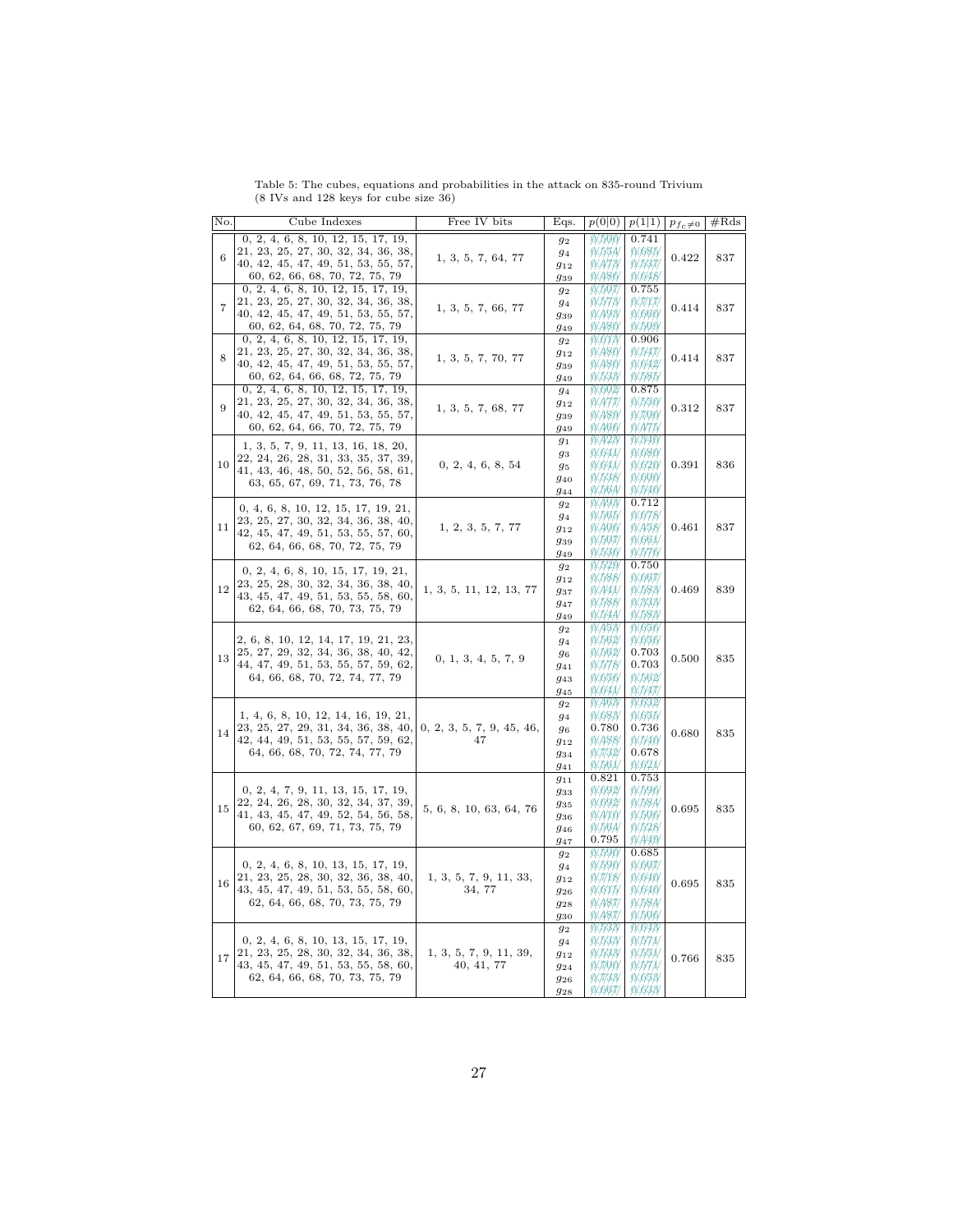Table 5: The cubes, equations and probabilities in the attack on 835-round Trivium (8 IVs and 128 keys for cube size 36)

| No. | Cube Indexes                                                                                                                                       | Free IV bits              | Eqs.                | p(0 0)                  | p(1 1)               | $p_{fc\neq0}$ | #Rds |
|-----|----------------------------------------------------------------------------------------------------------------------------------------------------|---------------------------|---------------------|-------------------------|----------------------|---------------|------|
|     | 0, 2, 4, 6, 8, 10, 13, 15, 17, 19,<br>21, 23, 25, 28, 30, 32, 34, 36, 40,<br>43, 45, 47, 49, 51, 53, 55, 58, 60,<br>62, 64, 66, 68, 70, 73, 75, 79 |                           | $g_2$               | (I).A29                 | 01.6TG               |               |      |
| 18  |                                                                                                                                                    |                           | $\mathfrak{g}_4$    | 01.595/                 | Q/.6TL6/             |               |      |
|     |                                                                                                                                                    | 1, 3, 5, 7, 9, 11, 37,    | $g_{12}$            | 01.64.BI                | Q!.6JL6/             | 0.672         | 835  |
|     |                                                                                                                                                    | 38, 77                    | 924                 | 01.6TL91                | 01.57.01             |               |      |
|     |                                                                                                                                                    |                           | $g_{26}$            | 01.77YA/                | 0.698                |               |      |
|     |                                                                                                                                                    |                           | $g_{30}$            | 01.64.BI                | 01.5/8 A             |               |      |
| 19  |                                                                                                                                                    |                           | $\mathfrak{g}_2$    | <b>01.551</b>           | 0.696                |               |      |
|     | 0, 2, 4, 6, 8, 10, 13, 15, 17, 19,                                                                                                                 |                           | $g_4$               | 01.4691                 | 01.5570              |               |      |
|     | 21, 23, 25, 28, 30, 32, 34, 36, 38,                                                                                                                | 1, 3, 5, 7, 9, 11, 66, 77 | $g_{24}$            | 01.5921                 | 01.57.01             | 0.617         | 835  |
|     | 40, 43, 45, 47, 49, 51, 53, 55, 58,                                                                                                                |                           | $g_{26}$            | 01.5921                 | Q1.658/              |               |      |
|     | 60, 62, 64, 68, 70, 73, 75, 79                                                                                                                     |                           | 928                 | 01.53 A                 | 01.672.01            |               |      |
|     |                                                                                                                                                    |                           | $g_{\rm 30}$        | 01.65B/                 | Ø!608/               |               |      |
|     |                                                                                                                                                    |                           | $\mathfrak{g}_2$    | Ø/.5/6A/                | 0.674                |               |      |
|     | 0, 2, 4, 6, 8, 10, 13, 15, 17, 19,                                                                                                                 |                           | $g_{12}$            | <i>01.1538</i>          | 01.5/621             |               |      |
| 20  | 21, 23, 25, 28, 30, 32, 34, 36, 38,                                                                                                                | 1, 3, 5, 7, 9, 11, 70, 77 | $\mathfrak{g}_{24}$ | 0/.6/15/                | Ø!.5/62/             | 0.695         | 835  |
|     | 40, 43, 45, 47, 49, 51, 53, 55, 58,<br>60, 62, 64, 66, 68, 73, 75, 79                                                                              |                           | $g_{26}$            | Ø/.692/<br>Ø/.5/6A/     | 0.674                |               |      |
|     |                                                                                                                                                    |                           | 928                 | 01.64.1/                | 01.67LBI<br>01.57 B/ |               |      |
|     |                                                                                                                                                    |                           | $g_{30}$            | (0/.AB(S)               | (I).A7 B             |               |      |
|     | 0, 3, 5, 7, 9, 11, 13, 15, 18, 20,                                                                                                                 |                           | $g_1$<br>$g_3$      | Q).629/                 | 01.15/27(1           |               |      |
|     | 22, 24, 26, 28, 30, 33, 35, 37, 39,                                                                                                                | 1, 2, 4, 6, 8, 44, 45,    | $\mathfrak{g}_5$    | 01.77YA/                | 01.15/27(1           |               | 836  |
| 21  | 41, 43, 48, 50, 52, 54, 56, 58, 61,                                                                                                                | 46, 79                    | 933                 | 0.829                   | Ø!.63A/              | 0.727         |      |
|     | 63, 65, 67, 69, 71, 73, 76, 78                                                                                                                     |                           | 940                 | 01.5/YA/                | 01.51270             |               |      |
|     |                                                                                                                                                    |                           | $g_{50}$            | 01.6577                 | 0/.48A               |               |      |
|     |                                                                                                                                                    |                           | $g_2$               | 01.67.01                | 0.744                |               |      |
|     | 2, 4, 6, 8, 10, 12, 14, 17, 19, 21,                                                                                                                |                           | $\mathfrak{g}_4$    | 0/.620/                 | Ø/.65A               |               |      |
|     | 23, 25, 27, 29, 32, 34, 36, 38, 40,                                                                                                                |                           | 912                 | Ø/.B/B/Q/               | 01.A7A               | 0.609         | 837  |
| 22  | 42, 47, 49, 51, 53, 55, 57, 60, 62,                                                                                                                | 0, 1, 3, 5, 7, 43, 44, 45 | 932                 | 01-17/201               | Ø/.641/              |               |      |
|     | 64, 66, 68, 70, 72, 75, 77, 79                                                                                                                     |                           | 939                 | 01.A4A)                 | 01.15/770            |               |      |
|     |                                                                                                                                                    |                           | 949                 | <i><b>Ø/.5/ØØ/</b></i>  | 01.526               |               |      |
|     |                                                                                                                                                    |                           | $g_1$               | 01.67 BI                | 01.60B               |               |      |
|     | 1, 3, 5, 7, 9, 11, 13, 16, 18, 20,                                                                                                                 |                           | $g_3$               | (0).77/Q19/             | Q/.63Q/              |               |      |
| 23  | 22, 24, 26, 28, 31, 33, 35, 37, 39,                                                                                                                | 0, 2, 4, 6, 42, 43, 44    | 931                 | 0.818                   | 0.740                | 0.570         |      |
|     | 41, 46, 48, 50, 52, 54, 56, 59, 61,                                                                                                                |                           | $g_{38}$            | 01.51821                | 01.49B/              |               | 838  |
|     | 63, 65, 67, 69, 71, 74, 76, 78                                                                                                                     |                           | 948                 | 01.436/                 | 01.B8A               |               |      |
|     |                                                                                                                                                    |                           | $g_{50}$            | Ø/.636/                 | 01.5017              |               |      |
|     |                                                                                                                                                    | 1, 3, 5, 41, 42, 43, 76   | $\mathfrak{g}_2$    | Ø/.5/90/                | 0.685                |               |      |
|     | 0, 2, 4, 6, 8, 10, 12, 15, 17, 19,<br>21, 23, 25, 27, 30, 32, 34, 36, 38,<br>40, 45, 47, 49, 51, 53, 55, 58, 60,                                   |                           | 912                 | 0/.6/Y.5/               | Ø!,596/              |               |      |
| 24  |                                                                                                                                                    |                           | 930                 | 01.77/4A/               | Ø!6/18/              | 0.695         | 839  |
|     |                                                                                                                                                    |                           | 937                 | 01.4877                 | Ø!.596/              |               |      |
|     | 62, 64, 66, 68, 70, 73, 75, 79                                                                                                                     |                           | 947                 | 01.6921                 | 01.AQA/              |               |      |
|     |                                                                                                                                                    |                           | $g_{49}$            | (I)!.F/Y B/             | 01.5281              |               |      |
|     |                                                                                                                                                    |                           | $g_2$               | 01.512.21               | 01.67 A              |               |      |
|     | 0, 4, 6, 8, 10, 13, 15, 17, 19, 21,                                                                                                                |                           | 94                  | 01.512.PI<br>() ,5/4,B/ | 01.585/              |               |      |
| 25  | 23, 25, 28, 30, 32, 34, 36, 38, 40,                                                                                                                | 1, 2, 3, 5, 7, 9, 11, 77  | 912                 | QI.6QQ/                 | 01.57 BI<br>01.57.B/ | 0.641         | 835  |
|     | 43, 45, 47, 49, 51, 53, 55, 58, 60,                                                                                                                |                           | 924<br>$g_{26}$     | 01.513.51               | Ø.63A                |               |      |
|     | 62, 64, 66, 68, 70, 73, 75, 79                                                                                                                     |                           | $g_{28}$            | ))!,F/4,B/              | 01.672.PI            |               |      |
|     |                                                                                                                                                    |                           | $g_{30}$            | 01.652/                 | 01.598               |               |      |
|     |                                                                                                                                                    |                           | 923                 | 01.1577.77              | Ø!.596/              |               |      |
|     |                                                                                                                                                    |                           | $g_{25}$            | (I).63A                 | 01.61377/            |               |      |
|     | 1, 5, 7, 9, 11, 14, 16, 18, 20, 22,                                                                                                                |                           | $g_{27}$            | 01.535/                 | Q/.596/              |               |      |
| 26  | 24, 26, 29, 31, 33, 35, 37, 39, 41,                                                                                                                | 0, 3, 4, 6, 8, 12         | 929                 | 01.52.A/                | Ø/.491/              | 0.445         | 835  |
|     | 44, 46, 48, 50, 52, 54, 56, 59, 61,                                                                                                                |                           | 931                 | (I)!A9B                 | Ø/.491/              |               |      |
|     | 63, 65, 67, 69, 71, 74, 76, 78                                                                                                                     |                           | $g_{42}$            | 01.535/                 | (V.456)              |               |      |
|     |                                                                                                                                                    |                           | 944                 | 01.5/2 A/               | 0/.47A               |               |      |
|     |                                                                                                                                                    | 3, 5, 6, 8, 75, 77        | 920                 | 01.59 P                 | 01.5/1.91            |               |      |
| 27  | 0, 2, 4, 7, 9, 11, 13, 15, 17, 19,                                                                                                                 |                           | $g_{21}$            | 01.55 A/                | 01.51821             |               |      |
|     | 22, 24, 26, 28, 30, 32, 34, 37, 39,                                                                                                                |                           | 931                 | <i><b>01.592</b></i>    | 01.5577              |               |      |
|     | 41, 43, 45, 47, 49, 52, 54, 56, 58,                                                                                                                |                           | 933                 | 0.837                   | 0.722                | 0.617         | 835  |
|     | 60, 62, 64, 67, 69, 71, 73, 79                                                                                                                     |                           | 935                 | 0.755                   | 0.658                |               |      |
|     |                                                                                                                                                    |                           | 936                 | 01.4081                 | 01.A9A               |               |      |
|     |                                                                                                                                                    |                           | 944                 | 01.5921                 | (I)!.F/Y (I)         |               |      |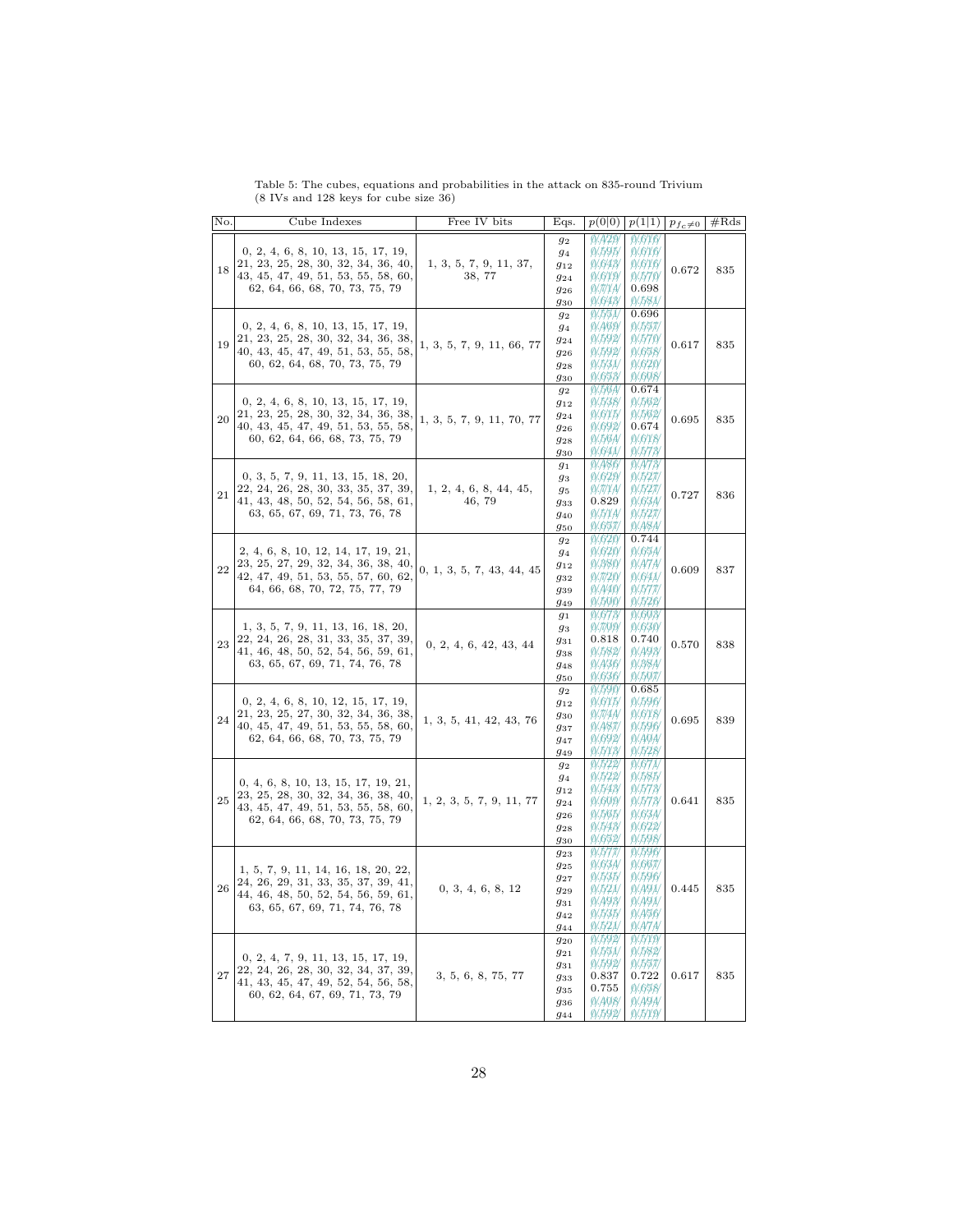| Table 5: The cubes, equations and probabilities in the attack on 835-round Trivium |  |  |  |
|------------------------------------------------------------------------------------|--|--|--|
| $(8 \text{ IVs and } 128 \text{ keys for cube size } 36)$                          |  |  |  |

| No. | Cube Indexes                                                                                                                                                     | Free IV bits          | Eqs.                                                 |                                                            | $p(0 0)   p(1 1)   p_{f_c \neq 0}$                               |       | #Rds |
|-----|------------------------------------------------------------------------------------------------------------------------------------------------------------------|-----------------------|------------------------------------------------------|------------------------------------------------------------|------------------------------------------------------------------|-------|------|
| 28  | 0, 2, 4, 6, 8, 11, 13, 15, 17, 19,<br>$\left[21, 23, 26, 28, 30, 32, 34, 36, 38\right]$<br>41, 43, 45, 47, 49, 51, 53, 56, 58,<br>60, 62, 64, 66, 68, 71, 73, 79 | 1, 3, 5, 7, 9, 75, 77 | $g_2$<br>912<br>$g_{22}$<br>924<br>926<br>928<br>949 | 0.548<br>01.77Y.XX<br>0.839<br>01.67LBI<br>01.581<br>0/581 | 01.557<br>Q).15/677<br>Ø!.6/¥£<br>Ø/.6/1/9/<br>0/.608<br>0/.5/46 | 0.758 | 837  |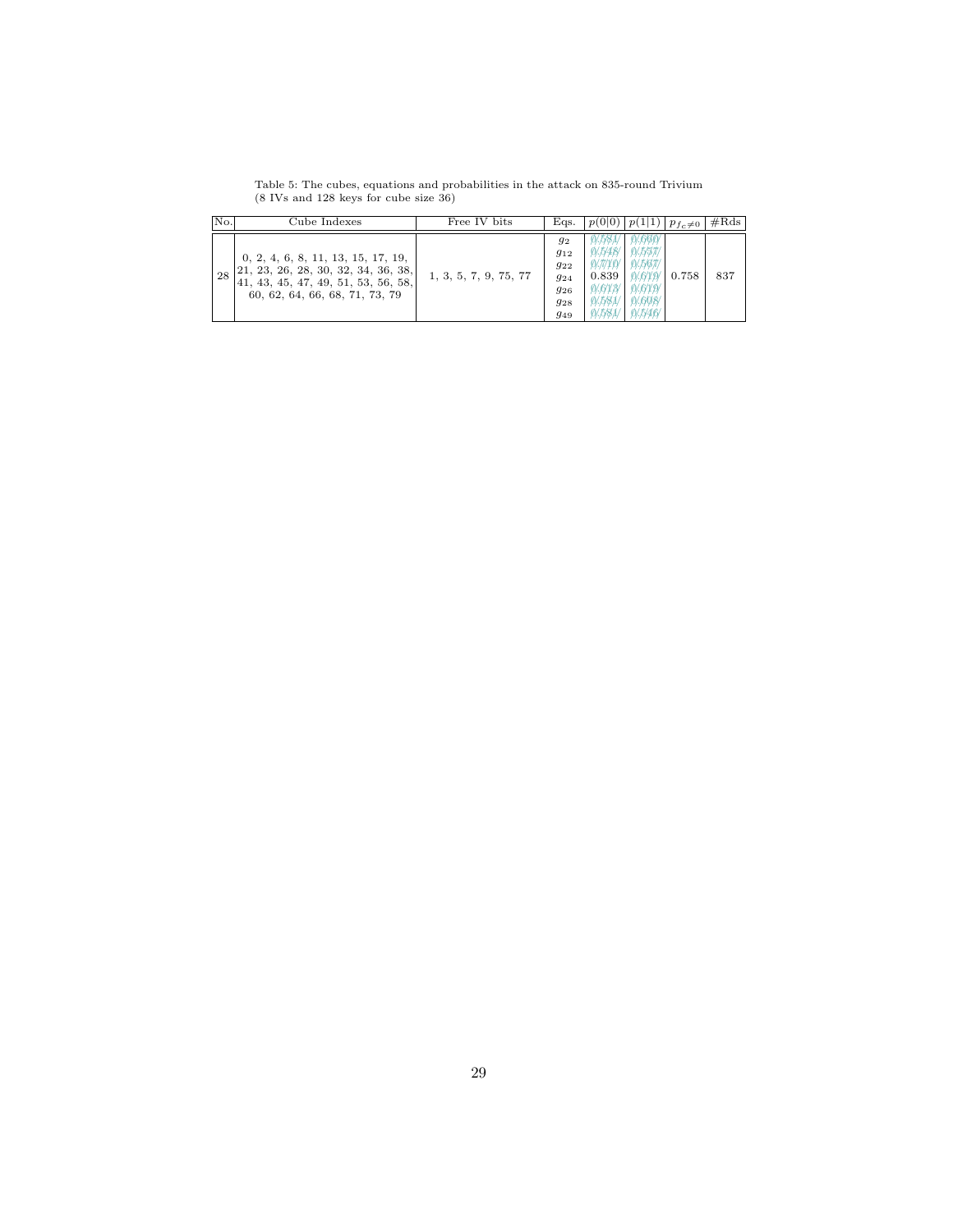## Bibliography

- <span id="page-29-6"></span>[1] J. Aumasson, I. Dinur, L. Henzen, W. Meier, and A. Shamir. Efficient FPGA implementations of high-dimensional cube testers on the stream cipher Grain-128. IACR Cryptology ePrint Archive, 2009:218, 2009.
- <span id="page-29-1"></span>[2] J. Aumasson, I. Dinur, W. Meier, and A. Shamir. Cube testers and key recovery attacks on reduced-round MD6 and Trivium. In FSE 2009, volume 5665 of Lecture Notes in Computer Science, pages 1–22. Springer, 2009.
- <span id="page-29-4"></span>[3] G. Bertoni, J. Daemen, M. Peeters, and G. Van Assche. The Keccak reference. <http://keccak.noekeon.org>, January 2011. Version 3.0.
- <span id="page-29-9"></span>[4] A. Canteaut, S. Carpov, C. Fontaine, T. Lepoint, M. Naya-Plasencia, P. Paillier, and R. Sirdey. Stream ciphers: A practical solution for efficient homomorphic-ciphertext compression. In *International Conference on Fast* Software Encryption - FSE 2016, pages 313–333. Springer, 2016.
- <span id="page-29-7"></span>[5] A. Chakraborti, A. Chattopadhyay, M. Hassan, and M. Nandi. TriviA: A fast and secure authenticated encryption scheme. In T. Güneysu and H. Handschuh, editors, Cryptographic Hardware and Embedded Systems - CHES 2015 - 17th International Workshop, Saint-Malo, France, September 13-16, 2015, Proceedings, volume 9293 of Lecture Notes in Computer Science, pages 330–353. Springer, 2015.
- <span id="page-29-8"></span>[6] A. Chakraborti and M. Nandi. TriviA-ck-v2. CAESAR Submission, http://competitions.cr.yp.to/round2/triviackv2.pdf, 2015.
- <span id="page-29-10"></span>[7] C. De Cannière, O. Dunkelman, and M. Knezevic. KATAN and KTANTAN - A family of small and efficient hardware-oriented block ciphers. In CHES 2009, volume 5747 of Lecture Notes in Computer Science, pages 272–288. Springer, 2009.
- <span id="page-29-2"></span>[8] C. De Cannière and B. Preneel. Trivium. In M. J. B. Robshaw and O. Billet, editors, New Stream Cipher Designs - The eSTREAM Finalists, volume 4986 of Lecture Notes in Computer Science, pages 244–266. Springer, 2008.
- <span id="page-29-3"></span>[9] I. Dinur, T. Güneysu, C. Paar, A. Shamir, and R. Zimmermann. An experimentally verified attack on full Grain-128 using dedicated reconfigurable hardware. In D. H. Lee and X. Wang, editors, Advances in Cryptology - ASIACRYPT 2011, Seoul, South Korea, December 4-8, 2011. Proceedings, volume 7073 of Lecture Notes in Computer Science, pages 327– 343. Springer, 2011.
- <span id="page-29-5"></span>[10] I. Dinur, P. Morawiecki, J. Pieprzyk, M. Srebrny, and M. Straus. Cube Attacks and Cube-Attack-Like Cryptanalysis on the Round-Reduced Keccak Sponge Function. In Oswald and Fischlin [\[26\]](#page-31-11), pages 733–761.
- <span id="page-29-0"></span>[11] I. Dinur and A. Shamir. Cube attacks on tweakable black box polynomials. In A. Joux, editor, Advances in Cryptology - EUROCRYPT 2009, 28th Annual International Conference on the Theory and Applications of Cryptographic Techniques, Cologne, Germany, April 26-30, 2009. Proceedings, volume 5479 of Lecture Notes in Computer Science, pages 278– 299. Springer, 2009.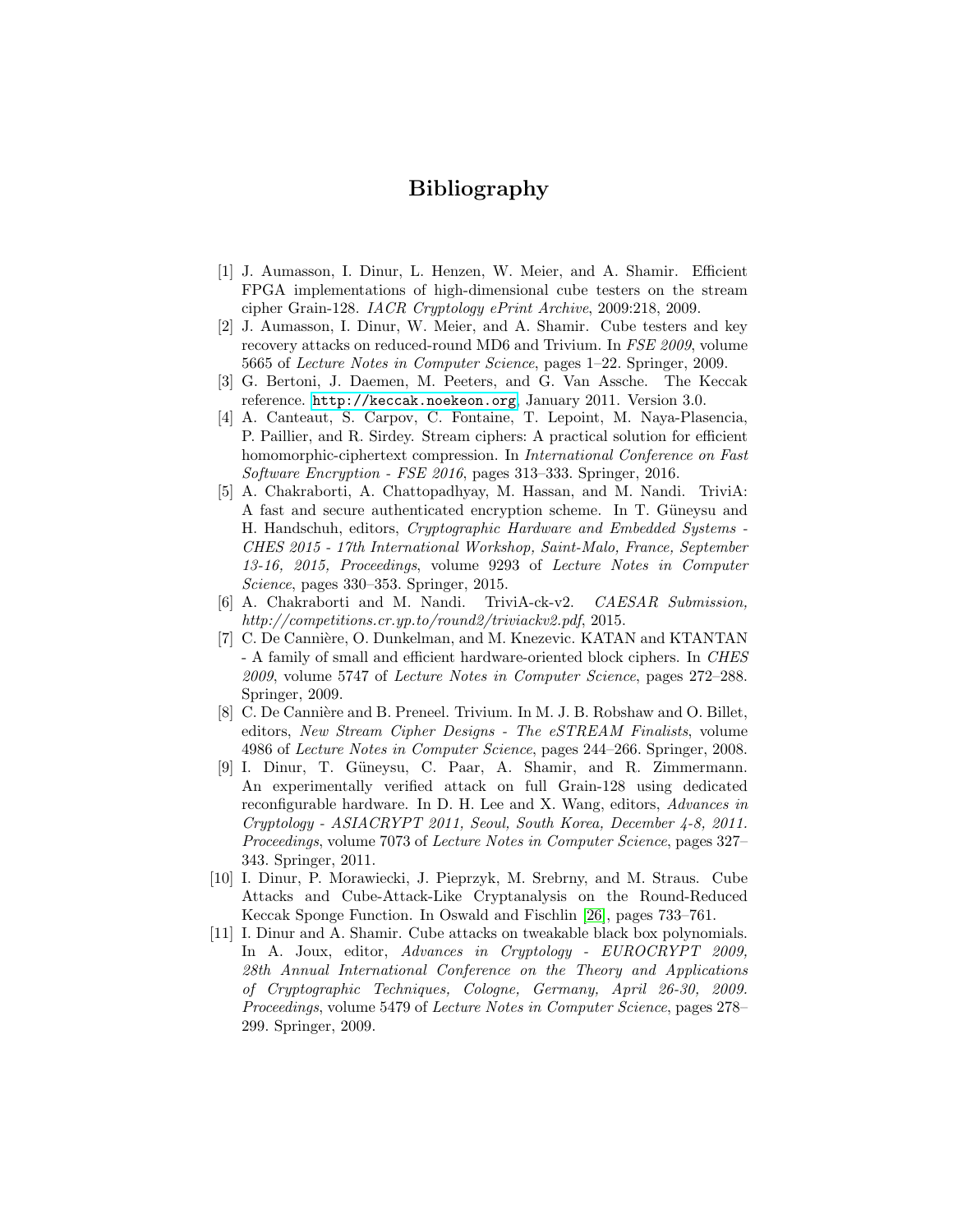- <span id="page-30-0"></span>[12] I. Dinur and A. Shamir. Breaking Grain-128 with dynamic cube attacks. In A. Joux, editor, Fast Software Encryption - 18th International Workshop, FSE 2011, Lyngby, Denmark, February 13-16, 2011, Revised Selected Papers, volume 6733 of Lecture Notes in Computer Science, pages 167–187. Springer, 2011.
- <span id="page-30-4"></span>[13] H. Englund, T. Johansson, and M. S. Turan. A framework for chosen IV statistical analysis of stream ciphers. In K. Srinathan, C. P. Rangan, and M. Yung, editors, Progress in Cryptology - INDOCRYPT 2007, 8th International Conference on Cryptology in India, Chennai, India, December 9-13, 2007, Proceedings, volume 4859 of Lecture Notes in Computer Science, pages 268–281. Springer, 2007.
- <span id="page-30-5"></span>[14] S. Fischer, S. Khazaei, and W. Meier. Chosen IV statistical analysis for key recovery attacks on stream ciphers. In S. Vaudenay, editor, Progress in Cryptology - AFRICACRYPT 2008, First International Conference on Cryptology in Africa, Casablanca, Morocco, June 11-14, 2008. Proceedings, volume 5023 of Lecture Notes in Computer Science, pages 236–245. Springer, 2008.
- <span id="page-30-2"></span>[15] P. Fouque and T. Vannet. Improving key recovery to 784 and 799 rounds of Trivium using optimized cube attacks. In FSE, volume 8424 of Lecture Notes in Computer Science, pages 502–517. Springer, 2013.
- <span id="page-30-3"></span>[16] M. Hell, T. Johansson, A. Maximov, and W. Meier. A stream cipher proposal: Grain-128. In Information Theory, 2006 IEEE International Symposium on, pages 1614–1618. IEEE, 2006.
- <span id="page-30-7"></span>[17] M. Hell, T. Johansson, A. Maximov, and W. Meier. The Grain family of stream ciphers. In M. J. B. Robshaw and O. Billet, editors, New Stream Cipher Designs - The eSTREAM Finalists, volume 4986 of Lecture Notes in Computer Science, pages 179–190. Springer, 2008.
- <span id="page-30-1"></span>[18] S. Huang, X. Wang, G. Xu, M. Wang, and J. Zhao. Conditional cube attack on reduced-round Keccak sponge function. In J. Coron and J. B. Nielsen, editors, Advances in Cryptology - EUROCRYPT 2017 - 36th Annual International Conference on the Theory and Applications of Cryptographic Techniques, Paris, France, April 30 - May 4, 2017, Proceedings, Part II, volume 10211 of Lecture Notes in Computer Science, pages 259–288, 2017.
- <span id="page-30-6"></span>[19] S. Knellwolf, W. Meier, and M. Naya-Plasencia. Conditional differential cryptanalysis of NLFSR-based cryptosystems. In M. Abe, editor, Advances in Cryptology - ASIACRYPT 2010 - 16th International Conference on the Theory and Application of Cryptology and Information Security, Singapore, December 5-9, 2010. Proceedings, volume 6477 of Lecture Notes in Computer Science, pages 130–145. Springer, 2010.
- <span id="page-30-8"></span>[20] S. Knellwolf, W. Meier, and M. Naya-Plasencia. Conditional differential cryptanalysis of Trivium and KATAN. In A. Miri and S. Vaudenay, editors, Selected Areas in Cryptography - 18th International Workshop, SAC 2011, Toronto, ON, Canada, August 11-12, 2011, Revised Selected Papers, volume 7118 of Lecture Notes in Computer Science, pages 200–212. Springer, 2011.